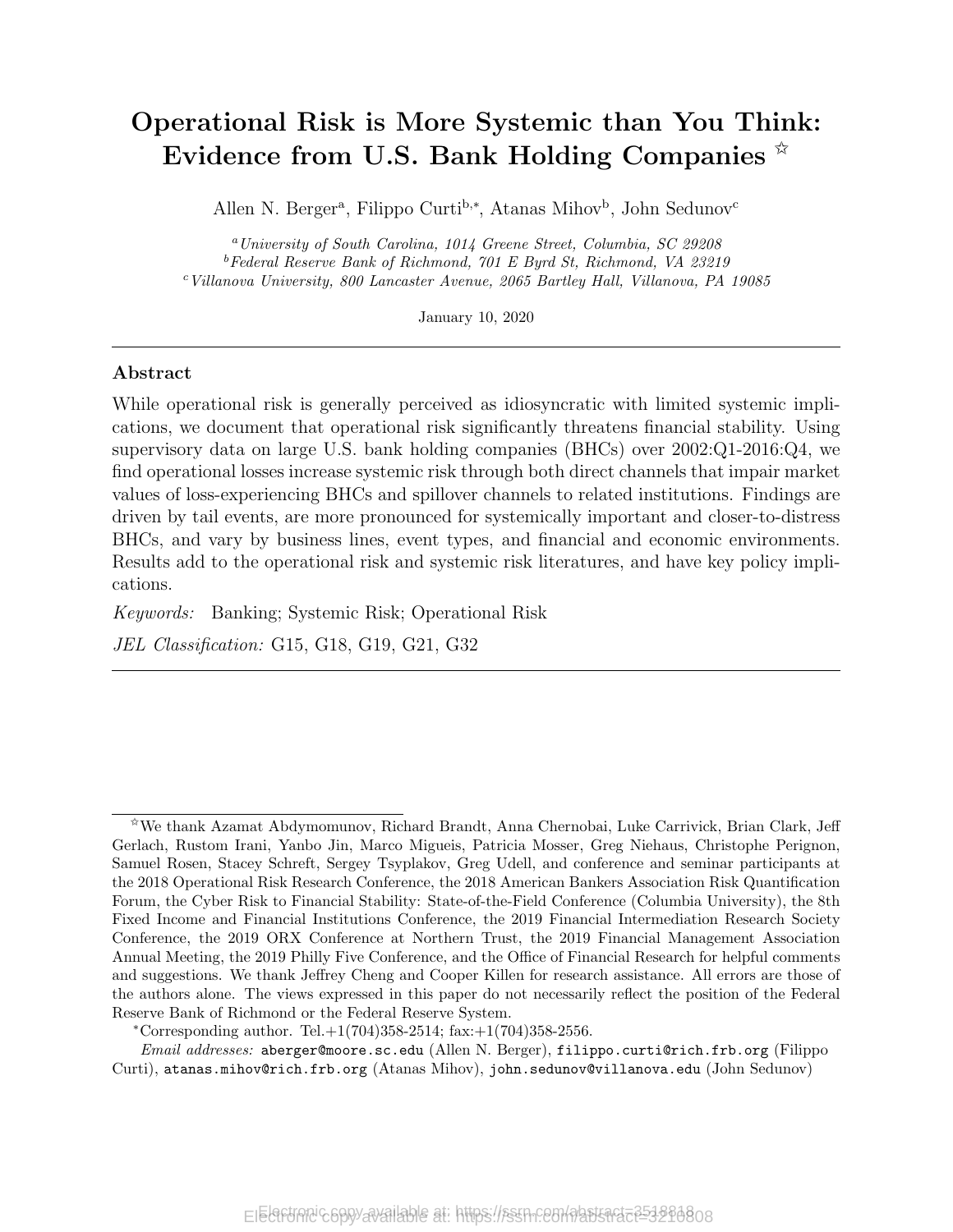### 1. Introduction

Systemic risk is an important research- and policy-relevant topic. Widespread financial institution failures and losses can impose significant negative externalities on the economy and household wealth. Atkinson et al. (2013) estimate that between \$6 and \$14 trillion, or 40% to 90% of annual U.S. GDP, was foregone due to the Global Financial Crisis. U.S. households lost an additional \$16 trillion or  $24\%$  of their net worth.<sup>1</sup>

In the banking sector, systemic risk is traditionally thought of as stemming from interlinkages and interdependencies across large institutions or herding behavior that results in correlated risk taking. The impending failure of a systemically important institution threatens to impose significant losses on other institutions. Interconnections among banking organizations increase these losses, and failures that occur simultaneously because banks have correlated risks can magnify the effects on the financial system. The possibility of contagious runs on institutions further compound systemic risk problems (e.g., Goldstein and Pauzner (2004); Acharya and Yorulmazer (2008); Acharya (2009); and Bebchuck and Goldstein (2011)).

In contrast to this traditional view, our paper investigates a different and somewhat surprising source of systemic risk – operational losses of U.S. bank holding companies. Losses from operational risk are related to the malfunction or break down of technology or support systems, including cases of employee fraud or errors (e.g., Jarrow (2008)). Operational risk may be increasing in importance as more and more banks begin to partner with fintech firms and cyber threats continue to grow (e.g., Santucci (2018)).

Many high-profile losses in the financial industry have been traced to operational risk. For example, Société Générale and JPMorgan Chase lost over \$7 billion and \$5 billion,

<sup>&</sup>lt;sup>1</sup>These estimates do not include the extra costs of government programs to treat the crisis, which may have been significant. Losses from the European Sovereign Debt Crisis were in trillions of euros from the state aid alone (Beesley (2012)).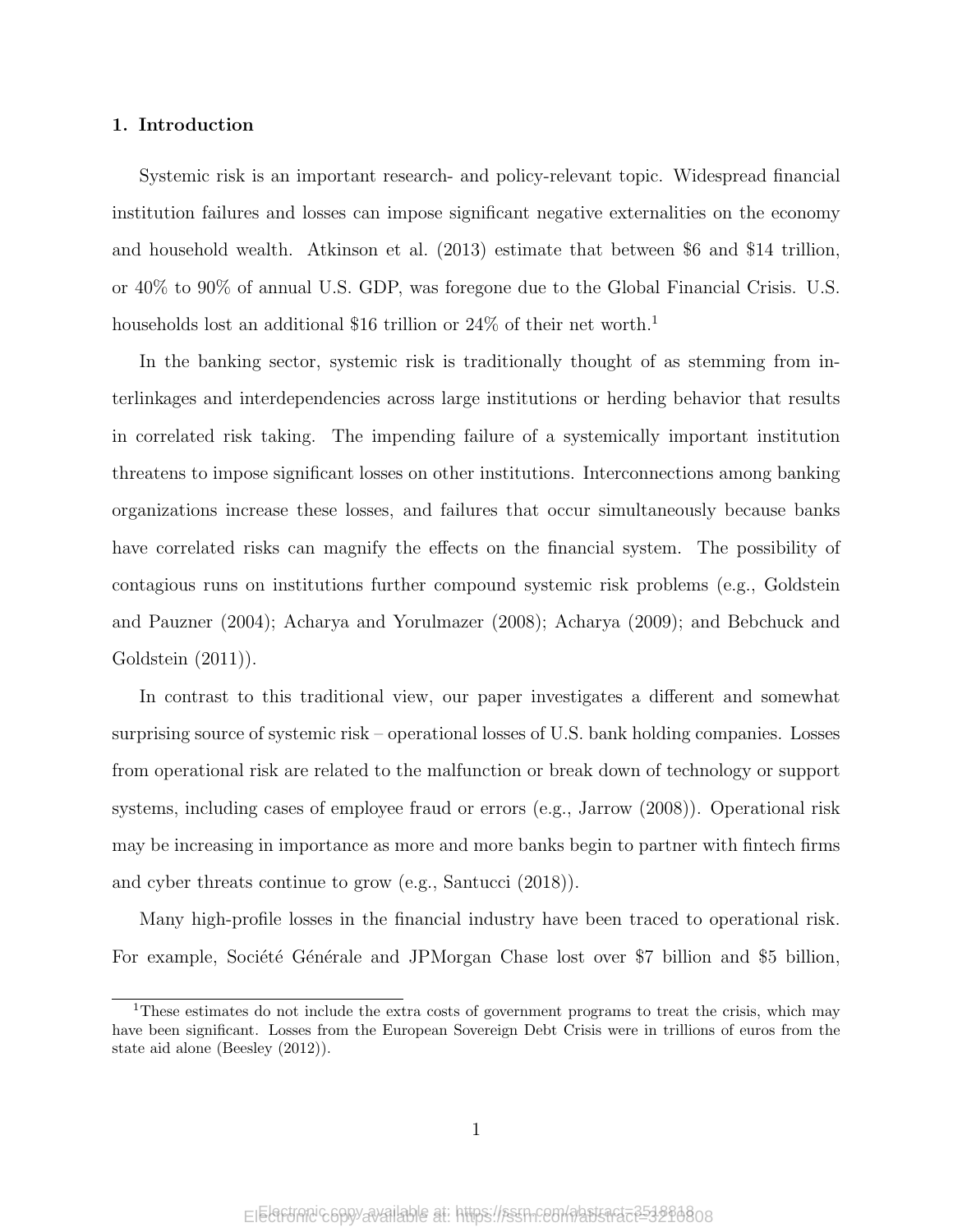respectively, in separate incidents of unauthorized trading (Clark and Jolly (2008), Silver-Greenberg (2012)). Large banks and hedge fund investors lost tens of billions of dollars to Bernard Madoff's Ponzi scheme (Efrati et al. (2008)). More recently, Wells Fargo experienced a number of costly operational failures resulting in a \$1 billion fine from the Consumer Financial Protection Bureau (CFPB) and the Office of the Comptroller of the Currency (OCC) for mortgage and insurance abuses (Wattles et al. (2018)). Along with affecting large banks, operational risks affect community banks as well. Federal Reserve Bank of St. Louis President James Bullard noted that "operational risk will someday equal or exceed credit risk for many community banks" (Bullard (2018)).

Despite the growing importance of operational risk (e.g., Abdymomunov et al. (2019)), it is unknown if it has systemic risk consequences. Operational risk is usually perceived as idiosyncratic (e.g., Lopez (2002), Chernobai et al. (2012)) with limited systemic implications. To date, there have been no investigations of this issue to our knowledge. This is an important omission in the literature.

This paper addresses the fundamental question of whether operational losses threaten the financial system. We employ as our dependent variables a number of recently developed measures of BHC contributions to systemic risk: SRISK (Acharya et al. (2012); Brownlees and Engle (2017)),  $\Delta \text{CoVaR}$  (Adrian and Brunnermeier (2016)), and SES (Acharya et al. (2017)). To capture the commonality among these measures, we primarily focus on their first principal component, Systemic Risk (PC), but we also show that our results are robust to using the three individual measures. While a prior study, Cummins et al. (2006), documents a negative effect of publicly known operational losses reported by the media on banks' market value of equity, we emphasize that market value of equity is not a direct measure of systemic risk. Systemic risk measures the health of the financial system as well as that of the individual bank.

We also use detailed supervisory data on operational losses reported by large U.S. bank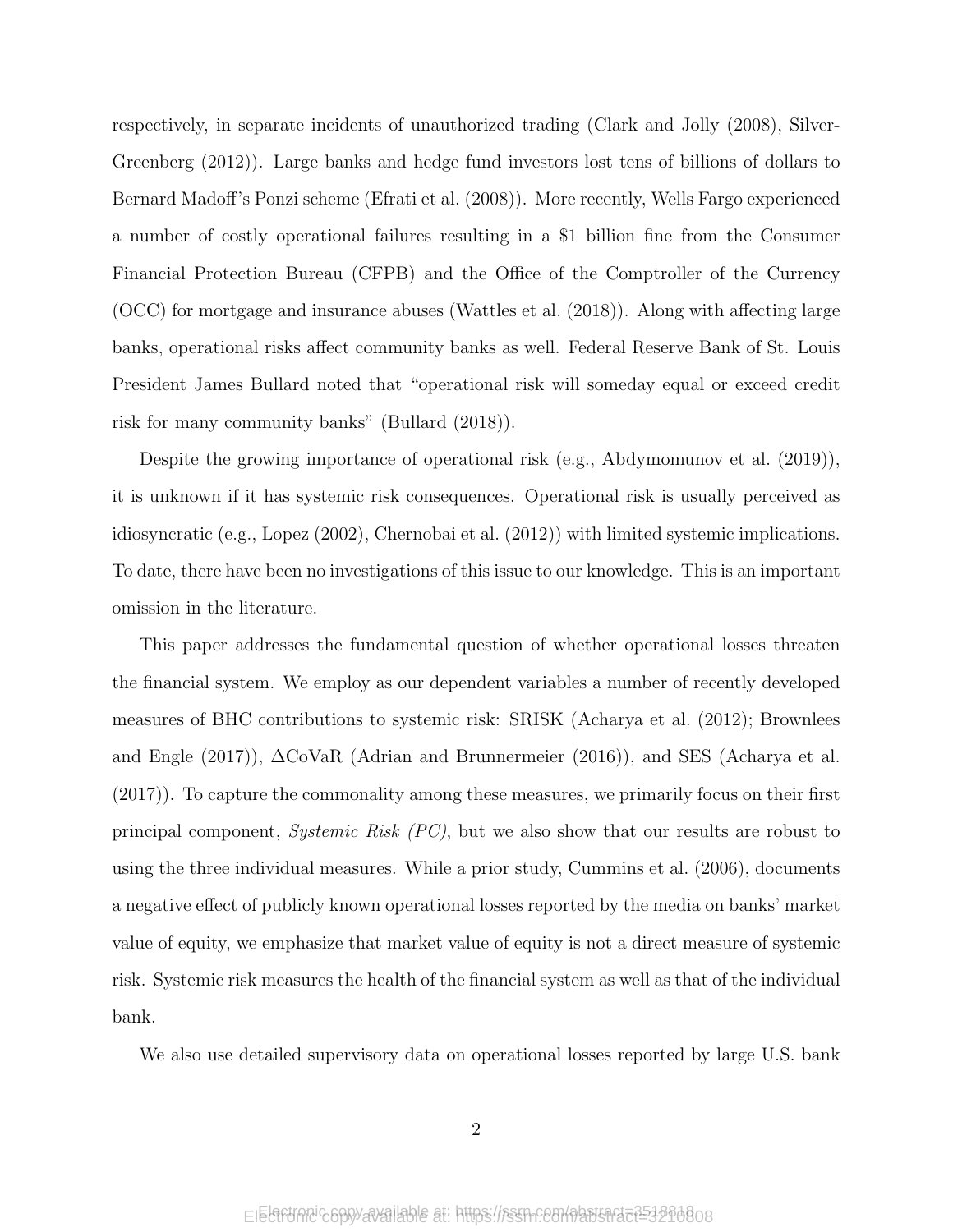holding companies to the Federal Reserve System for stress testing purposes as mandated by the Dodd-Frank Wall Street Reform and Consumer Protection Act. De Fontnouvelle et al. (2006) emphasize that public sources of data often omit significant operational loss events. In contrast to the publicly available data commonly used in the operational risk literature, we utilize supervisory data at the individual company level that is significantly richer and more comprehensive.

We find that operational risk at large U.S. BHCs is statistically and economically significantly positively related to systemic risk. This relation holds controlling for previously established determinants of systemic risk and other types of risks, including credit, interest rate, leverage, and liquidity risks. Our finding is robust to alternative estimation approaches, including instrumental variable regressions, which mitigate potential endogeneity concerns. When we drill down, we find that operational risk tail events dominate nontail events in systemic importance. An event in the top 1% tail of the operational loss distribution is related to an increase in a BHC's contribution to systemic risk by approximately two standard deviations. In further analysis, we document that operational losses in only some particular event types and business lines significantly contribute to systemic risk.

To better understand the association between operational losses and systemic risk, and to identify mechanisms behind this association, we additionally explore interactions of operational risk losses with firm characteristics and the financial and economic environment. We find that operational losses have stronger effects on systemic risk when they affect systemically important institutions and institutions that are closer to distress. We also find that operational losses have more pronounced impacts on systemic risk contributions during financial crises and adverse economic conditions, although the main results are still present during normal times. We also find that operational losses contribute to systemic risk through both direct channels that impair the BHCs experiencing the losses and spillover channels to other financial institutions.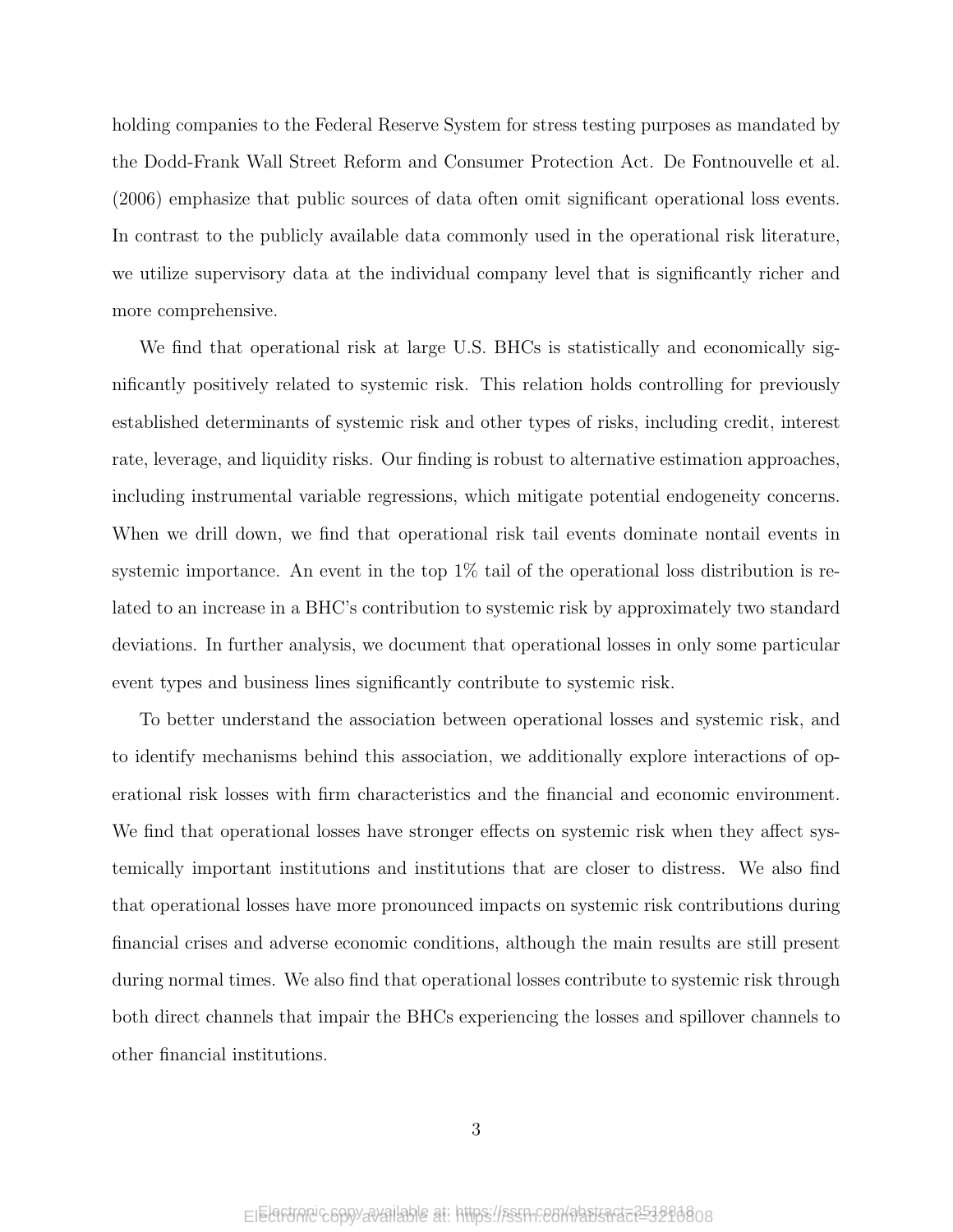Our study contributes to the research literatures on both operational and systemic risks. Our findings have policy implications as well. The Basel Accord capital rules related to operational risk, specifically the Standardized Measurement Approach (SMA) of Basel III, treat operational risks from all bank business lines equally. This study can help to better inform these weights given our findings that only some business lines significantly contribute to systemic risk. Our findings also suggest that a convex weighting of large operational risk events in the determination of capital requirements for BHCs may be appropriate. Specifically, our findings suggest that firms exposed to very large operational risks should be subject to much stricter capital requirements since they contribute disproportionately more to systemic risk.

The remainder of the paper is organized as follows. Section 2 details our contributions to the literature. Section 3 outlines the channels through which operational risk may affect systemic risk. Section 4 describes the data, including operational risk measures and systemic risk contribution measures that we employ. Section 5 presents our regression results, and Section 6 presents robustness checks. Section 7 concludes.

### 2. Related Literature

Operational risk has received much less attention in the academic literature than other bank risks such as credit risk, leverage risk, interest rate risk, and liquidity risk (Ellul and Yerramilli (2013)). In part, this likely reflects the difficulty of obtaining reliable data on operational risk exposures, and in part, this may reflect a belief that such risks are not systemically important. Some of the existing papers aim to define and measure operational risk. Jarrow (2008) formally defines operational risk. Allen and Bali (2007) use equity returns to estimate operational risk. Cummins et al. (2006) document the impact of operational risk on market values of U.S. banks. Dahen and Dionne (2010) examine aspects of operational risk modeling.

Other studies focus on understanding the nature of operational risk. Chernobai et al.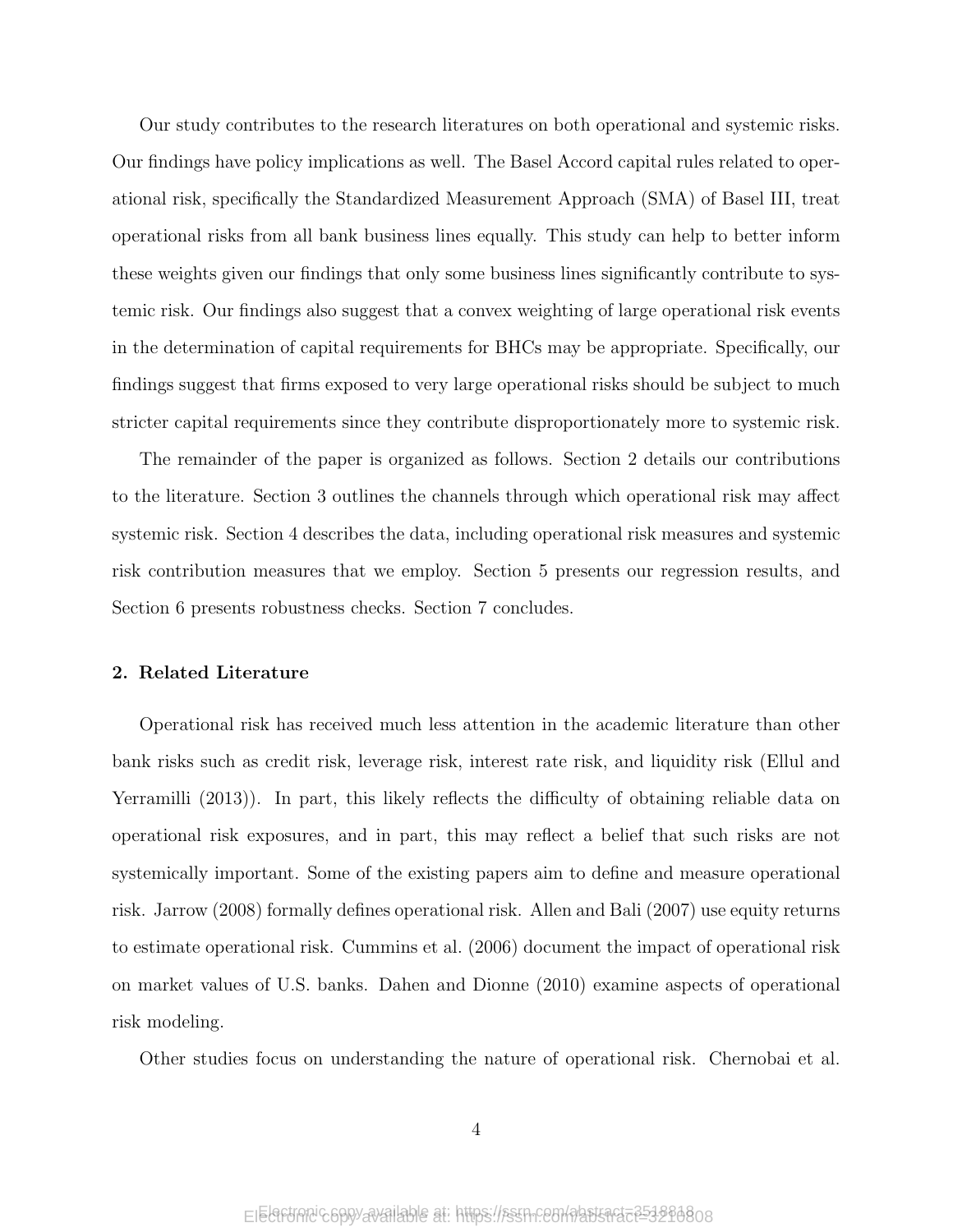(2012) and Cope et al. (2012) study the various determinants of operational risk and its loss severity. Wang and Hsu (2013) and Abdymomunov and Mihov (2019) focus on the effects of board composition and risk management quality on operational risk. Chernobai et al. (2018) show that bank expansions into non-banking activities result in more operational risk, and argue this is due to an increase in bank complexity. Curti and Mihov (2018) document that larger banking organizations have higher operational losses per dollar of total assets, a result largely driven by their failure to meet professional obligations to clients, or from the design of their products. Abdymomunov et al. (2019) study the association between BHC operational losses and the U.S. macroeconomy. Abdymomunov and Ergen (2017) apply a copula framework and find that occurrences of large losses are positively correlated across banks. They do not, however, directly test the systemic risk implications of operational risk events. Finally, Gillet et al. (2010) investigate the relation between operational risk and reputation in the banking system.

To date, no studies examine the systemic implications of operational risk. The purpose of this paper is to expand the operational risk literature by testing whether and under what circumstances operational losses become systemic concerns. In so doing, we provide an indepth account of the specific mechanisms through which operational losses can affect systemic risk, and document important specific firm-level and financial and economic environment channels that amplify the operational risk effects on systemic risk.

We also contribute to a growing literature that examines the nature of systemic risk. Brunnermeier et al. (2012) and Engle et al. (2014) examine the bank-level and macroeconomic determinants of systemic risk, respectively. Sedunov (2018) and Berger et al. (2019) examine the impact of regulatory actions during the financial crisis on systemic risk in the U.S. Additionally, Karolyi et al. (2017) study the effect of cross-border bank flows on systemic risk in recipient countries around the world, while Frame et al. (2019) study the effect of foreign investment on systemic risk for U.S. banks. Brunnermeier et al. (2017) examine the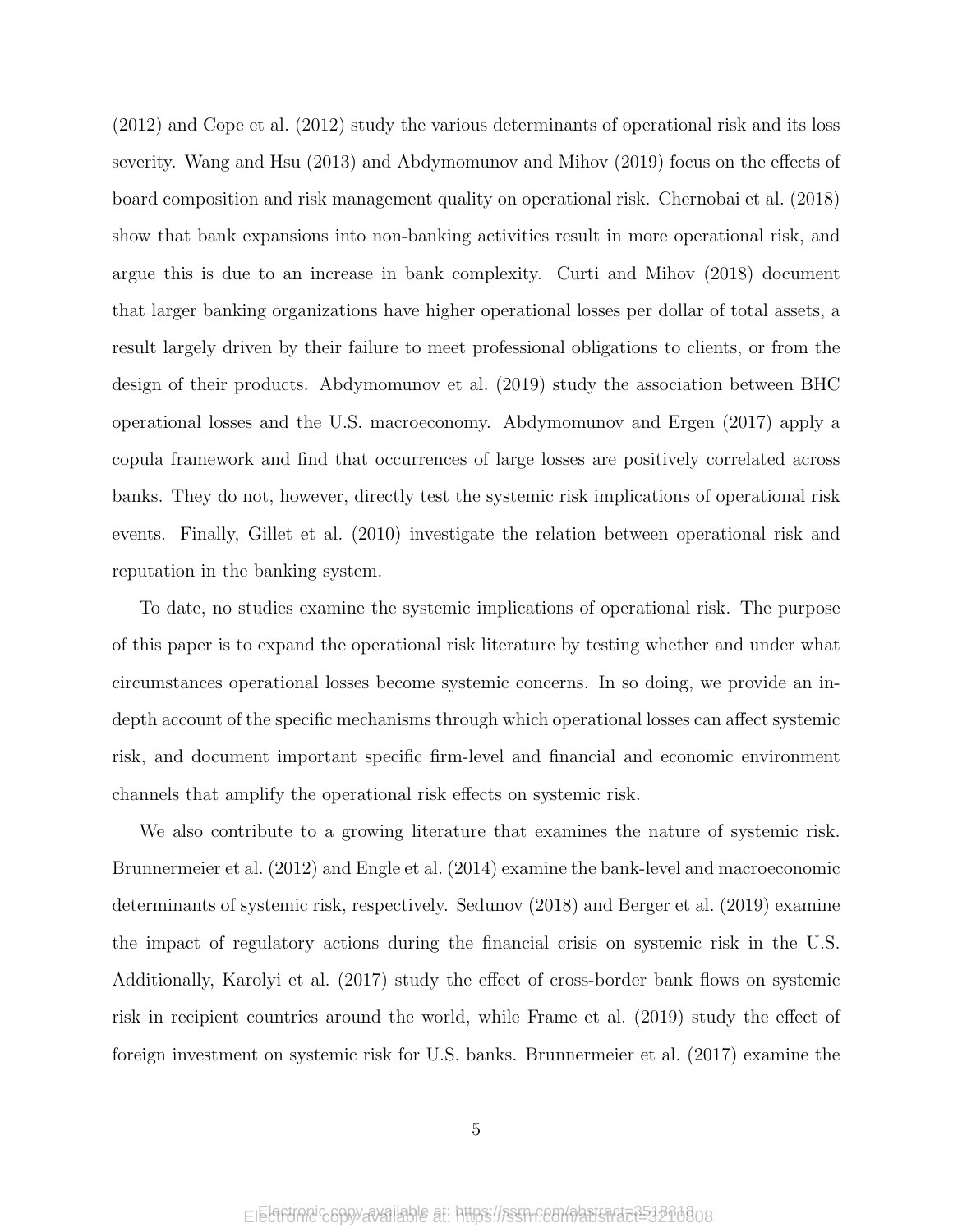relation between systemic risk and asset pricing bubbles. Finally, Giglio et al. (2016) study the relation between systemic risk and the macroeconomy.

Our findings suggest that operational losses can contribute to systemic risk. We document that tail events drive this relation, and we also identify the specific types of operational losses and the business lines that affect systemic risk. We offer channels for the systemic effects of operational risk and distinguish between sets of these channels. Our findings may help guide risk managers and policy makers on how to mitigate some of these effects. More generally, our paper also relates to the important questions about regulatory failures, capital requirements, risk management, and corporate governance in the financial crisis posed by Carey et al. (2012).

### 3. Channels

This section outlines two sets of channels through which operational risk of large BHCs may affect systemic risk. The first set work through directly reducing the market value of the BHC experiencing the operational losses, which in turn increases that BHC's market leverage. The second set operate through financial network spillovers, in which the market values of related financial institutions are impacted.

### 3.1. Direct Channels

There are at least three channels through which operational risk may reduce the market value of a BHC. The first is through direct monetary losses related to operational risk events. These include but are not limited to losses from improper supervision of traders and resulting unauthorized trading, legal costs related to lawsuits associated with the operational risk events, reimbursement to counterparties that were harmed by mistakes made by the BHC, damages from natural disasters, and government-imposed fines, activity restrictions, and additional capital requirements. These costs come directly out of the BHC's equity and reduce its market value, raising its market leverage.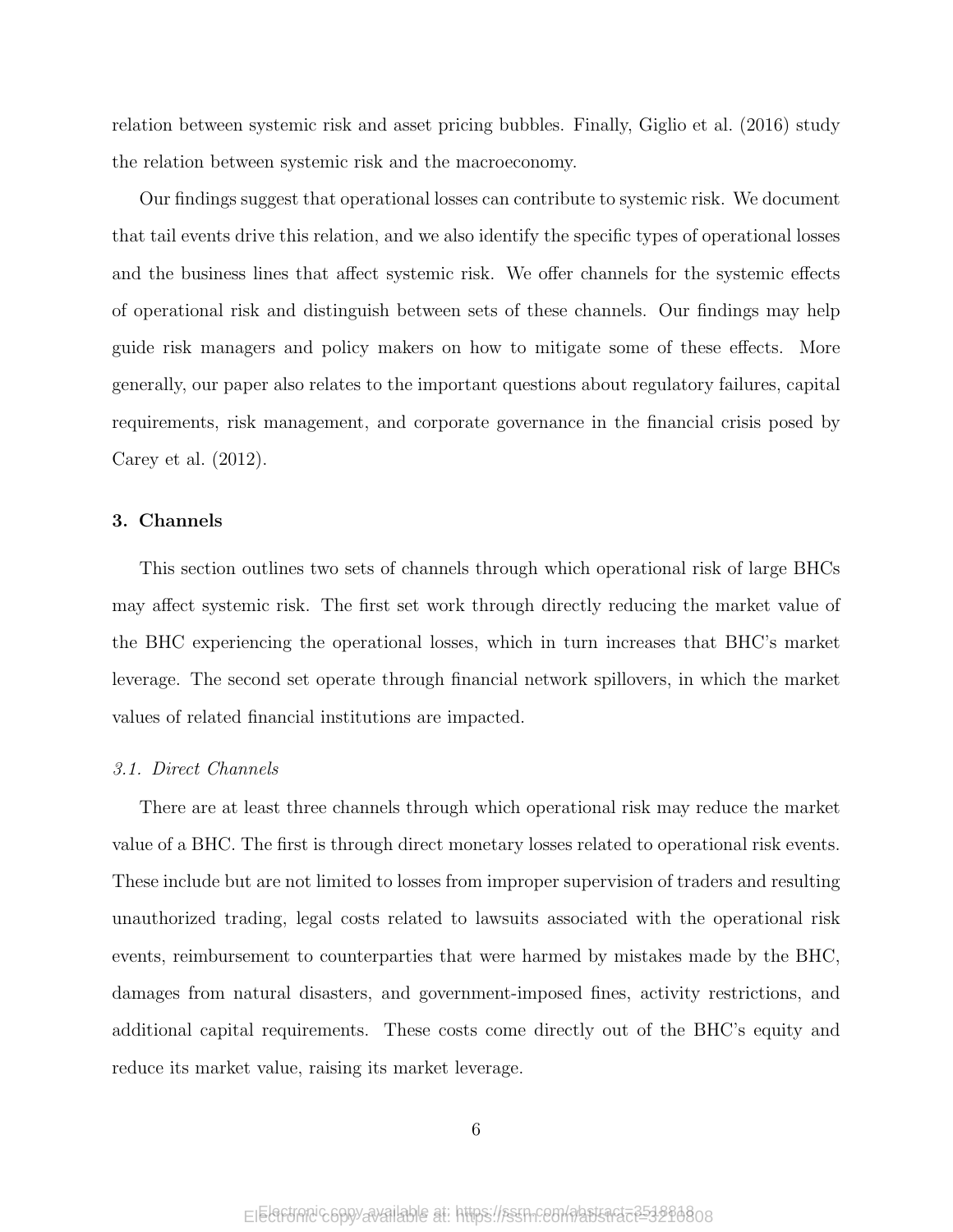The second channel through which BHC market value may decrease is through the loss of future business or productivity from reputational damage. Deposit, loan, financial guarantee, and derivative contract customers may be less willing to deal with an institution that has a history of costly operational mistakes or improper business practices. Some key personnel with important institutional knowledge may also leave or require higher compensation to stay with a BHC that has tarnished reputation. Any expected future loss of business or productivity is associated with lower expected future profits, which reduces market value and raises market leverage.

The third channel linking operational risk losses with a lower market value of equity is the public sell-off or short sales that drive the value of the BHC's value below its fundamental value based on the BHC's expected future earnings. This could occur because of uncertainty about the size and scope of the operational losses, disutility of owning stock in companies with bad publicity, or panic-driven sell-off in reaction to unfavorable news.

### 3.2. Spillover Channels

There are at least three channels through which the operational loss of a BHC may spill over to the market values of related financial institutions and raise their market leverage, creating cascading effects that can reach back to the bank that suffered the original loss. First, investors may fear that similar operational difficulties are present, but yet undiscovered, in comparable financial institutions. These other institutions may follow similar industry practices, herd in similar business products, use similar operating systems and business platforms, or operate in similar regulatory and competitive environments.

Second, operational losses at an individual BHC may expose other financial institutions to risks and losses. Some BHCs may be subject to credit risks from being counterparties to inter-institutional loans, deposits, and derivative contracts. Similarly, other institutions that regularly participate with the troubled BHC in the syndicated loan market or payments sys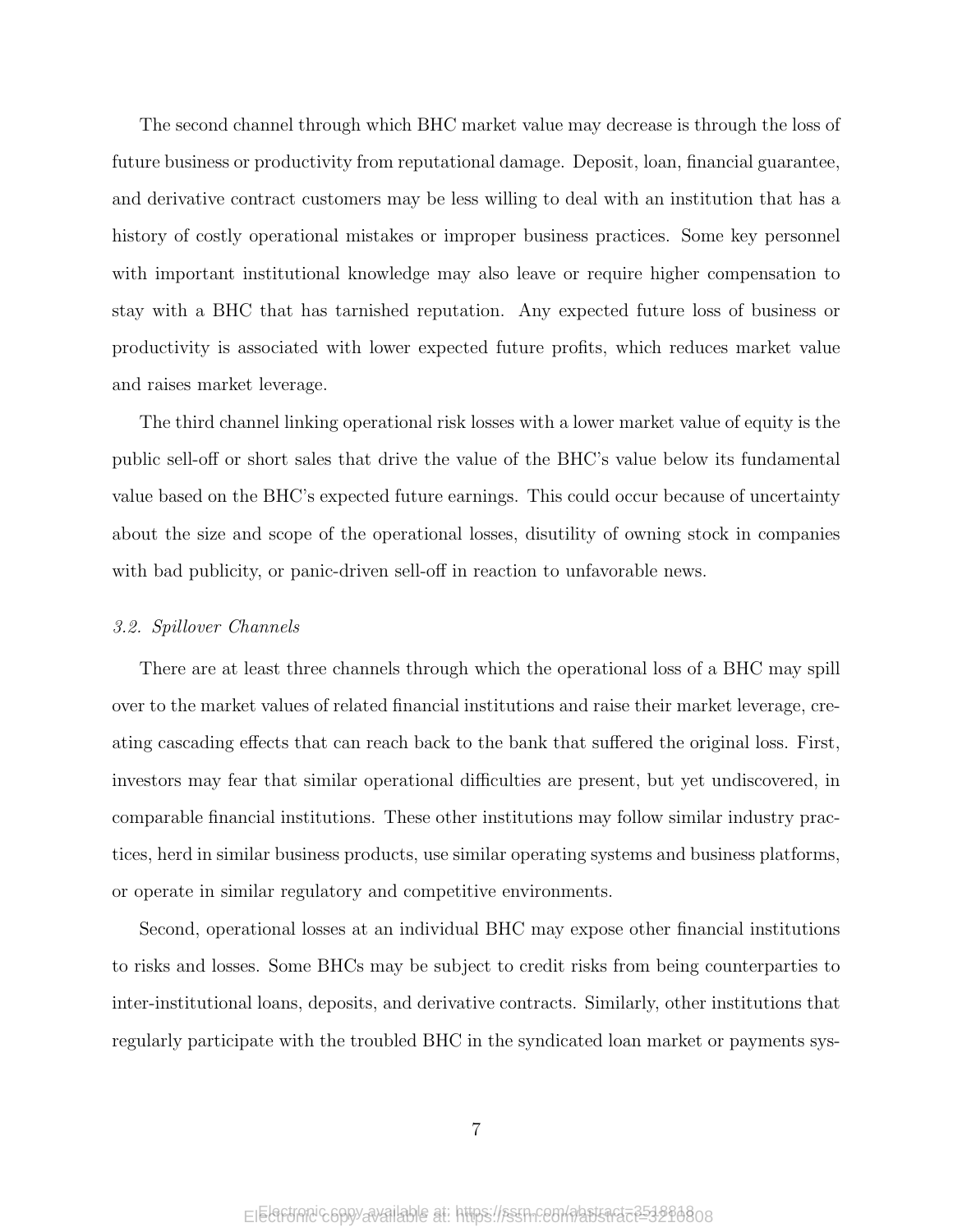tem may suffer business losses that reduce their market values, raising their market leverage.

Third, it is also possible that some BHCs may gain from the operational losses at another BHC. Competitors in the product market may be able to increase market share and profitability when customers shun the BHC suffering operational risk. Similarly, financial institutions that compete in the same labor market may also be able to hire talented displaced workers from an affected BHC that they would not otherwise be able to attract.

Notably, unlike the first five channels, this last channel runs in the opposite direction, and may potentially offset some of the other direct and spillover channels. However, it is improbable that it would be sufficiently strong to more than reverse the other channels and result in reduced systemic risk from operational losses. Another bank's gain would seem very unlikely to be greater than the losses suffered by the original bank.

### 4. Data Sample and Variable Definitions

### 4.1. Operational Risk

### 4.1.1. Loss Data

As noted previously, we use supervisory data on operational losses submitted by large financial institutions pursuant to the Dodd-Frank Wall Street Reform and Consumer Protection Act. The Federal Reserve System collects such data for stress testing purposes under the Comprehensive Capital Analysis and Review (CCAR) program. The operational risk data follow the reporting requirements of the FR Y-14Q form (current as of April 2017) and are provided by financial institutions that participated in the 2017 Dodd-Frank Act Stress Test (DFAST) program with consolidated assets of \$50 billion or more.<sup>2</sup> While the original data contains losses from 38 institutions, the availability of data requisite for the calcula-

<sup>&</sup>lt;sup>2</sup>More information about FR Y-14Q reporting requirements, instructions and forms can be found at: http://www.federalreserve.gov/apps/reportforms/. Subsequent to the Economic Growth, Regulatory Relief, and Consumer Protection Act of 2018, financial institutions with under \$100 billion in total assets are no longer required to file the FR Y-14Q reports, effective May 2018.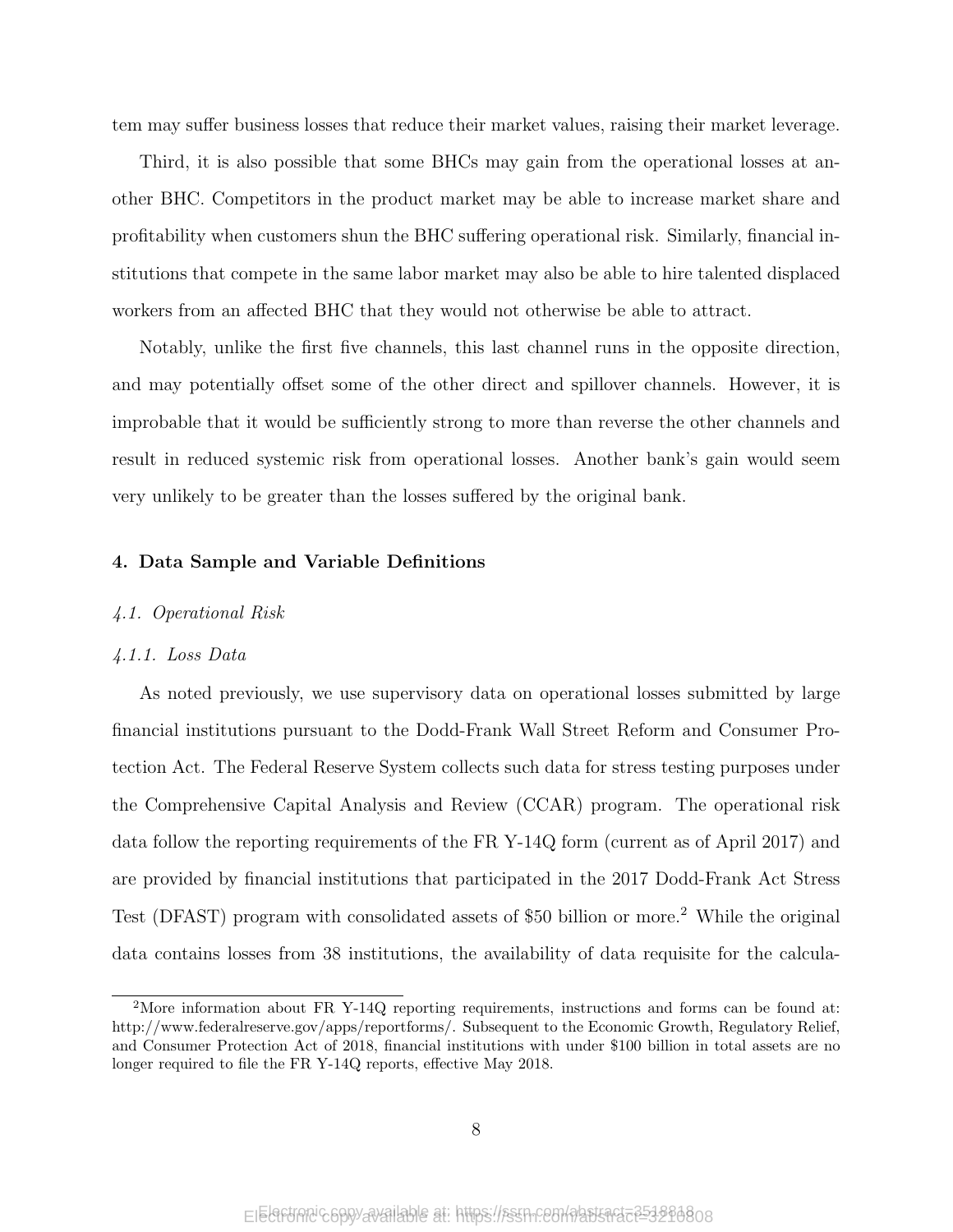tions of systemic risk measures described in Section 4.2 reduces the number of institutions in our sample from 38 to 26. Although our operational loss data comes from a small number of institutions, these institutions account for the majority of U.S. banking industry assets (73.7% as of 2016:Q4). The data provide information such as loss amounts, loss dates, loss classifications, and loss descriptions.

Consistent with Basel II definitions, we categorize operational losses into seven event types. These event types are: Internal Fraud (IF), External Fraud (EF), Employment Practices and Workplace Safety (EPWS), Clients, Products and Business Practices (CPBP), Damage to Physical Assets (DPA), Business Disruption and System Failures (BDSF), and Execution, Delivery and Process Management (EDPM). Table 1, Panel B presents definitions of each loss type.

### [Insert Table 1 about here]

Figure 1 presents the share of total losses and U.S. dollar loss amounts by event type category. The event type with the largest proportion of total losses is CPBP, which accounts for 78.3% of losses or \$216.3 billion. This suggests that the majority of BHC losses due to operational risk are the result of poor services to customers or flawed products. A review of the data further indicates that CPBP contains many of the largest and most severe losses incurred by BHCs over our sample period. The second largest event type by share of total losses is EDPM, accounting for 13.6% of losses or \$37.5 billion. The remaining five event types combined comprise 8.1% of total losses, or \$22.5 billion.

### [Insert Figure 1 about here]

Operational losses are also classified by business line of origination (Federal Reserve System (2017)). There are nine categories: Corporate Finance (CF), Trading and Sales (TS), Retail Banking (RB), Commercial Banking (CB), Payment and Settlement (PS), Agency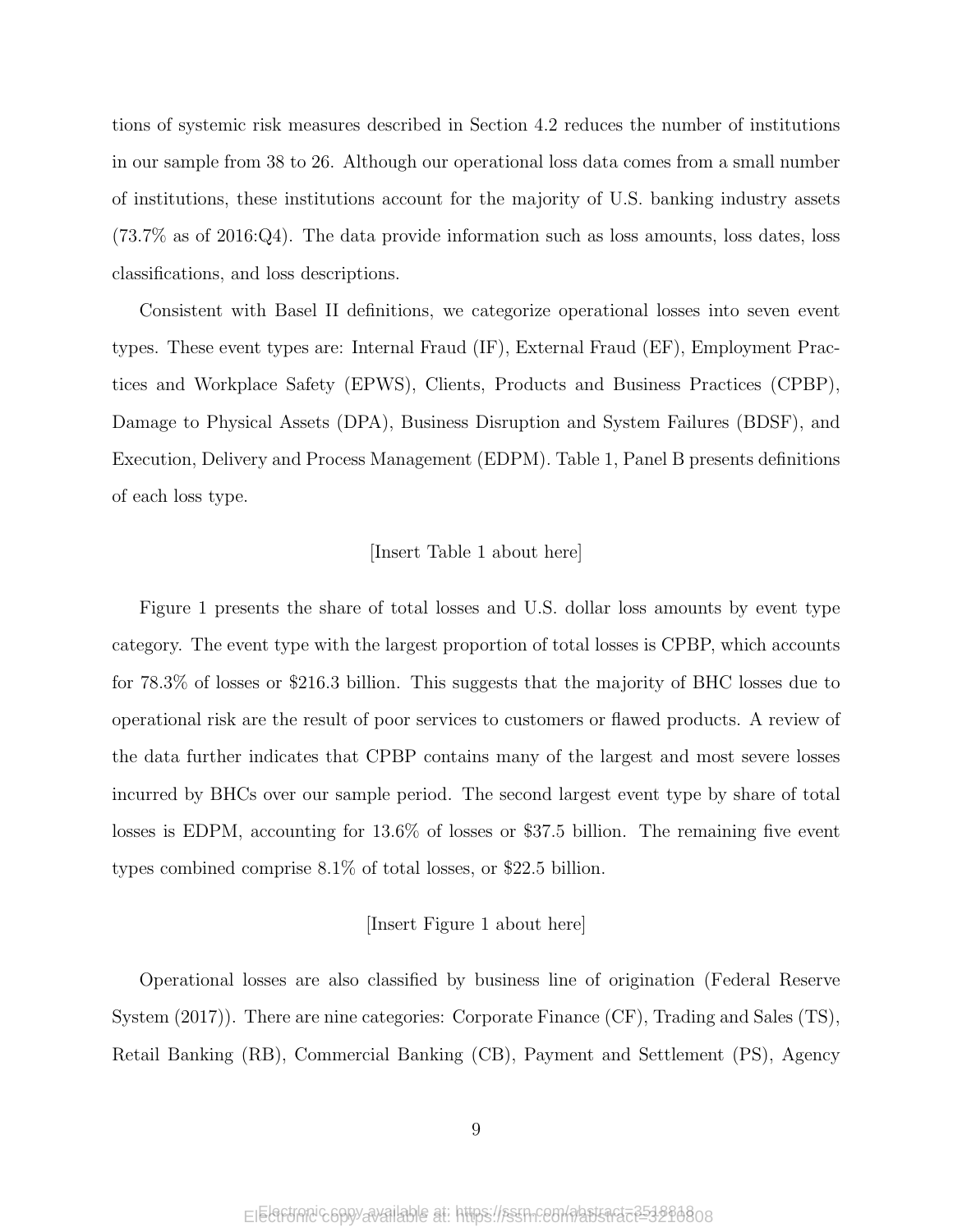Services (AS), Asset Management (AM), Retail Brokerage (RK), and Corporate Level Non-Business Line Specific (CO). Table 1, Panel C presents definitions of each business line. Figure 2 presents the share of total losses and U.S. dollar loss amounts by business line category.

### [Insert Figure 2 about here]

The figure shows that the business line generating the largest operational losses is RB, which accounts for 47.2% of total losses or \$130.6 billion. In other words, losses from retail banking account for almost half of total operational losses. The business line with the second-most losses is CO, which accounts for 18.3% of total losses or \$50.6 billion. CF and TS are also nontrivial, as they account for 11.0% and 13.0% of total losses, respectively. The remaining five business lines combined comprise 10.4% of total losses, or \$28.8 billion.

The reporting threshold for individual operational losses varies across financial institutions. To mitigate the impact of this heterogeneity in loss reporting thresholds, we follow prior research (e.g., Abdymomunov and Mihov (2019)) and discard losses below \$20,000 dollars, which is the highest reporting threshold for institutions participating in the DFAST program. The final sample consists of 290,872 individual loss events from 26 large financial institutions over the period  $[2002:Q1 - 2016:Q4]$ . Our data is substantially richer than operational loss data sets offered by private vendors that rely on publicly available information. For example, Hess (2011) uses loss data from SAS OpRisk Global Data, which consists of around 7,300 loss events. Chernobai et al. (2012) analyze loss data from Algo FIRST, which consist of 2,426 events. As discussed in De Fontnouvelle et al. (2006), operational risk data sets based on publicly available information are likely to omit substantial losses otherwise contained in the supervisory data used in this study.

Each loss instance reports occurrence, discovery, and accounting dates. The data reporting instructions define these dates as follows: occurrence date — the date when the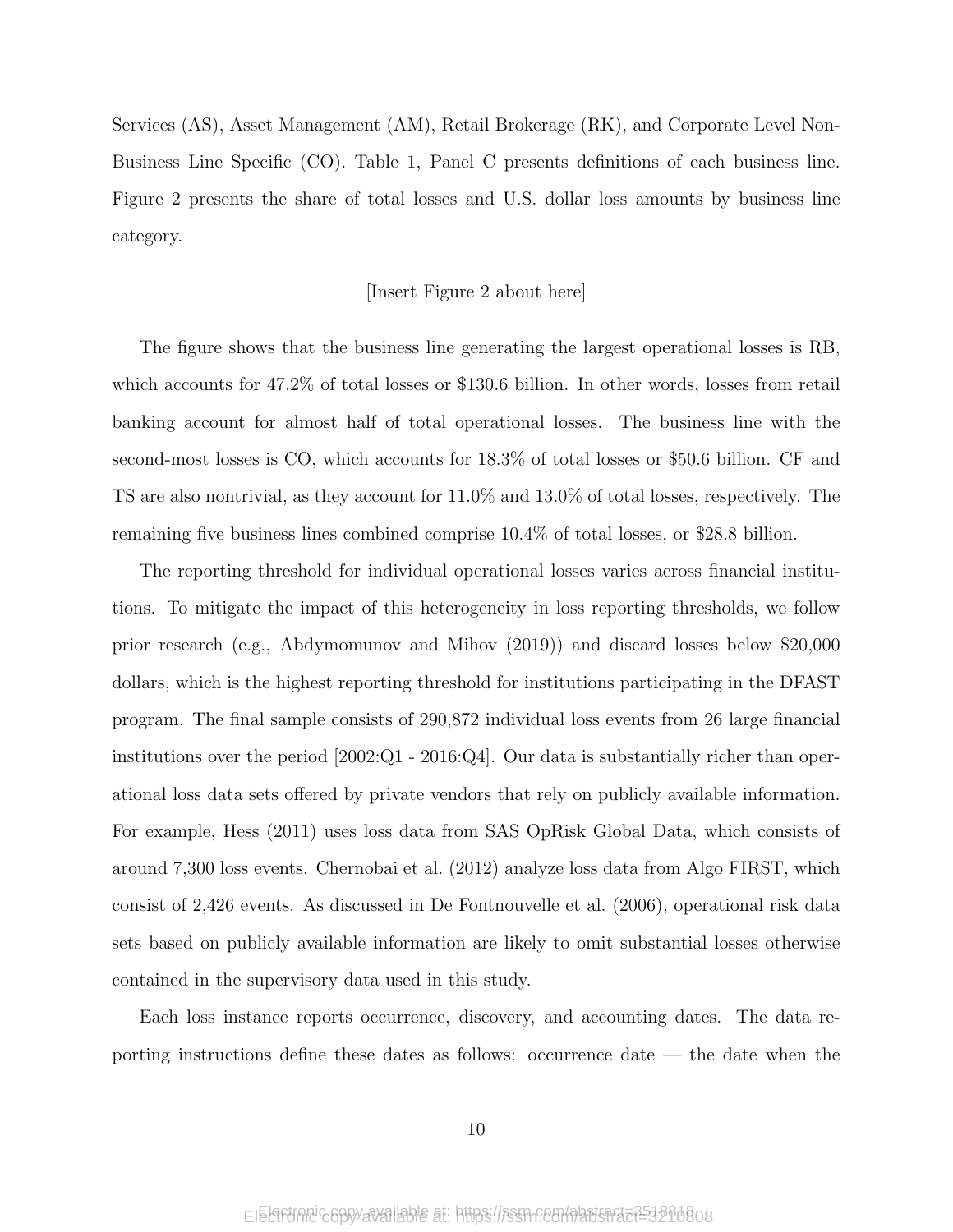operational loss event occurred or began; discovery date — the date when the operational loss event was first discovered by the institution; and accounting date  $-$  the date when the financial impact of the operational loss event was recorded on the institution's financial statements. From a reporting consistency perspective, the accounting date is the most consistently used date across banks. This reflects the fact that banking organizations follow the same accounting standards in determining the financial impact of operational loss events on the institutions' financial statements. In contrast, occurrence and discovery dates are less uniformly reported across institutions due to variations in the institutions' internal data management systems as well as uncertainties about when loss events actually occurred or were discovered (Abdymomunov and Mihov (2019)). To examine the relationship between operational risk and systemic risk, our analysis aggregates loss data at the bank-quarter level, where we use the quarter of operational loss financial statement impact (accounting date) for aggregation purposes. We build an unbalanced panel of 1,070 BHC-quarter observations in accordance with individual bank data availability.

### 4.1.2. Operational Risk Measures

Our main measure of operational risk is the total dollar value of operational losses incurred by a BHC during a given quarter. We follow Abdymomunov et al. (2019) and calculate a natural logarithm transformation of quarterly loss to account for its heavy-tailed distribution. The literature also shows that heavy-tailed distributions of loss severities for individual operational risk events are common (e.g., Chernobai and Rachev (2006), Jobst (2007)). Indeed, Figure 3 suggests that within our data, a few large losses, or tail events, account for the majority of dollars lost to operational risk.

### [Insert Figure 3 about here]

To specifically focus on the relation between operational risk tail events and systemic risk contribution, we construct two sets of variables. First, we calculate the number of "tail"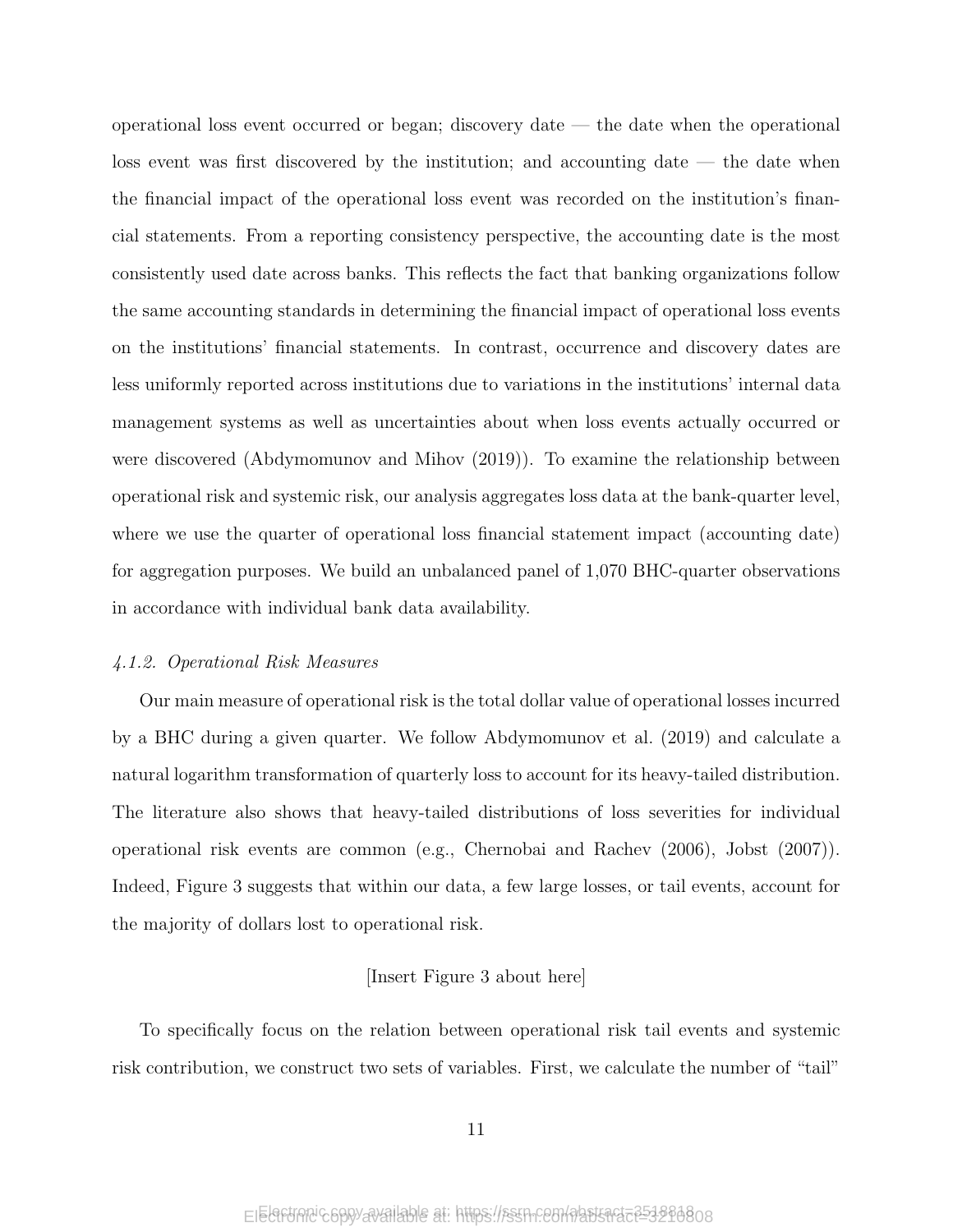and "nontail" events in a quarter. We define a loss as a tail event if the ratio of the loss amount to BHC assets is higher than the  $99.0<sup>th</sup>$ ,  $99.5<sup>th</sup>$  or  $99.9<sup>th</sup>$  quantiles of the unconditional distribution of the ratio in our sample. Losses below these quantiles are considered nontail events. Second, we sum all the losses defined as tail events in a quarter to obtain the aggregate amount of tail dollar losses for each BHC and then take the natural log, and similarly for nontail events.

Table 2, Panel A presents descriptive statistics. On average, U.S. BHCs lose \$230 million per quarter to operational risk. Furthermore, the standard deviation of the quarterly loss is high relative to the mean, which indicates substantial time-series and cross-sectional variation of operational losses. The quarterly average dollar sum of tail events (using the 99.0<sup>th</sup> quantile definition of tail risk) is \$194 million, which represents 85% of the average quarterly loss.

[Insert Table 2 about here]

### 4.2. Systemic Risk Measures

Our main dependent variable, Systemic Risk (PC), is the first principal component of three systemic risk contribution measures:  $SRISK$ ,  $\Delta CoVaR$ , and  $SES$ , which we discuss in detail in the next three sections. We evaluate the first principal component of these measures using a correlation matrix instead of a variance-covariance matrix to account for the different scale of the individual systemic risk measures. Table 2, Panel B presents summary statistics.

### 4.2.1. Expected Capital Shortfall - SRISK

Acharya et al. (2012) provide a measure, further refined by Brownlees and Engle (2017), for determining bank i's contribution to systemic risk at time t, called  $SRISK_{i,t}$ . It is the expected capital shortfall of bank i conditional on a crisis at time t. Specifically,  $SRISK_{i,t}$ measures how much capital bank  $i$  would need in a crisis at time  $t$  to maintain a given capital-to-assets ratio.  $SRISK_{i,t}$  is empirically measured using market data on equities and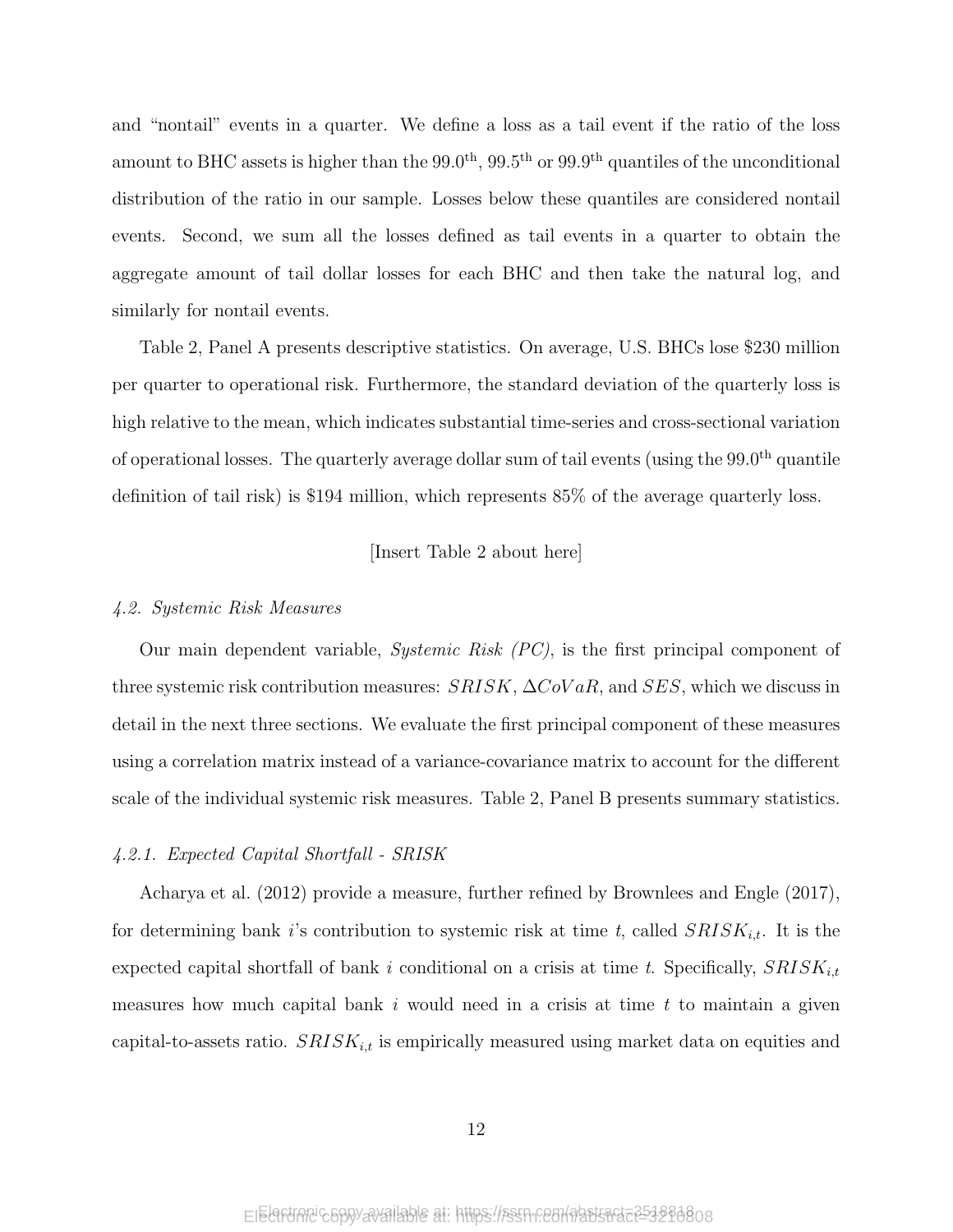balance sheet data on liabilities:

$$
SRISK_{i,t} = E_{t-1}(Capital\ Shortfall_i|Crisis)
$$
  
=  $E_{t-1}(k(Debt_i + Equity_i) - Equity_i|Crisis)$  (1)  
=  $kDebt_{i,t-1} - (1 - k)(1 - LRMES_{i,t})Equiv_{i,t}$ 

where k is a prudential level of book equity relative to assets;  $LRMES_{i,t}$  is the long-run marginal expected shortfall  $(MES)$  at time t for bank i, defined as the decline in equity values conditional on a financial crisis. Following Brownlees and Engle  $(2017)$ , we set k equal to 8%.  $SRISK_{i,t}$  is constructed from size, leverage, and exposure to market risk. Exposure to market risk is based on comovements of firm equity value with broad equity market measures. This is roughly analogous to a "downside beta" of the firm, and is correlated with the firm's CAPM beta.

### 4.2.2. ∆CoVaR

 $\Delta$ CoVaR represents the change in the value at risk (VaR) of the entire financial system that occurs when a given institution goes into distress. This measure can be thought of as an estimate of one institution's contribution to aggregate systemic risk. We estimate  $\Delta CoVaR$ directly following the quantile regression methodology of Adrian and Brunnermeier (2016). First, we define financial system returns as  $X_{system}$  and individual institution returns as  $X_i$ using equity returns. We then estimate VaR and  $CoVaR$  as a function of a vector of state variables, M. We define q as the  $q^{th}$  quantile of the return distribution. For our estimates, we set q as the  $5<sup>th</sup>$  quantile of the return distribution.

In the first step, we run the following regressions, using weekly data:

$$
X_{i,t} = \alpha_i^q + \gamma_i^q M_{t-1} + \epsilon_{i,t}^q \tag{2}
$$

$$
X_{system|i,t} = \alpha_{system|i}^q + \gamma_{system|i}^q M_{t-1} + \beta_{system|i}^q X_{i,t} \epsilon_{system|i,t}^q \tag{3}
$$

Electronic copy available at: https://ssrn.com/abstract=3518818 Electronic copy available at: https://ssrn.com/abstract=3210808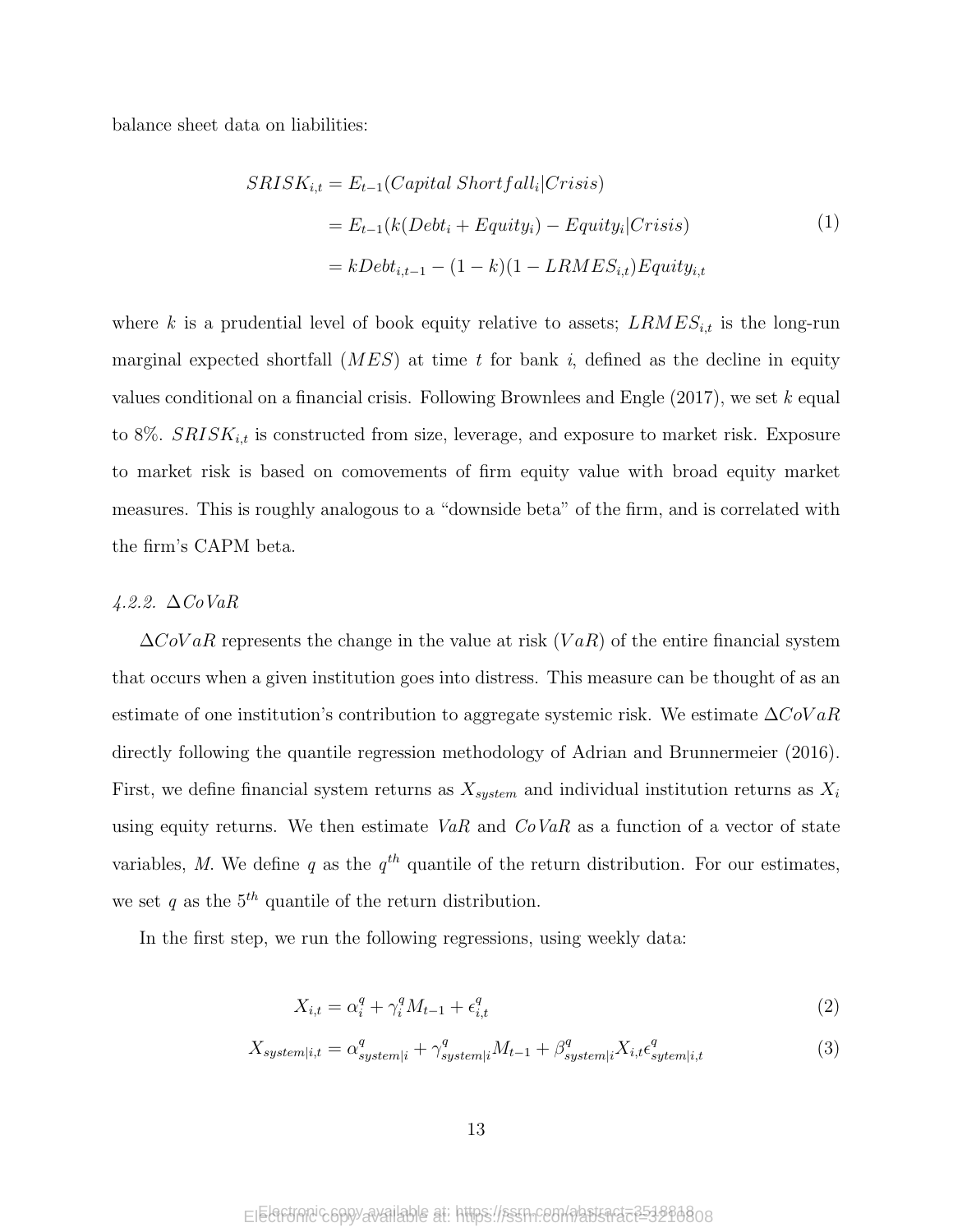We then use the predicted values from the first step to calculate:

$$
VaR_{i,t}^q = \hat{\alpha}_i^q + \hat{\gamma}_i^q M_{t-1}
$$
\n
$$
\tag{4}
$$

$$
CoVaR_{i,t}^{q} = \hat{\alpha}_{system|i}^{q} + \hat{\gamma}_{system|i}^{q}M_{t-1} + \hat{\beta}_{system|i}^{q}VaR_{i,t}^{q}
$$
\n
$$
\tag{5}
$$

Finally, for each institution, we calculate  $\Delta CoVaR_{i,q,t}$ :

$$
\Delta CoVaR_{i,t}^q = CoVaR_{i,t}^q - CoVaR_{i,t}^{50}
$$

$$
= \hat{\beta}_{system|i}^q (VaR_{i,t}^q - VaR_{i,t}^{50})
$$
(6)

The vector of state variables in the Adrian and Brunnermeier (2016) approach to estimating  $CoVaR$  includes six variables: the change in the three-month Treasury yield, the change in the slope of the yield curve (ten-year Treasury rate minus three-month Treasury rate), TED Spread (three-month LIBOR minus three-month Treasury rate), the change in the credit spread (Moody's Baa-rated bond yield minus ten-year Treasury rate), the weekly U.S. market returns, and the U.S. market equity volatility (calculated using CRSP market returns).

### 4.2.3. Systemic Expected Shortfall - SES

Systemic Expected Shortfall (SES) measures an institution's "propensity to be undercapitalized when the system as a whole is undercapitalized" (Acharya et al. (2017)). A financial institution's  $SES$  is a linear combination of two key components: Leverage  $(LVG)$ and Marginal Expected Shortfall  $(MES)$ . LVG is estimated using the traditional approximation using book liabilities and market equity:

$$
LVG_{i,t} = \frac{(Book\text{ Asset}_{i,t} - Book\text{ Equity}_{i,t}) + Market\text{ Equity}_{i,t}}{Market\text{ Equity}_{i,t}}
$$
\n(7)

MES estimates how individual institutions' stock returns react to those of the entire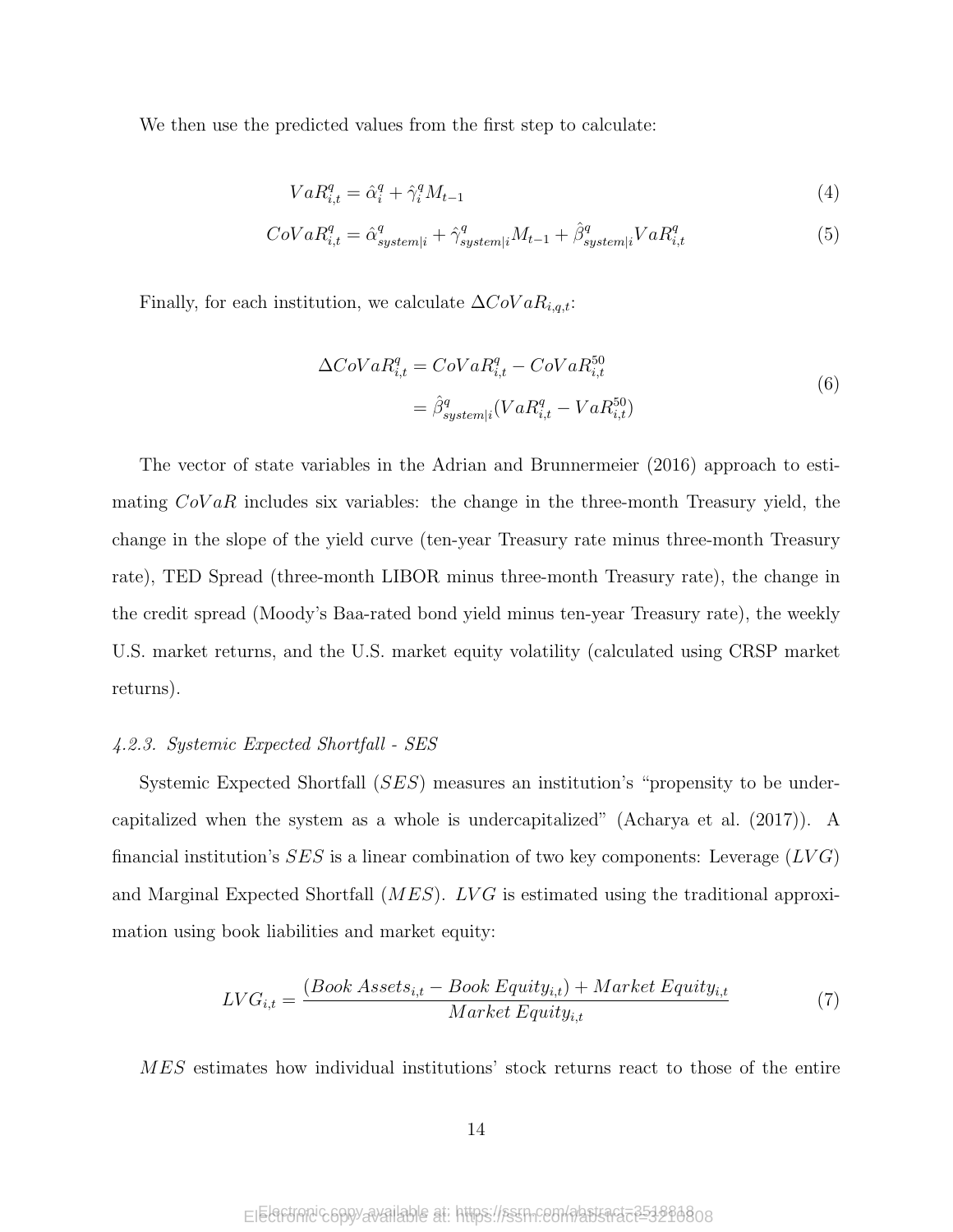market (including non-financial companies) when aggregate returns are low.  $MES$  is calculated using the 5% of the worst days of market returns over the previous quarter of return data:

$$
MES_{i,t} = -\frac{1}{\#days} \sum_{\tau=1}^{\tau^*} R_{i,\tau}
$$
 (8)

where  $R_{i,\tau}$  represents the daily returns of the institution, and  $\tau = 1$  to  $\tau^*$  represent days in which the market is in the tail of its return distribution.

Acharya et al. (2017) use  $LVG$  and  $MES$  in a cross-sectional regression to estimate SES. They regress the percentage stock returns of large U.S. institutions during the global financial crisis (which the authors call "realized  $SES$ ") on LVG and MES from prior to the crisis. From the regression output, they estimate the following equation:

$$
SES_{i,t} = 0.02 - 0.04LVG_{i,t-1} - 0.15MES_{i,t-1}
$$
\n(9)

which we use to calculate fitted values of SES for all bank-quarters in our sample. For presentation purposes, we multiply  $SES$  by  $-1$ , so that higher values indicate higher contribution to systemic risk.

### 4.3. Control Variables

In addition to operational and systemic risk metrics, all of our multivariate regression analyses include a number of BHC-level control variables. We classify these variables in two broad groups: characteristics that are relevant for the systemic risk contribution of BHCs and proxies for BHC exposures to other types of risk.

We include five controls to account for a BHC's systemic risk contribution. We include bank size  $(Ln(Size))$  based on the total assets of the BHC. To account for firm value, growth opportunities and profitability, we include the market-to-book ratio  $(M-to-B)$  and return on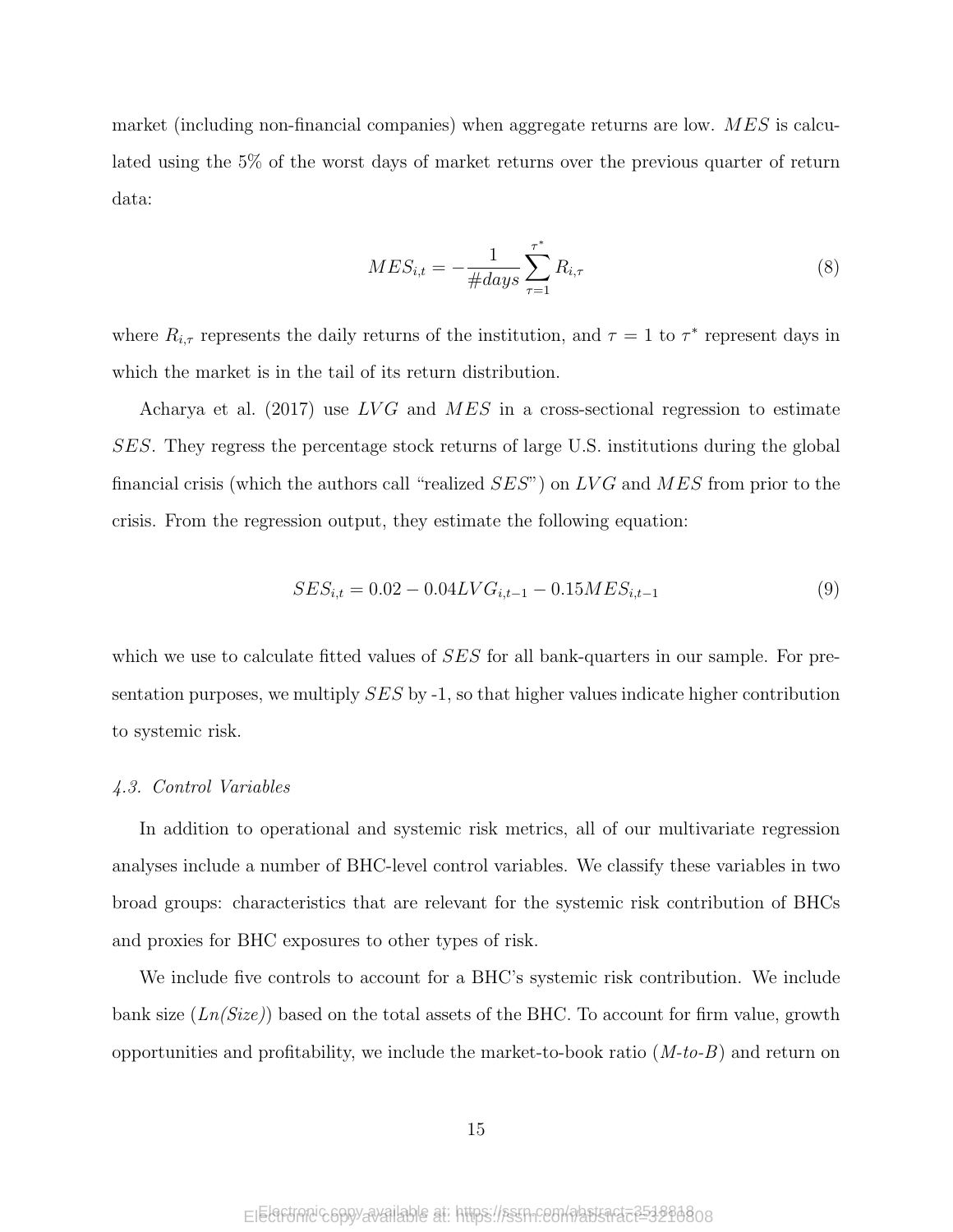assets  $(RoA)$ .<sup>3</sup> To account for exposure to non-traditional business activities, we include the non-interest to interest income ratio (NII-to-II). Lastly, to account for a BHC's ability to manage risks, we use a rating that evaluates the quality of BHC risk management functions  $(Risk\ Mqmt).<sup>4</sup>$ 

In all our analyses, we control for a BHCs' exposure to other important risks. Specifically, we focus on leverage, credit, liquidity, and interest rate risks. To control for leverage risk, we include BHC leverage (*Leverage*). We control for credit risk by including the ratio of non-performing loans to total loans  $(NPL-to-TL)$ . To account for liquidity risk, we include a BHC's liquidity coverage ratio  $(LCR)$ . Finally, to measure interest rate risk, we include the mismatch between short-term repriceable assets and short-term repriceable liabilities (Maturity Gap).

### 4.4. Correlations

We start with a simple correlation analysis. Table 3, Panel A reports correlation coefficients between Systemic Risk (PC), SRISK,  $\Delta$ CoVaR, SES, LVG, MES and Ln(OpLoss). We make several observations.

### [Insert Table 3 about here]

First, the correlations between the *Systemic Risk (PC)* and the individual systemic risk contribution measures that comprise it are high – in excess of  $75\%$  in all cases. Second, the correlation between *Systemic Risk (PC)* and  $Ln(OpLoss)$  is 32%, indicating that BHCs that suffer higher operational losses contribute more to systemic risk. Third, the correlations between  $Ln(OpLoss)$  and the individual systemic risk contribution measures are positive in

<sup>&</sup>lt;sup>3</sup>To avoid possible mechanical effects, we estimate  $M$ -to-B and RoA at the end of the prior quarter. In unreported estimations, we confirm the robustness of our results to alternative lagging schemes for the independent variables, including lagging all independent variables by one quarter.

<sup>4</sup>This rating has been developed and maintained by the Federal Reserve System, and is part of the RFI/C(D) and BOPEC rating systems. For more information on the rating systems see the following supervisory letters: SL 9591, SL 9569, SR 9517, SR 9522, and SR 0418.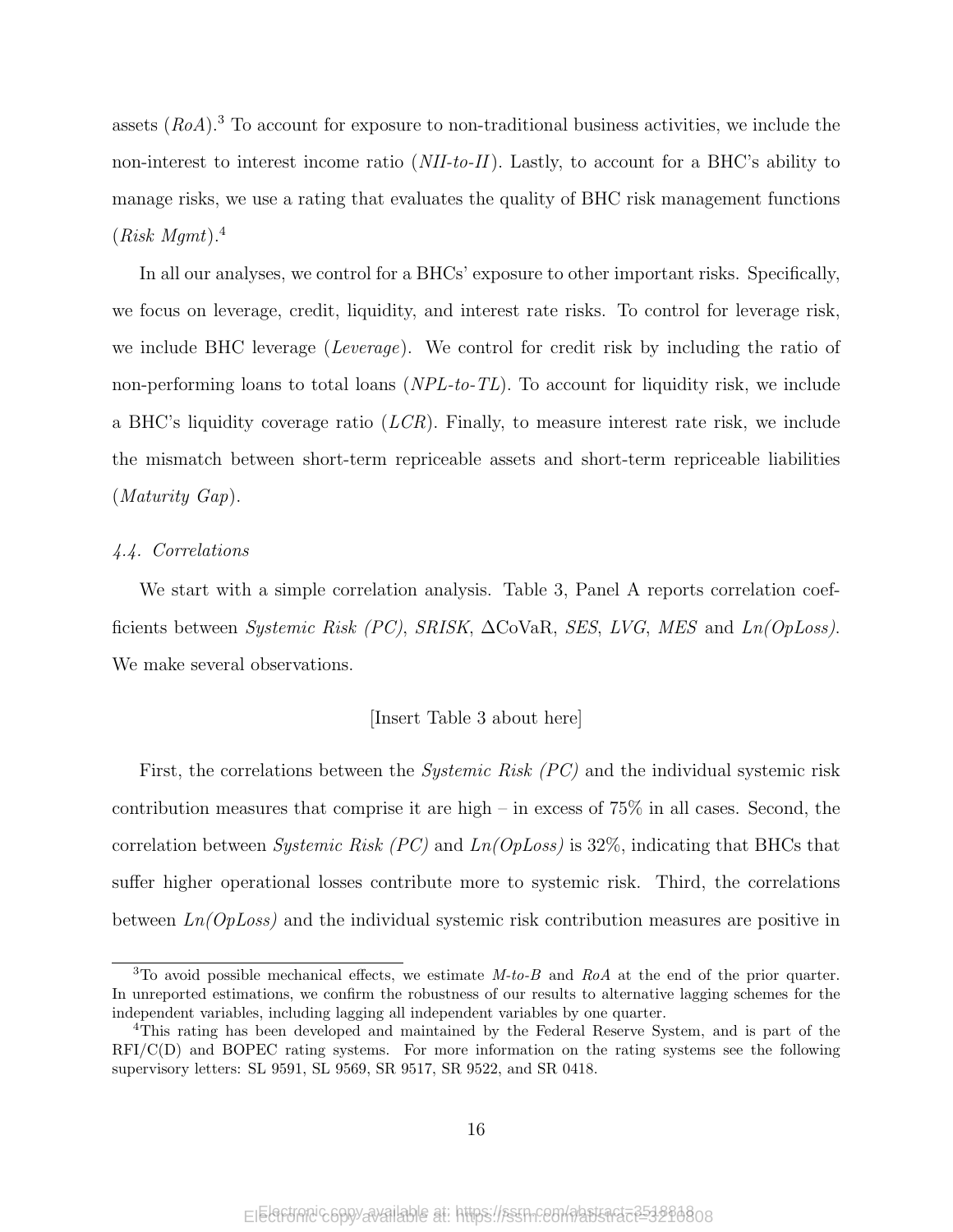all cases, indicating that the relation is consistent across different measures of systemic risk. All correlations are statistically significant at the 1% level.

Table 3, Panel B provides additional information on the correlations between the different metrics of operational risk and Systemic Risk (PC). Again, the correlations are all statistically significant at the  $1\%$  level.<sup>5</sup>

### 5. Regression Results

### 5.1. Operational Losses

To more rigorously examine whether operational risk is related to systemic risk, we next employ multivariate regressions that better enable us to control for confounding effects. We estimate the following main regression:

$$
Systemic Risk_{i,t} = \beta_i + \beta_t + \beta_1 Ln(OpLoss)_{i,t} + \beta_k Crls_{i,t} + \epsilon_{i,t}
$$
\n(10)

where i indexes BHCs, and t indexes quarters. Systemic Risk is one of four systemic risk metrics: Systemic Risk (PC), SRISK,  $\Delta CoVaR$ , and SES. Ln(OpLoss) represents logtransformed operational losses incurred by a BHC in a given quarter. Ctrls represents a vector of control variables described in Section 4.3.  $\beta_i$  represents BHC fixed effects, which absorb potentially different levels of systemic risk contribution and operational losses at BHCs.  $\beta_t$  represents time (year and seasonal) fixed effects, which broadly capture periodspecific and seasonal shocks common across companies. We cluster standard errors at the BHC and quarter levels to account for within-bank and within-quarter correlation of the error terms. Table 4, Panel A presents the results for our main measure of systemic risk –

 ${}^{5}$ Due to space limitations in the table, we do not report correlations with tail and nontail operational risk measures using the 99.5th quantile definition. We note, however, that the correlation coefficients are directionally and statistically consistent with those of the tail and nontail measures using the  $99.0<sup>th</sup>$  and 99.9th quantile definitions.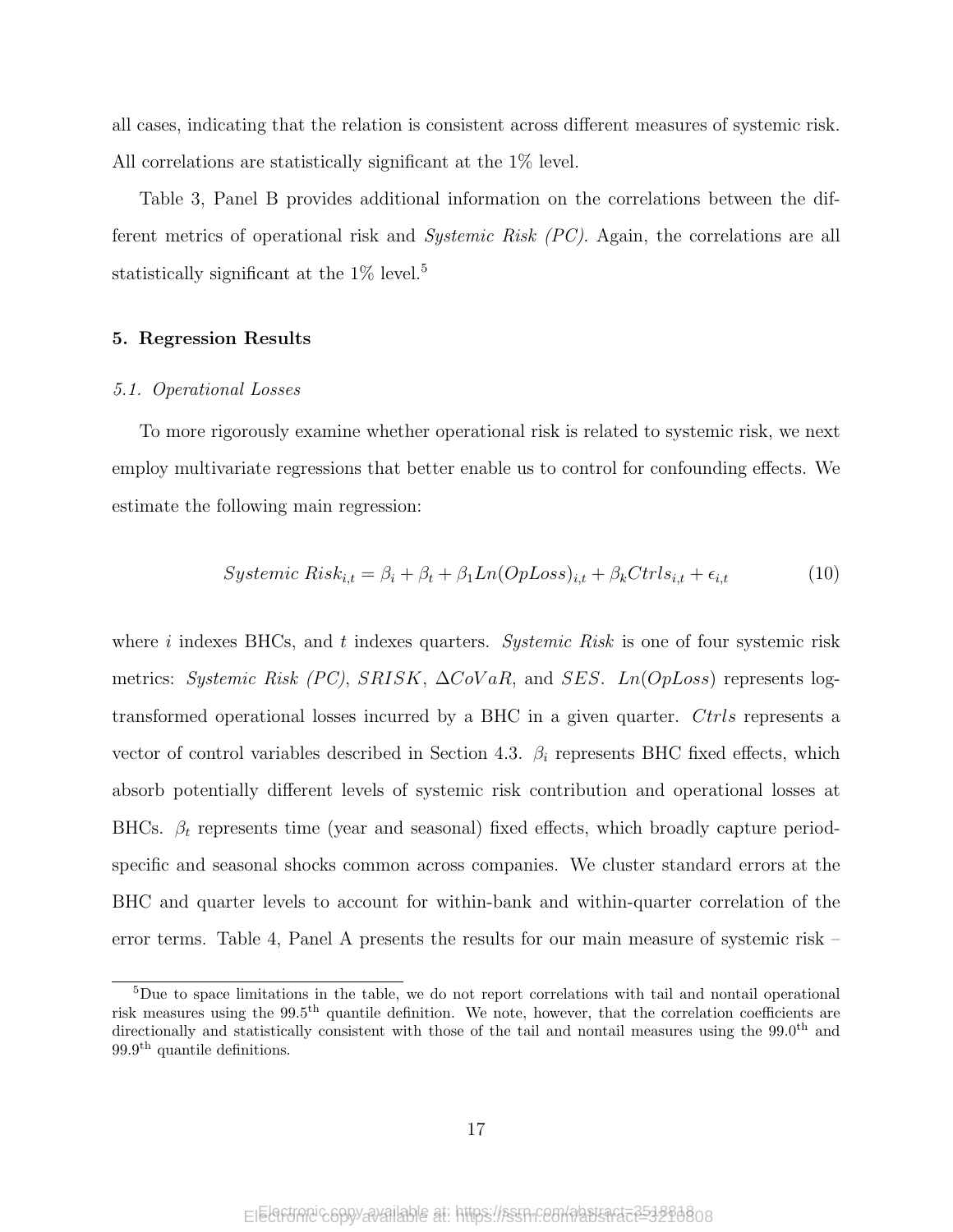### [Insert Table 4 about here]

Column (1) starts with a pooled regression specification with no fixed effects. The coefficient on  $Ln(OpLoss)$  is positive and statistically significant at the 1% level, suggesting that institutions with higher operational losses contribute more to systemic risk. Columns (2)-(4) further suggest that the positive association in Column (1) is robust to the introduction of both BHC and time fixed effects. Based on the specification in Column (4) with both BHC and time fixed effects, a one standard deviation increase in  $Ln(OpLoss)$  is associated with a 0.14 standard deviation increase in Systemic Risk  $(PC)$  (=  $(0.067*0.294)/0.141$ ). Given the heavy-tailed nature of operational risk, a plausible 100% increase of quarterly operational losses is associated with a 0.067 increase in *Systemic Risk (PC)* or 0.48 standard deviations  $(= 0.067/0.141).$ 

Table 4, Panel B, Columns (1)-(3) show the relation between operational risk and systemic risk is robust across all three measures from which Systemic Risk  $(PC)$  is derived – SRISK.  $\Delta$ CoVaR, and SES. The coefficient of  $Ln(OpLoss)$  is positive and significant at least at the 5% level in all cases. In Columns (4) and (5), we also separately examine the two components of  $SES, LVG$  and  $MES$ , in order to distinguish between the sets of channels through which operational risk affects systemic risk: the reduction in an affected BHC's market value and the increase in its market leverage (the " $LVG$ " channel) versus spillovers to the market values of related institutions (the "MES" channel), that increase other institutions' leverage.  $Ln(OpLoss)$  is significantly positively related to both  $LVG$  and  $MES$ . We interpret this as evidence supporting both groups of channels.

### 5.2. Operational Risk Event Types and Business Lines

As noted above, operational risk is an amalgamation of various types of subcomponent risks (Chernobai et al. (2012)). The significant relation between operational losses and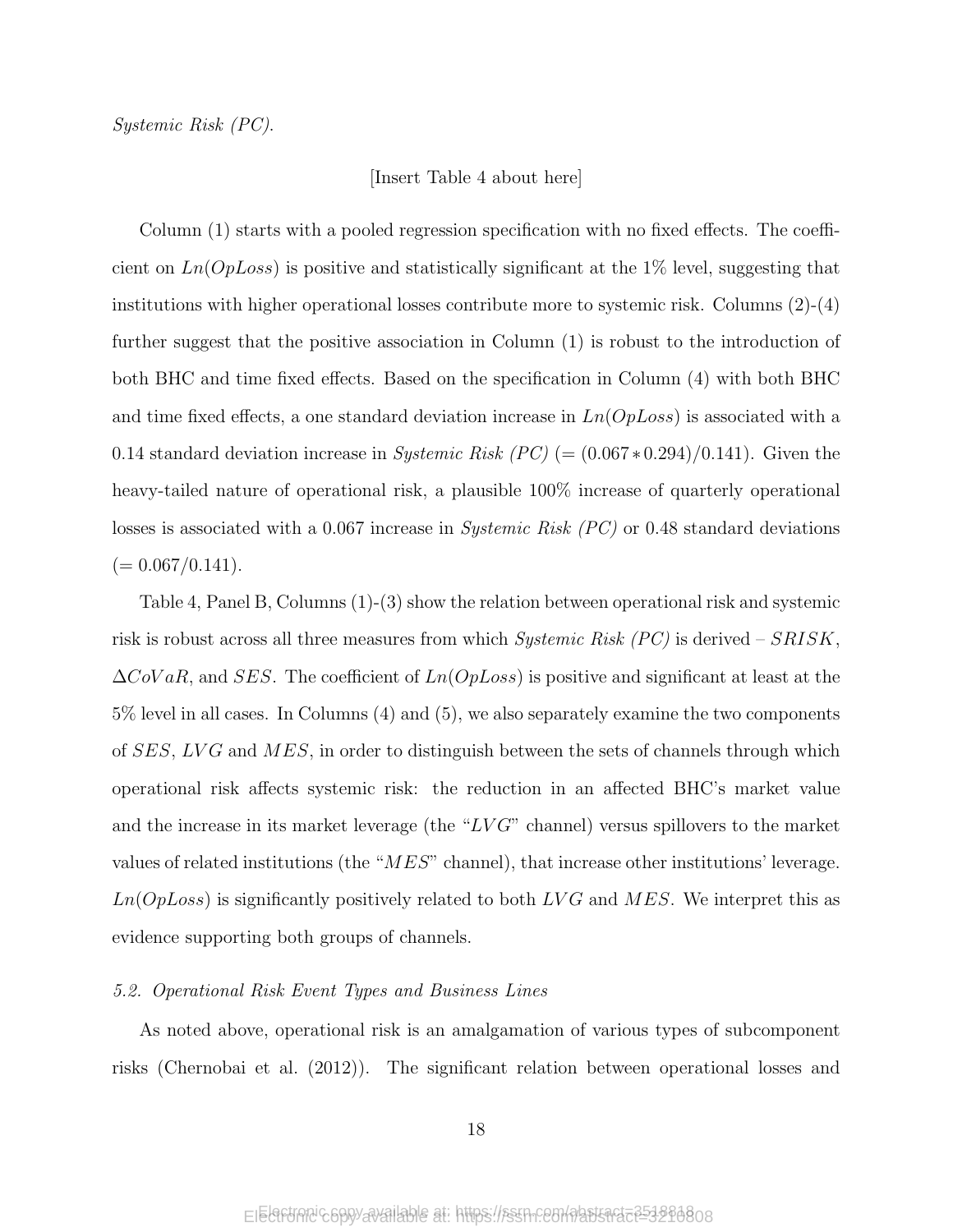BHC systemic risk contributions established thus far ignores the potential heterogeneity of operational risk in the different categories and essentially embodies the assumption that operational risks from all event types and business lines have similar systemic risk implications.

Here, we re-estimate the relation between systemic risk contribution and operational losses at the individual event type and business line category levels. Specifically, we reestimate Eq. (10) for each event type and business line separately as well as jointly. Ex ante, we do not have a clear expectation of which particular subcategories of operational losses should be more correlated with BHC systemic risk contribution. We thus examine the specific event type and business line drivers of the previously documented association between operational losses and systemic risk contributions. Table 5 presents the results.

### [Insert Table 5 about here]

Table 5, Panel A presents the results for operational losses categorized by event type. The coefficient of  $Ln(OpLoss)$  is significant in three cases – for Internal Fraud (IF) in Column (1); for Clients, Products and Business Practices (CPBP) in Column (4); and for Execution, Delivery, and Process Management (EDPM) in Column (7). Column (8) further shows that operational losses from these three event types remain significantly positively related to systemic risk when included jointly in the same regression specification. As presented in Table 1, Panel B, IF captures losses from "[a]cts of a type intended to defraud, misappropriate property or circumvent regulations, which involves at least one internal party"; CPBP – from "[a]n unintentional or negligent failure to meet a professional obligation to specific clients, or from the nature or design of a product"; and EDPM – from "[f]ailed transaction processing or process management, from relations with trade counterparties and vendors." Importantly, Figure 1 shows that CPBP and EDPM are the two operational risk event types accounting for the largest portions of losses, representing respectively 78% and 14% of total losses in our sample.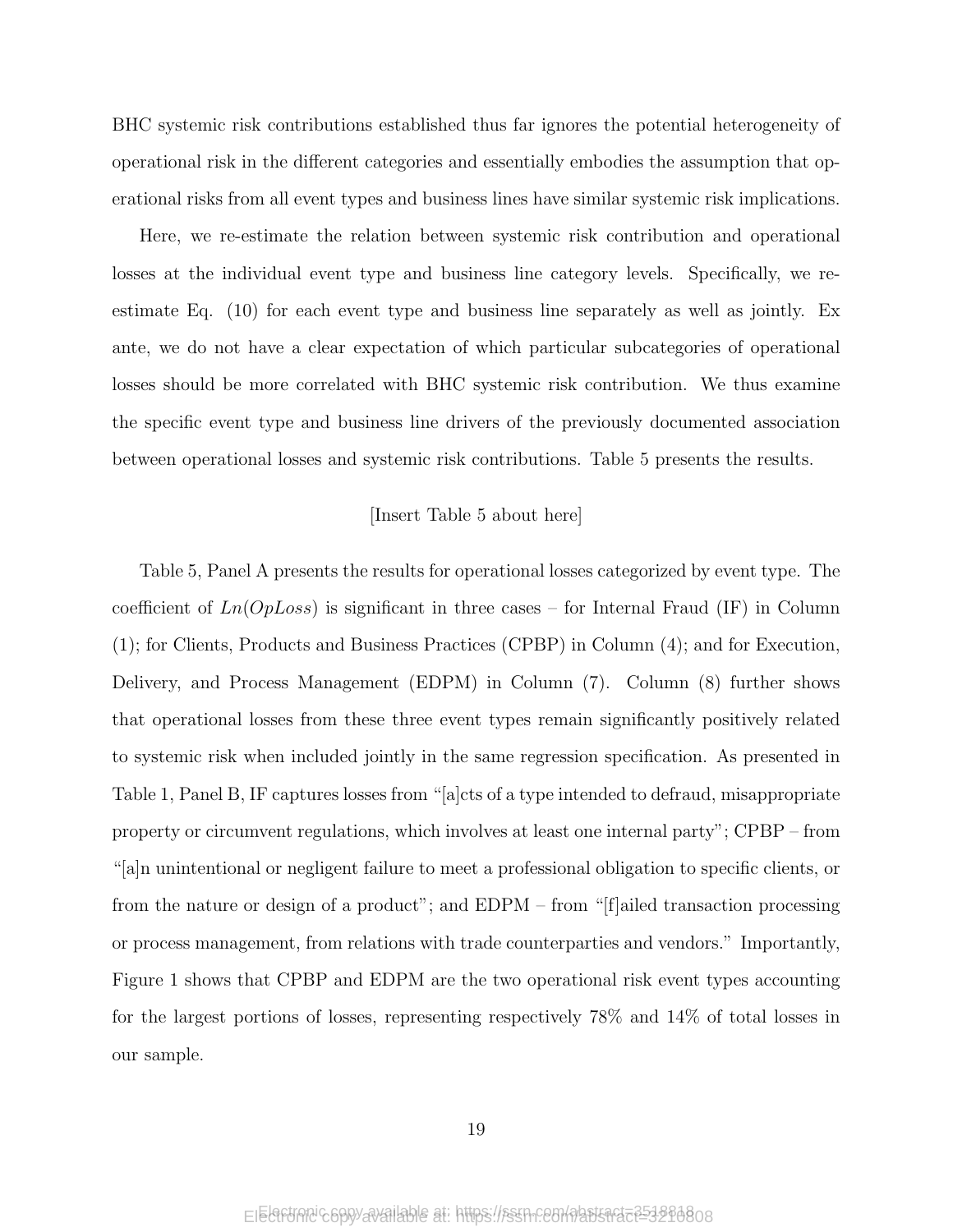Table 5, Panel B presents results for operational losses categorized by business line. The coefficient of  $Ln(OpLoss)$  is significant in two specifications – for Retail Banking (RB) in Column (3); and for Corporate Other (CO) in Column (9). Column (10) confirms operational losses from the two business line categories both remain significantly positively correlated with systemic risk when estimated in the same regression specification. According to Table 1, Panel C, RB captures losses related to "[r]etail and private lending and deposits, banking services, trust and estates, investment advice, merchant/commercial/corporate cards, private labels and retail", while CO captures "[l]osses originating from a corporate/ firm-wide function that cannot be linked to a specific business line." As noted above, RB and CO are the two business lines that account for the largest portions of operational losses in our sample –  $47\%$  and  $18\%$ , respectively.

The above findings suggest that the link between systemic and operational risk is largely driven by the event types and business lines that contain most operational dollar losses in our sample. Given that operational risk is heavy-tailed and few catastrophic losses account for the majority of dollar losses, our findings here might indicate that the relation between systemic risk contribution and operational losses is driven primarily by the event types and business lines with most severe operational loss events. We explicitly focus on high-severity operational losses and examine their effects on systemic risk in more detail next.

### 5.3. Tail versus Nontail Operational Risk

We next examine whether observed effects of operational losses on systemic risk contributions are particularly driven by tail versus nontail operational losses. This distinction is important. High but stable operational losses have adverse implications for banking organizations' profitability and performance. However, such losses are easy to anticipate, and therefore should not be a first-order concern in terms of an organization's stability and systemic risk contibutions. In contrast, tail risk is difficult to anticipate, often results in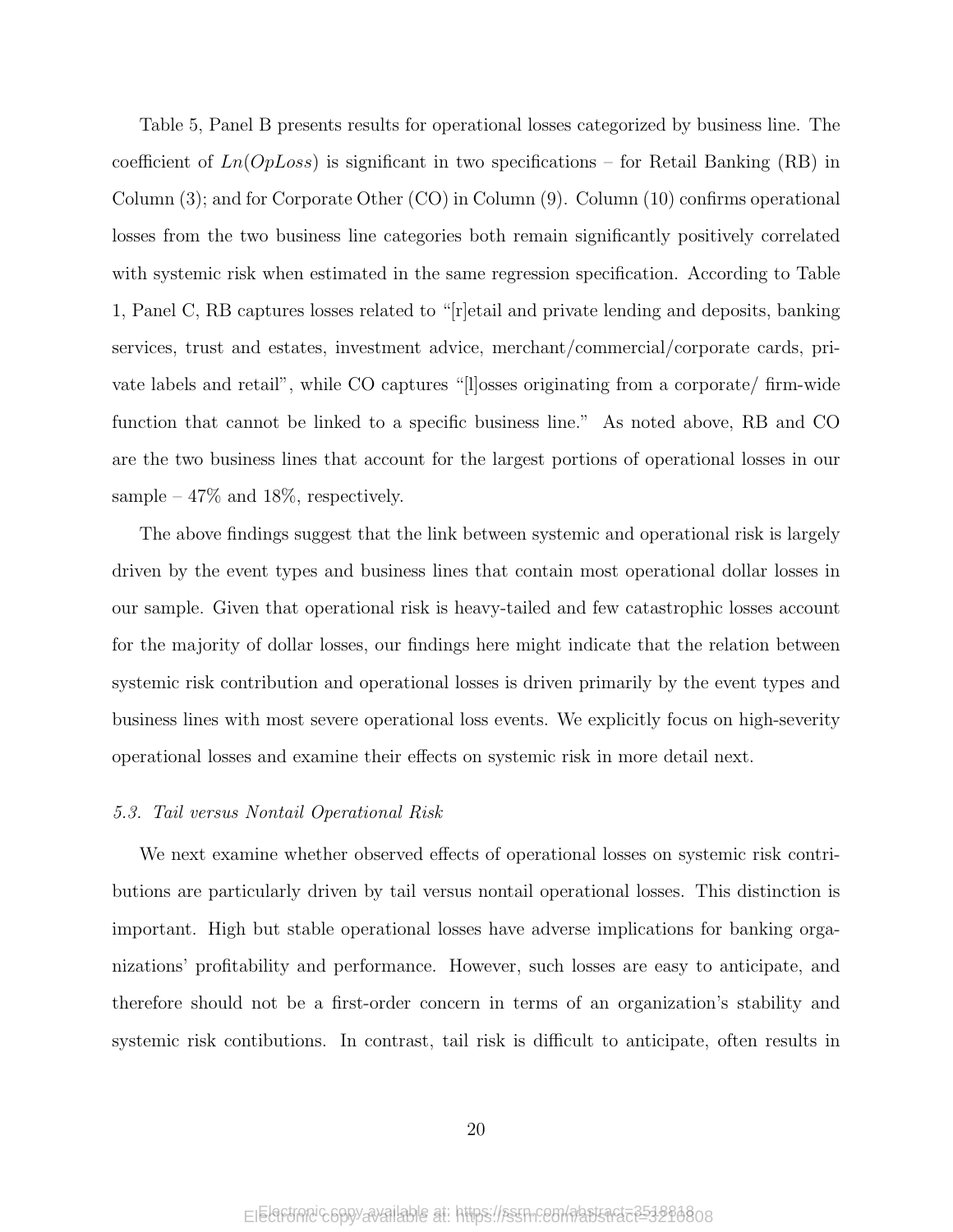a serious unexpected shock to a financial institution. Overall, tail events should be more likely to destabilize a financial intermediary, and subsequently the financial system through cascading effects, than nontail events.

As discussed in Section 4.1.2, to focus on the relation between tail and nontail operational risk events and systemic risk contribution, we construct two sets of variables. First, we calculate the number of tail and nontail events incurred by a BHC in a given quarter, where we use three different distribution thresholds to identify tail and nontail events – above and below the 99<sup>th</sup>, 99.5<sup>th</sup>, and 99.9<sup>th</sup> percentile. Second, following the definition of tail and nontail events in each case, we sum all the losses defined as tail and nontail events in a quarter to obtain aggregate amounts of tail and nontail losses for each BHC. Table 6 presents regression results of systemic risk contribution on our different tail and nontail operational loss measures.

### [Insert Table 6 about here]

Table 6, Panel A presents results for the frequency-based tail and nontail measures. Columns (1), (4), and (7) show that the frequency of tail events is positively related to systemic risk contribution. The coefficients are significant at least at the 5% level. Columns (2), (5) and (8) suggest that systemic risk contribution is not impacted by the frequency of nontail events. Lastly, Columns  $(3)$ ,  $(6)$  and  $(9)$  show that the results are unchanged when the frequency of tail and nontail losses are pooled in the same specification.

Table 6, Panel B presents results for dollar-based tail and nontail measures. Columns (1), (4), and (7) show that the dollar amount of tail events is positively related to systemic risk contribution. The coefficients are statistically significant at the 1% level. Columns (2) and (5) suggest that systemic risk contribution is not impacted by the loss amounts of events below the tail threshold. Column (8) shows that the total loss amount of events below the  $99.9<sup>th</sup>$  quantile is positively and significantly related to systemic risk contribution, which is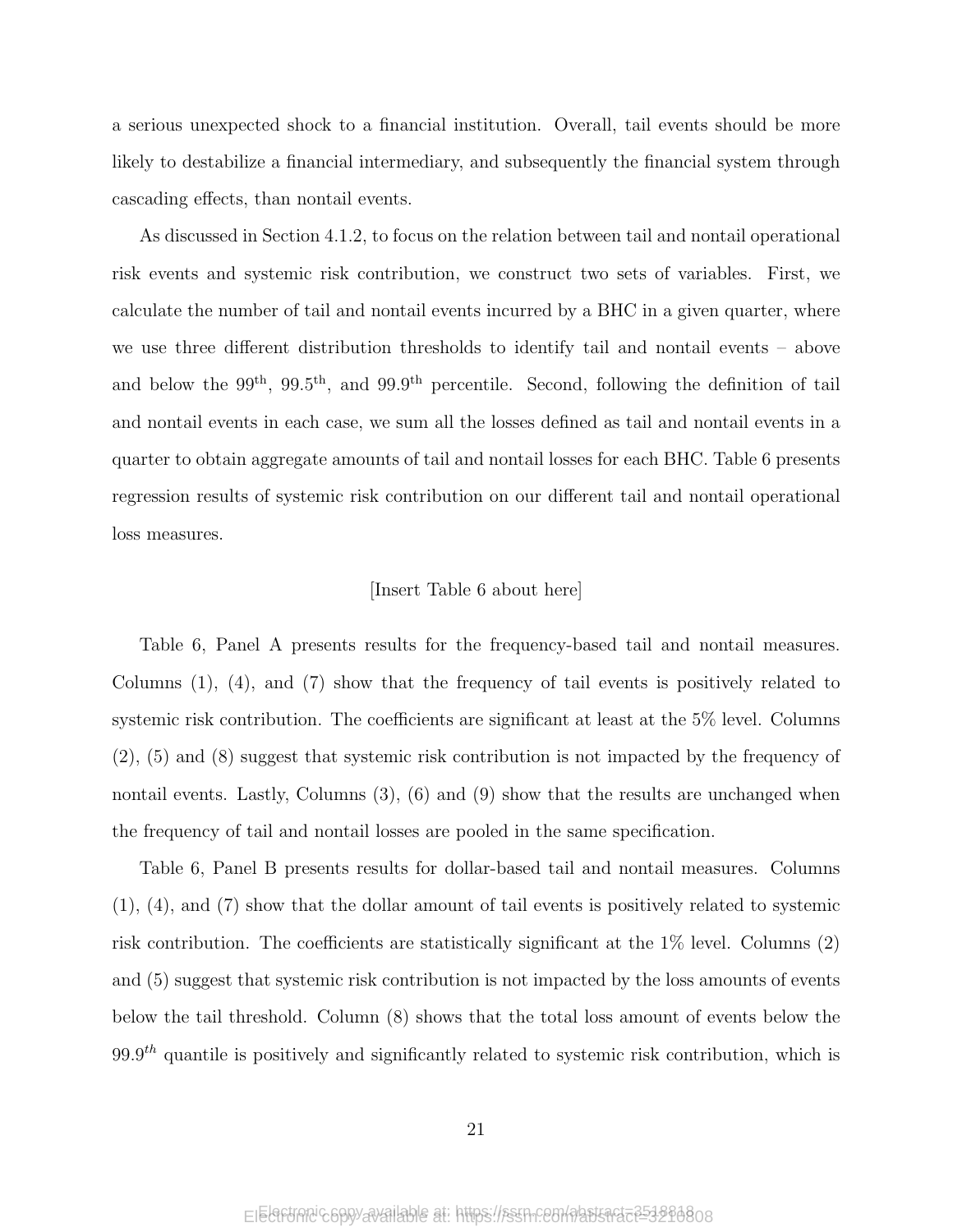particularly driven by the very high quantile used to define tail risk. In combination with the insignificant results for nontail operational risk in Columns (2) and (5), the significant results in Column (8) further suggest the existence of material losses between the  $99.5<sup>th</sup>$  and  $99.9<sup>th</sup>$  quantiles of the loss distributions that are of systemic importance. Lastly, Columns (3), (6) and (9) show that the results are unchanged when the amounts of tail and nontail losses are in the same specification. Overall, the results in Table 6 suggest that operational risk contributes to BHC systemic risk primarily through tail operational losses.

### 5.4. Systemically Important BHCs

Certain banking organizations are so central to the U.S. and global financial systems that their failure could cause devastating damage, both to financial markets and the larger economy. These institutions are often referred to as "Global Systemically Important Banks" or G-SIBs. A number of institutions in our sample are designated as G-SIBs. In light of our findings that operational losses at large U.S. BHCs increase systemic risk, this motivates us to examine if "systemic importance" serves as an amplifying channel for the association between operational and systemic risks. It may be expected that operational losses at systemically important banks should have more pronounced effects and contribute more to systemic risk.

To investigate this amplifying channel, we use a G-SIB score methodology developed by the Basel Committee on Banking Supervision, and subsequently adopted in the U.S., for designating global banks as systemically important.<sup>6</sup> As discussed in Federal Reserve System (2015), the G-SIB score aggregates 12 indicators across several conceptual categories: the size of the financial institutions, their interconnectedness, the lack of readily available substitutes for the services they provide, their complexity, and their global (cross-jurisdictional)

<sup>6</sup>The Federal Reserve System implemented a G-SIB capital surcharge subsequent to a recommendation from the Basel Committee on Banking Supervision (Federal Reserve System (2015)). As part of this U.S. regulation, Form FR Y-15 collects from BHCs of \$50 billion or more the information needed to construct the G-SIB score.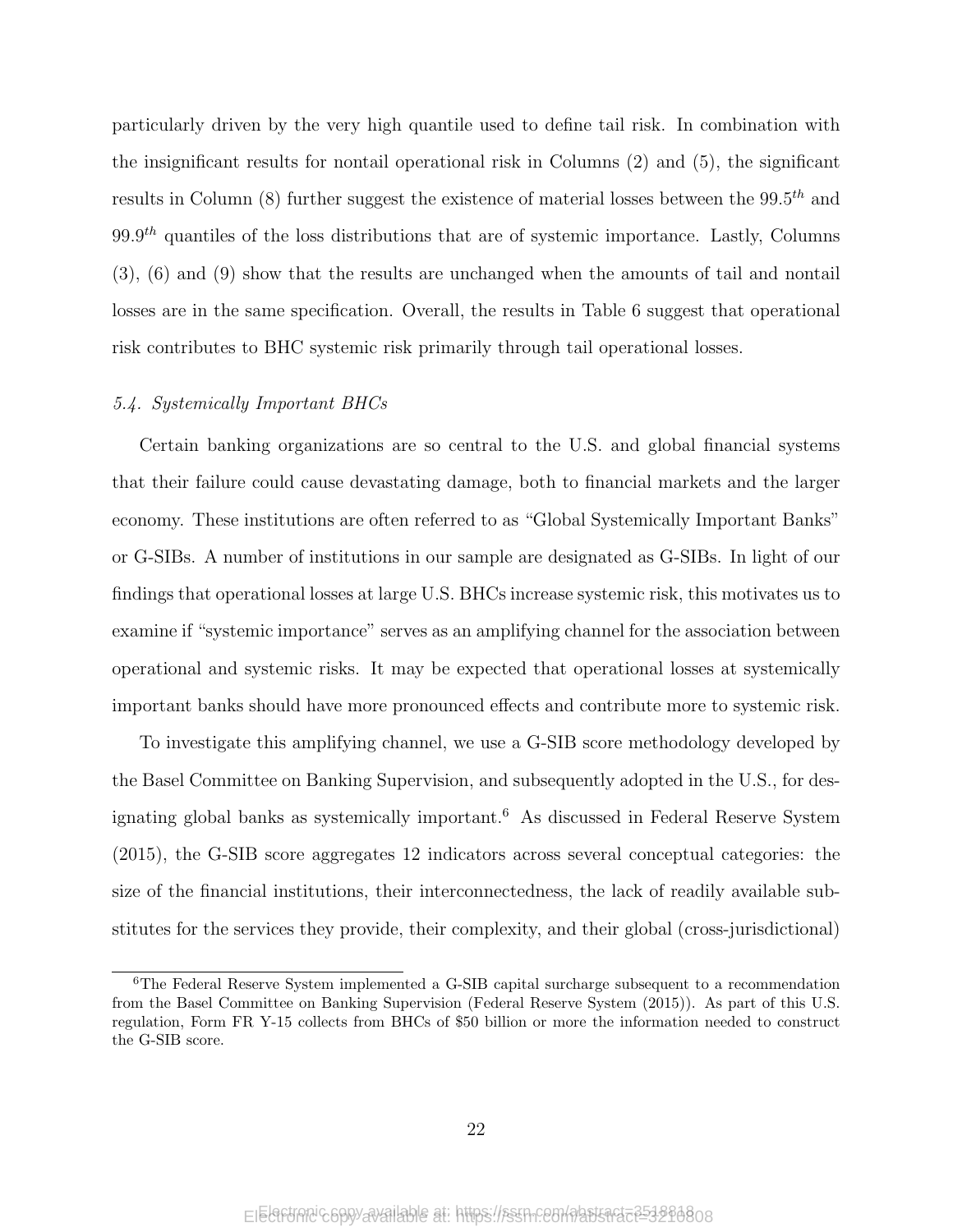activities. Firms having a score above a specified threshold are designated as G-SIBs. As of 2016:Q4, there are 8 U.S. G-SIBS: JPMorgan Chase, Citigroup, Bank of America, Goldman Sachs, Morgan Stanley, Wells Fargo, Bank of New York Mellon, and State Street, all of which are in our sample.

In our analysis, we use both a binary indicator identifying which BHCs are considered systemically important according to the Federal Reserve  $(G\text{-}SIB\ Indication)$  as well as a continuous score measuring the systemic importance of BHCs (G-SIB Score). Because measurements are only available for the last several quarters in our sample, we use variables constructed as of 2016:Q4, the last quarter in our sample. We then estimate models similar to Eq. (10), but include interaction terms between  $Ln(OpLoss)$  and the measures of BHC systemic importance, G-SIB Indicator and G-SIB Score. Due to the inclusion of BHC fixed effects, we are unable to identify the coefficients on the time-invariant G-SIB Indicator and G-SIB Score. Table 7 presents these results.

### [Insert Table 7 about here]

Both Columns (1) and (2) suggest that the systemic effects of operational risk occur through operational losses incurred by systemically important BHCs. The coefficients on G-SIB Indicator\*Ln(OpLoss) and G-SIB Score\*Ln(OpLoss) are both positive and significant at least at the 5% level. In contrast, the coefficient of  $Ln(OpLoss)$  is indistinguishable from 0 in both specifications. The results thus suggest that the systemic consequences of operational risk flow through destabilization of banking organizations central to the U.S. financial system stability.

### 5.5. BHC Distance to Default

Higher operational losses are associated with higher systemic risk contribution at BHCs. Further, financial firms' contribution to systemic risk increases with their probability of default (Huang et al. (2012)). Because the impending failure of large institutions threatens to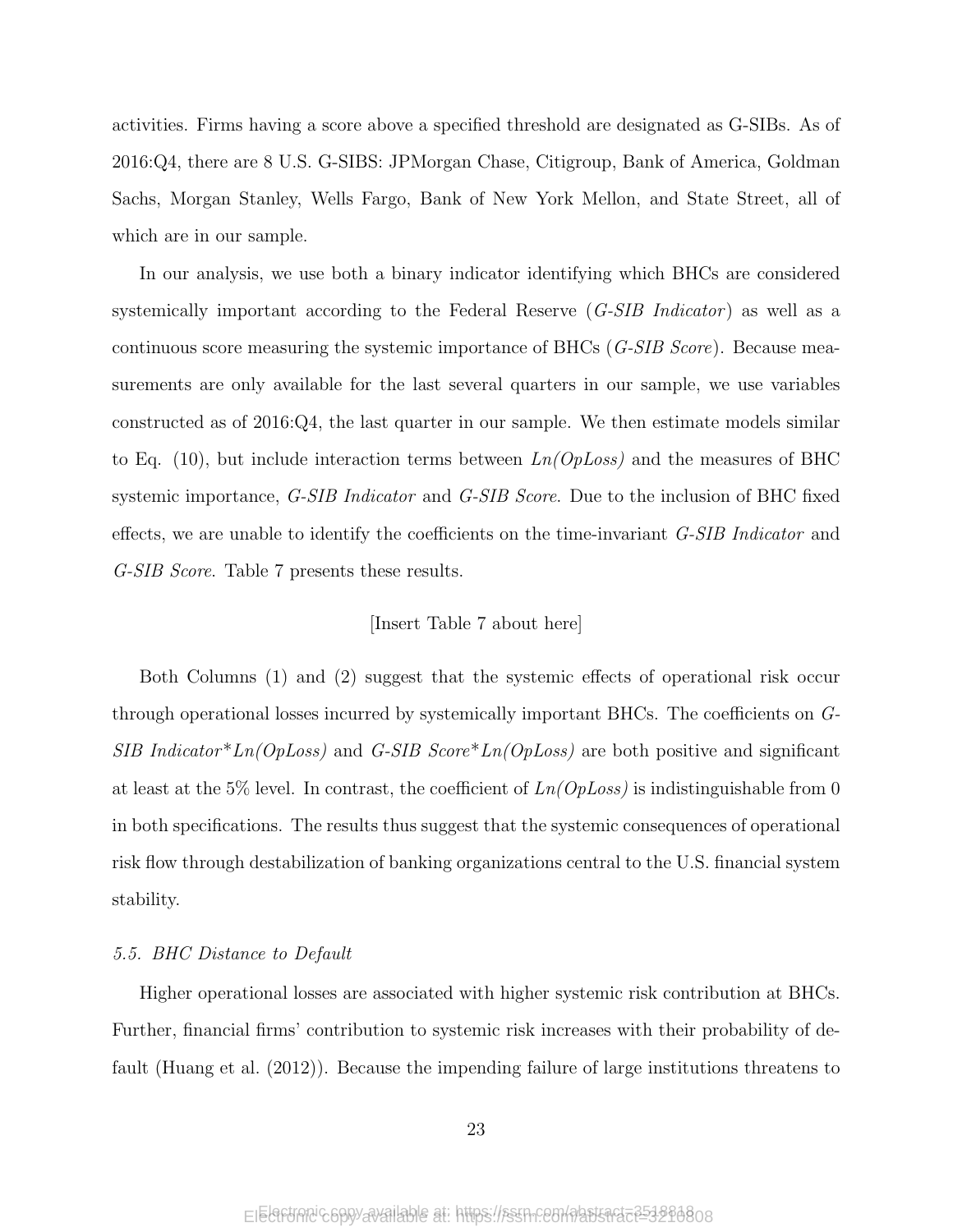impose significant losses on other institutions in the financial system, destabilizing operational losses could have more pronounced systemic risk effects when institutions are close to distress. We focus on this issue in the current section. Specifically, we investigate whether BHC distance to default serves as an amplifying channel for the relation between operational losses and systemic risk contribution.

We construct two measures of distance to default – Inv Z-Score and PD. Inv Z-Score is defined as the sum of a BHC's mean return on assets and mean capitalization ratio divided by the standard deviation of return on assets, where the averages and the standard deviations are calculated over the prior 12 quarters. For presentation purposes, we multiply the variable by -1 so that higher values reflect higher likelihood of distress. PD is the probability of default of a BHC based on the Black-Scholes-Merton option-pricing model following Hillegeist et al. (2004). To mitigate concerns that operational risk is driving the distress measures, we lag Inv Z-Score and PD by one period. We then estimate models similar to Eq. (10), but include interaction terms between  $Ln(OpLoss)$  and  $Inv Z-Score$  (or PD). Table 8 presents the results.

### [Insert Table 8 about here]

The results in Column  $(1)$  suggests that Inv Z-Score is not significantly related to systemic risk contribution. The findings in Column (3), however, confirm the findings in Huang et al. (2012) that systemic risk contribution is positively related to BHC probability of default. Columns (2) and (4) show that the relation between systemic risk contribution and operational risk is more pronounced for BHCs that are closer to distress. The coefficients on Inv Z-Score\*Ln(OpLoss) and  $PD^*Ln(OpLoss)$  are both positive and significant at least at the 5% level. Overall, the results in Table 8 suggest that an additional channel of the operational risk effects on systemic risk is through further destabilization of financially weak institutions.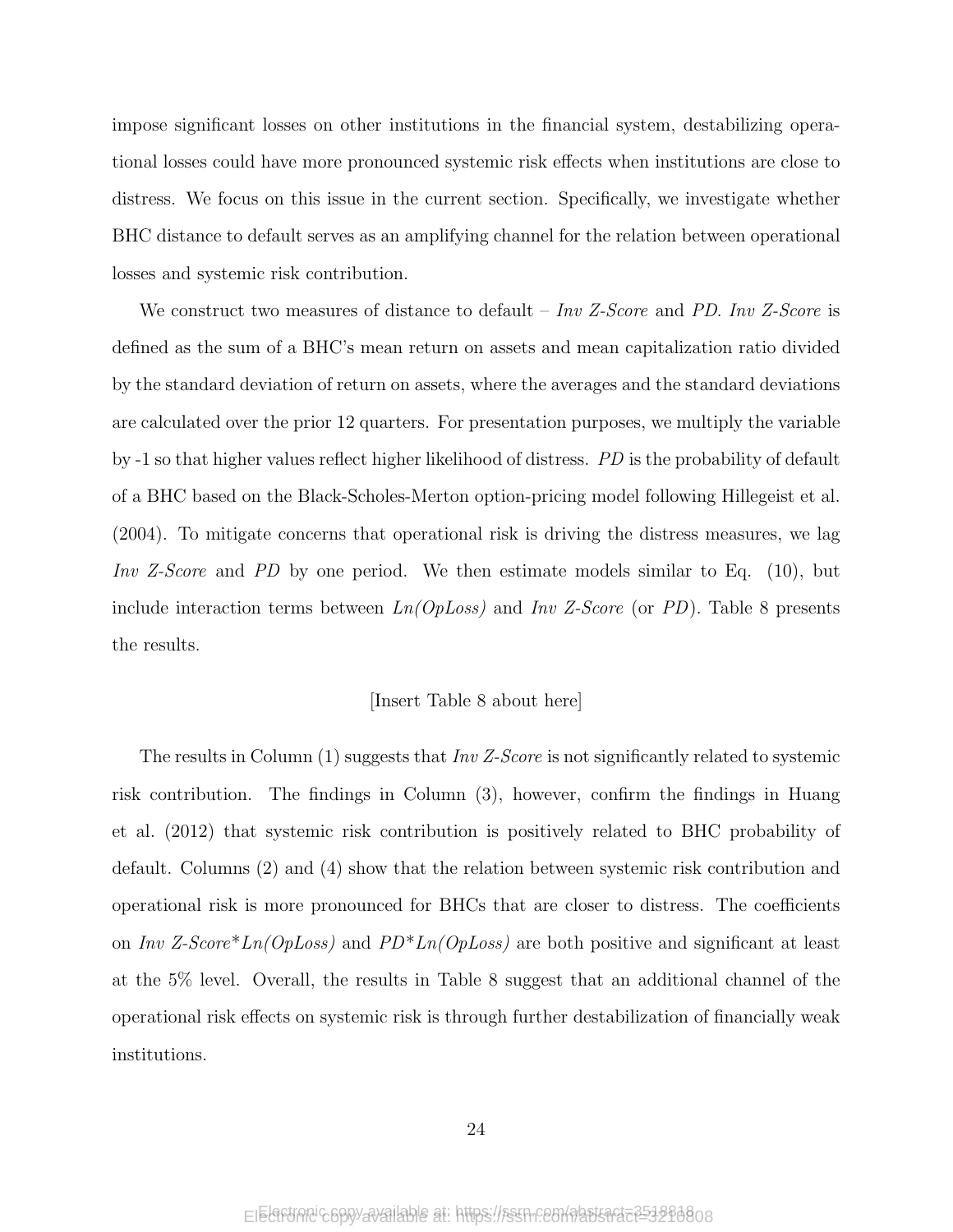### 5.6. Financial and Economic Environment

BHCs' contributions to systemic risk in adverse financial conditions are potentially magnified by their interconnections and correlated risk taking. Additionally, operational losses are more likely to surface during financial and economic downturns (Abdymomunov et al. (2019)). In this section, we examine whether financial and economic stress serves as an amplifying channel for the relation between operational losses and systemic risk contribution, which we previously documented.

To investigate this issue empirically, we follow Berger and Bouwman (2013) and define a financial crisis indicator variable, Financial Crisis, which equals 1 for quarters during the period [2007:Q3-2009:Q4], and 0 otherwise. Additionally, we adopt the financial and economic conditions measure used in Abdymomunov et al. (2019), ME Index. ME Index is defined as the first principal component of the year-over-year U.S. real GDP growth rate, the year-over-year growth rate in the U.S. CoreLogic House Price Index, the year-overyear growth rate in the U.S. Commercial Real Estate Price Index, the CBOE U.S. Market Volatility Index, and the spread between the U.S. 10-year BBB-rated corporate bond yield and the 10-year U.S. Treasury bond yield. Higher values denote worse financial and economic environment.

We estimate models similar to Eq. (10), where we additionally include interaction terms between  $Ln(OpLoss)$  and Financial Crisis (or ME Index). We do not include time fixed effects to accommodate the purely time-series nature of *Financial Crisis* and ME Index. Table 9 presents the results.

### [Insert Table 9 about here]

Columns (1) and (3) suggest that BHC systemic risk contribution is higher during adverse financial and economic conditions. Column (2) shows that the effects of operational losses on systemic risk contribution are especially pronounced during the 2008 financial crisis.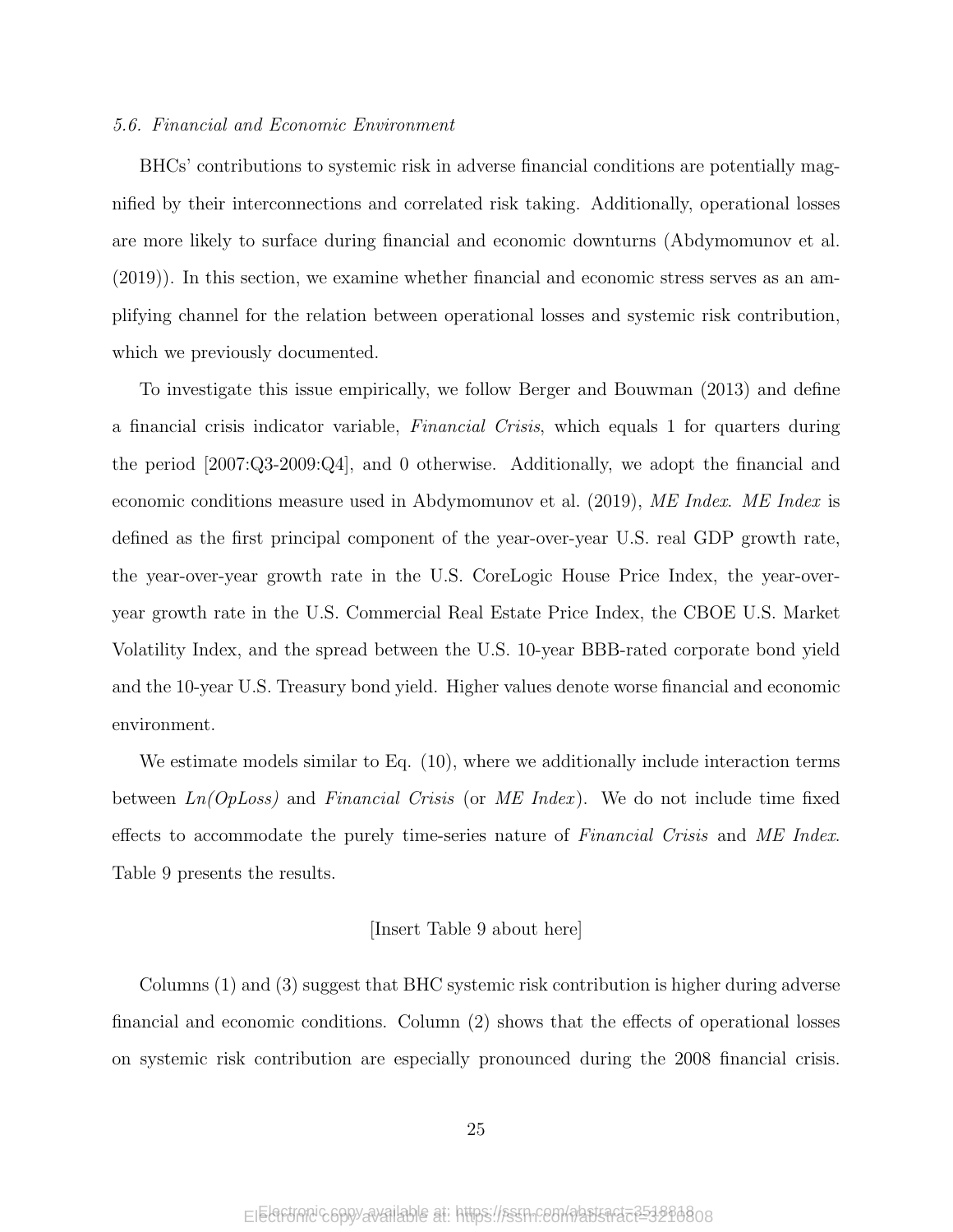The coefficient on *Financial Crisis*<sup>\*</sup>Ln(*OpLoss*) is positive and significant at the 1% level. Column (4) further confirms that operational losses contribute to systemic risk particularly during economic downturns. The coefficient on  $ME \ Index^*Ln(OpLoss)$  is also positive and significant at the 1% level. Overall, these results highlight that the destabilizing effects of operational risk on the financial system are more pronounced at times of financial and economic stress.

### 6. Robustness Checks: Instrumental Variable Regressions

Two identification concerns may confound the interpretation of our results. First, there may be reverse causation, in which there are feedback loops from systemic risk contribution to operational risk. For example, system-wide shocks may generate operational losses across a number of institutions as employees and managers may be distracted or desperate during systemic events. To address this issue, we estimate instrumental variable regressions. We focus on using BHC-specific variables as instruments that affect BHC operational risk exposures, but should have limited effect on the systemic risk contributions of a BHC conditional on model controls. These include BHC cost efficiency and outstanding operational risk supervisory examination findings.

Cost efficiency refers to the abilities of bank managers to monitor and control their expenses (Berger and Mester (1997)). Outstanding supervisory examination findings refer to Matters Requiring Immediate Attention (MRIAs) and Matters Requiring Attention (MRAs). MRIAs arising from an examination, inspection, or any other supervisory activity that are of significant importance and urgency. The Federal Reserve requires that banking organizations address these immediately. Similarly, MRAs constitute matters that are important and that the Federal Reserve is expecting a banking organization to address over a reasonable period of time, but not necessarily "immediately."<sup>7</sup> We use only MRIAs and MRAs that are

<sup>7</sup>More information regarding MRIAs and MRAs can be found at: https://www.federalreserve.gov/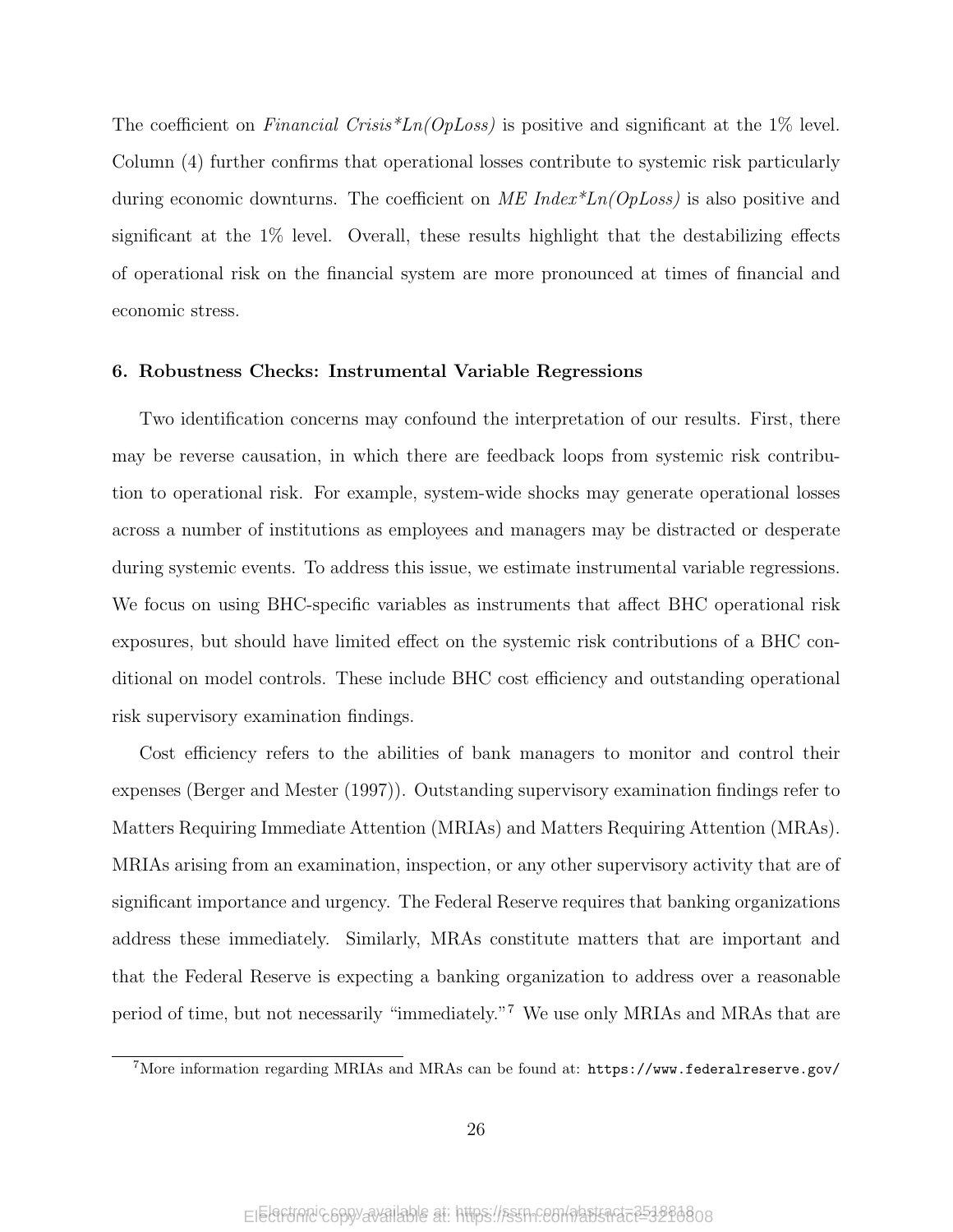specifically related to operational risk issues.

Second, there may be omitted variables related to both operational risk and systemic risk, thus raising the possibility that our analyses are not capturing the relation between systemic risk contribution and operational risk. To address this issue, we again estimate instrumental variable regressions using industry operational losses (but excluding the institution of interest) as an instrument. While overall industry operational losses should be relevant to the operational losses experienced by specific institutions (e.g., through common cross-BHC operational risk exposures due to, for example, offering similar products and services and engaging in similar business practices), operational losses at the industry level should not reflect bank-specific characteristics. Table 10 presents the instrumental variable regression results.

### [Insert Table 10 about here]

Table 10, Panel A presents first-stage results. Column (1) shows that the cost efficiency of an institution is inversely related to operational losses (i.e. a more cost efficient institution suffers less operational losses). Columns (2) and (3) show that the number of outstanding operational risk supervisory findings is positively related to operational losses. Finally, Column (4) shows that operational losses are positively correlated across institutions. In all cases, the instruments are statistically significant at conventional levels and the adjusted  $R<sup>2</sup>$ of the regressions are reasonably high. Further, the F-statistics exceed 20, well above the threshold of 10 prescribed by Stock et al. (2002). Such evidence suggests we do not suffer from weak instrumental variable issues.

Table 10, Panel B presents second-stage results. Across all specifications, the estimated coefficient of  $Ln(OpLoss)$  retains its positive sign and is statistically significant at least at

supervisionreg/srletters/sr1313a1.pdf. Data on MRIAs and MRAs are collected and maintained by the Federal Reserve System.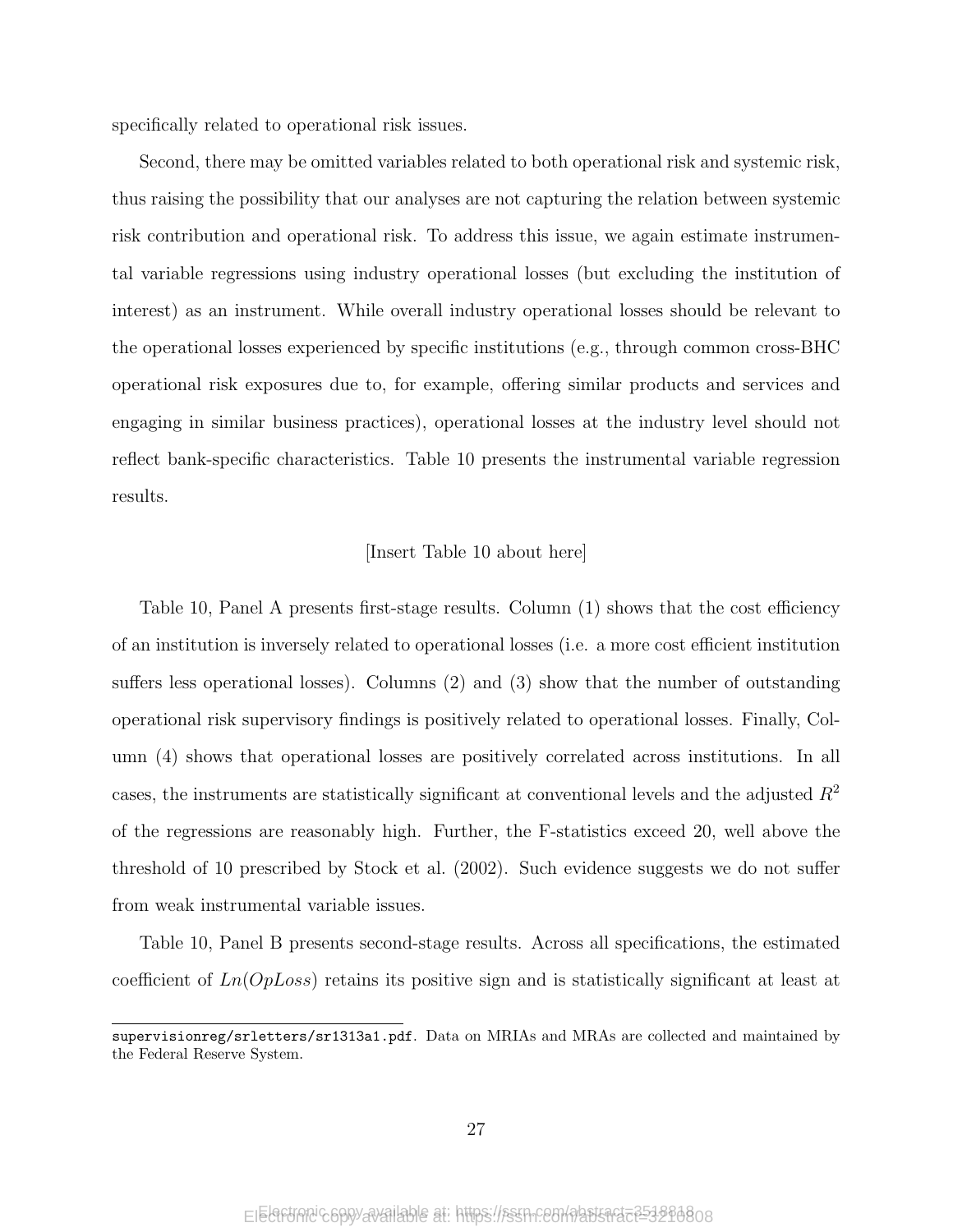the 10% level. Overall, our IV analysis mitigates concerns regarding reverse causality and omitted BHC-level variable problems that could be biasing the estimated relation between operational losses and systemic risk contribution.

### 7. Conclusion

Can a largely idiosyncratic risk become systemic in nature? The evidence in this study suggests that it can. We find a statistically and economically significant positive relation between operational losses at large bank holding companies (BHCs) in the U.S. and the systemic risk contributions of these BHCs. The relation is driven by high-severity operational risk tail events of certain types and business lines, and is more pronounced for systemically important BHCs, for BHCs that are closer to distress, and during adverse financial and economic environments. Our findings are especially important in light of recent dramatic and well-known operational risk events in the global financial system, and the high economic and social costs of systemic crises.

The literatures on operational risk and systemic risk have mostly focused on describing and understanding the general nature of these two types of risk. However, the possible relation between operational risk and financial system distress has not been addressed. We add to these literatures by exploring the systemic implications of operational risk.

Our research also has potential policy implications. The Standardized Measurement Approach (SMA) in Basel III requires banks to calculate operational risk capital based on pre-defined income activities. Our results can help to better inform the weights placed on each of the income activities for the calculation of operational risk-based capital. Specifically, our results suggest that relatively larger weights be applied to the income components generated by business lines such as retail banking. Conversely, our results suggest that operational losses from activities like commercial banking, agency services and retail brokerage do not pose as much of a systemic threat and thus their weights may be relatively smaller.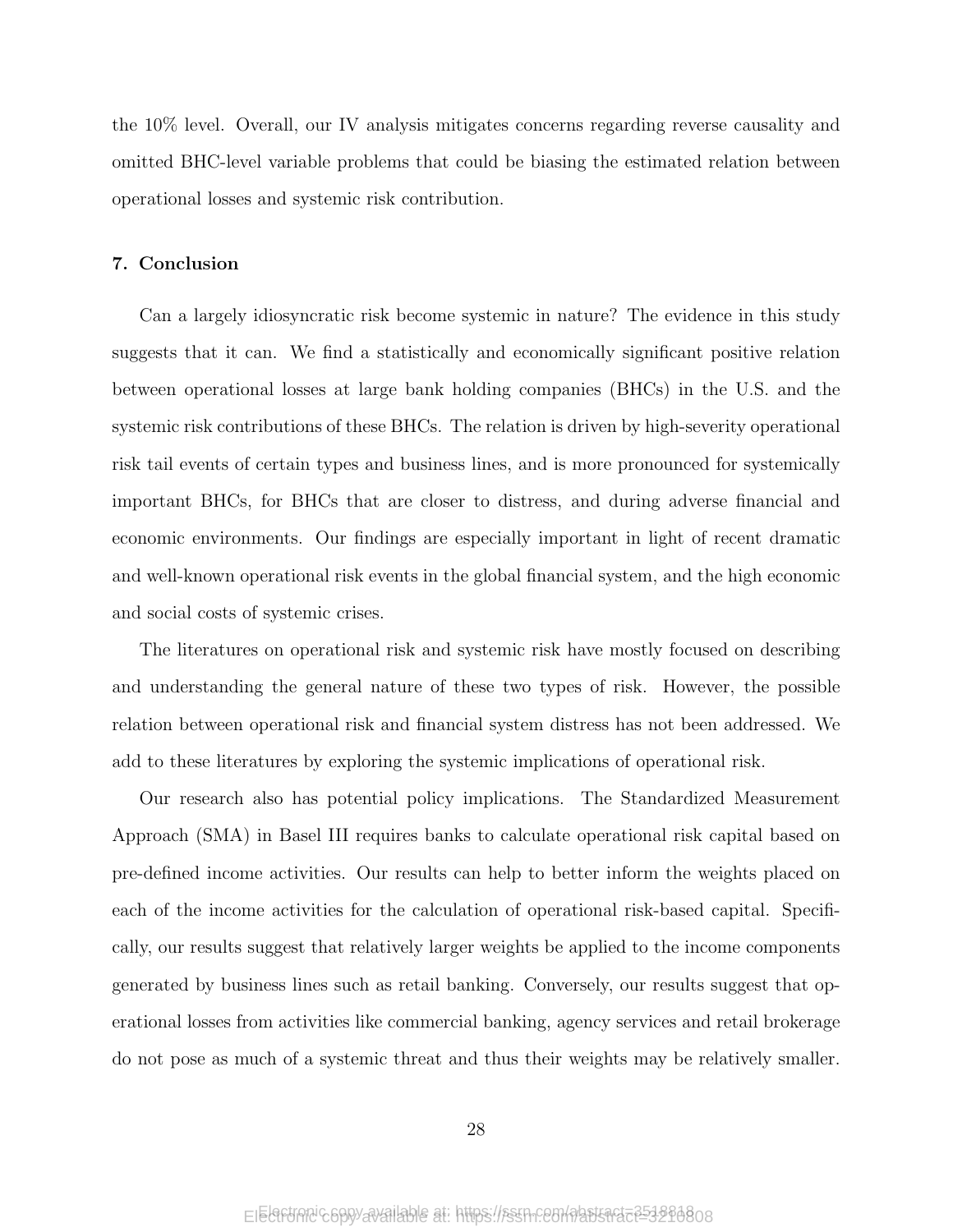Our findings also support the convex weighting of large past operational losses in the SMA, since high-severity tail operational risk events contribute proportionally more to systemic risk compared to nontail events.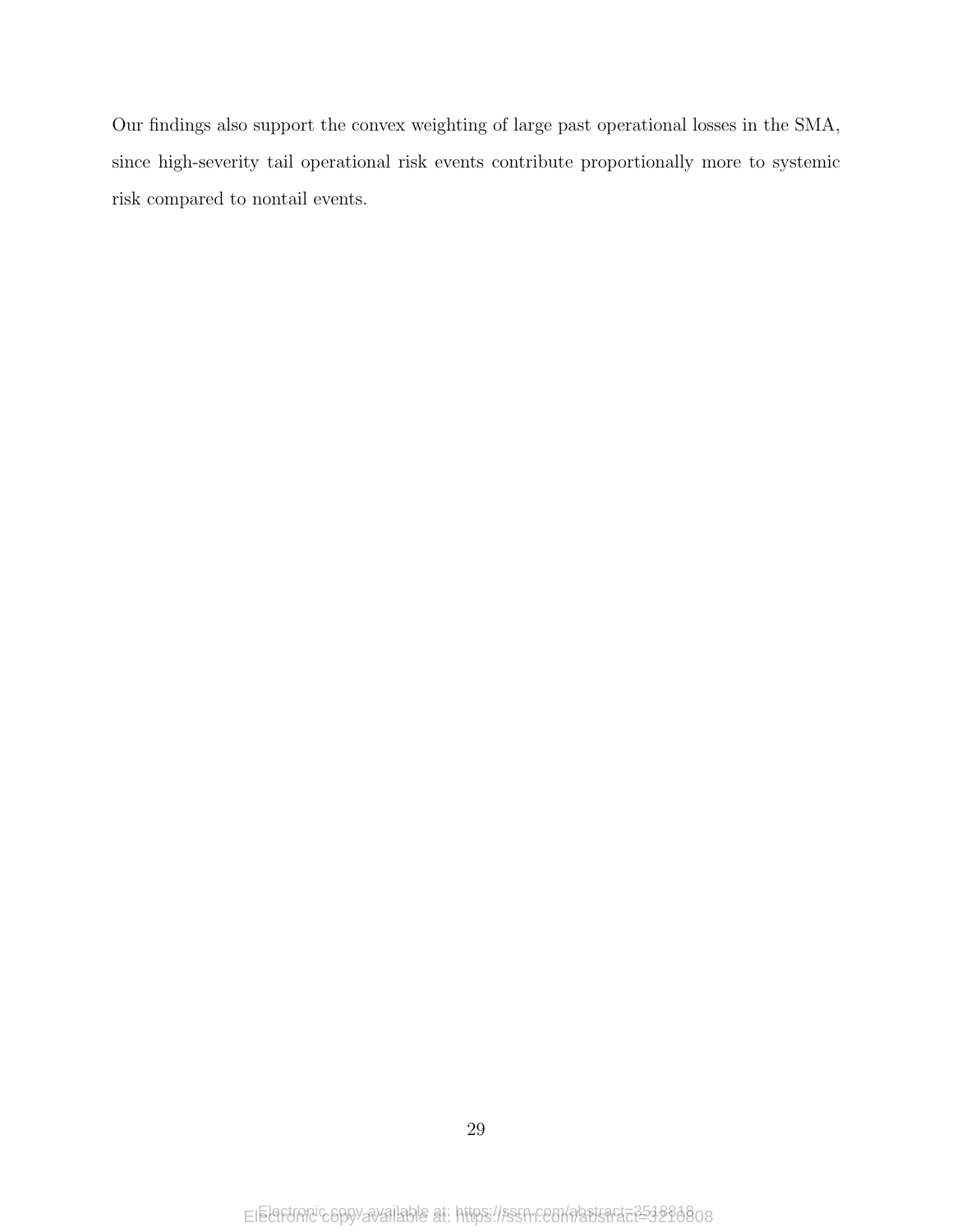### References

- Abdymomunov, A., Curti, F., and Mihov, A. (2019). U.S. banking sector operational losses and the macroeconomic environment. Journal of Money, Credit and Banking, Forthcoming.
- Abdymomunov, A. and Ergen, I. (2017). Tail dependence and systemic risk in operational losses of the US banking industry. International Review of Finance, 17(2):177–204.
- Abdymomunov, A. and Mihov, A. (2019). Operational risk and risk management quality: Evidence from U.S. bank holding companies. Journal of Financial Services Research, 56(1):73–93.
- Acharya, V. V. (2009). A theory of systemic risk and design of prudential bank regulation. Journal of Financial Stability, 5(3):224–255.
- Acharya, V. V., Engle, R., and Richardson, M. (2012). Capital shortfall: A new approach to ranking and regulating systemic risks. The American Economic Review, 102(3):59–64.
- Acharya, V. V., Pedersen, L. H., Philippon, T., and Richardson, M. (2017). Measuring systemic risk. The Review of Financial Studies, 30(1):2–47.
- Acharya, V. V. and Yorulmazer, T. (2008). Information contagion and bank herding. Journal of Money, Credit and Banking, 40(1):215–231.
- Adrian, T. and Brunnermeier, M. K. (2016). CoVaR. The American Economic Review, 106(7):1705–1741.
- Allen, L. and Bali, T. G. (2007). Cyclicality in catastrophic and operational risk measurements. Journal of Banking & Finance,  $31(4):1191 - 1235$ .
- Atkinson, T., Luttrell, D., and Rosenblum, H. (2013). How bad was it? The costs and consequences of the 2007-09 financial crisis. Federal Reserve Bank of Dallas Staff Papers.
- Basel Committee on Banking Supervision (2006). International convergence of capital measurement and capital standards. Bank of International Settlements.
- Bebchuck, L. A. and Goldstein, I. (2011). Self-fulfilling credit market freezes. The Review of Financial Studies, 23(11):3519–3555.
- Beesley, A. (2012). EU Commission unveils proposals on bondholder 'bail-ins' for banks. The Irish Times.
- Berger, A. N. and Bouwman, C. H. (2013). How does capital affect bank performance during financial crises? Journal of Financial Economics, 109(1):146–176.
- Berger, A. N. and Mester, L. J. (1997). Inside the black box: What explains differences in the efficiencies of financial institutions? Journal of Banking  $\mathcal C$  Finance, 21(7):895–947.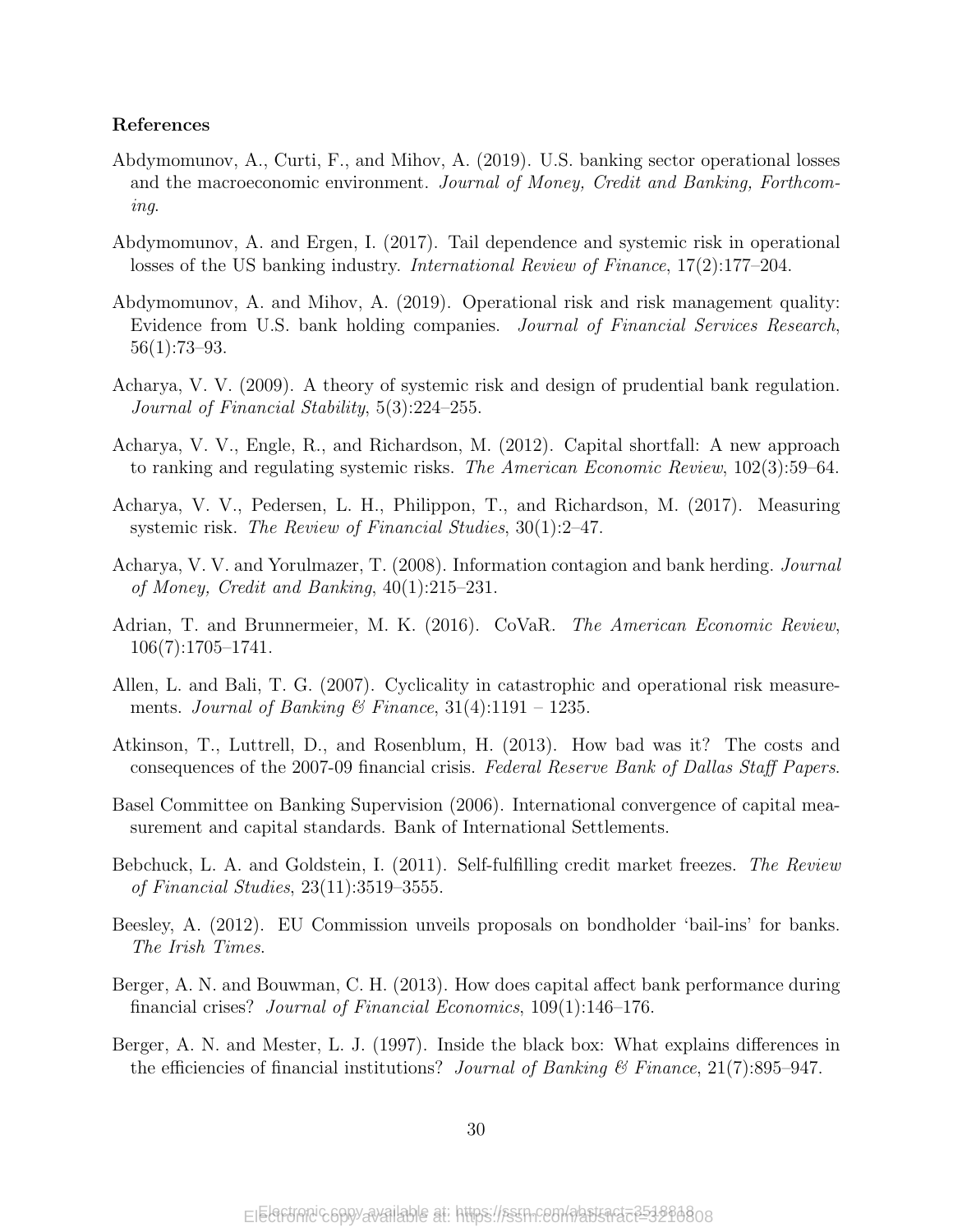- Berger, A. N., Roman, R. A., and Sedunov, J. (2019). Did TARP reduce or increase systemic risk? The effects of government aid on financial system stability. Journal of Financial Intermediation, Forthcoming.
- Brownlees, C. and Engle, R. F. (2017). SRISK: A conditional capital shortfall measure of systemic risk. The Review of Financial Studies, 30(1):48–79.
- Brunnermeier, M. K., Dong, G. N., and Palia, D. (2012). Banks' non-interest income and systemic risk. Working Paper.
- Brunnermeier, M. K., Rother, S. C., and Schnabel, I. (2017). Asset price bubbles and systemic risk. Working Paper.
- Bullard, J. (2018). Welcoming remarks: Sixth annual community banking in the 21st century conference, St. Louis, MO, October 3, 2018.
- Carey, M., Kashyap, A. K., Rajan, R., and Stulz, R. M. (2012). Market institutions, financial market risks, and the financial crisis. *Journal of Financial Economics*, 104(3):421-424.
- Chernobai, A., Jorion, P., and Yu, F. (2012). The determinants of operational risk in U.S. financial institutions. Journal of Financial and Quantitative Analysis, 46:1683–1725.
- Chernobai, A., Ozdagli, A., and Wang, J. (2018). Business complexity and risk management: Evidence from operational risk events in U.S. bank holding companies. Working Paper.
- Chernobai, A. and Rachev, S. (2006). Applying robust methods to operational risk modeling. Journal of Operational Risk, 1(1):27–41.
- Clark, N. and Jolly, D. (2008). French bank says rogue trader lost \$7 billion. Nytimes.com.
- Cope, E. W., Piche, M. T., and Walter, J. S. (2012). Macroenvironmental determinants of operational loss severity. Journal of Banking & Finance,  $36(5)$ :1362 – 1380.
- Cummins, J. D., Lewis, C. M., and Wei, R. (2006). The market value impact of operational loss events for US banks and insurers. *Journal of Banking*  $\mathscr{C}$  Finance, 30(10):2605 – 2634.
- Curti, F. and Mihov, A. (2018). Diseconomies of scale in banking: Evidence from operational risk. Working Paper.
- Dahen, H. and Dionne, G. (2010). Scaling models for the severity and frequency of external operational loss data. Journal of Banking & Finance,  $34(7)$ :1484 – 1496.
- de Fontnouvelle, P., Dejesus-Rueff, V., Jordan, J. S., and Rosengren, E. S. (2006). Capital and risk: New evidence on implications of large operational losses. Journal of Money, Credit and Banking, 38(7):pp. 1819–1846.
- Efrati, A., Lauricella, T., and Searcey, D. (2008). Top broker accused of \$50 billion fraud". Wall Street Journal.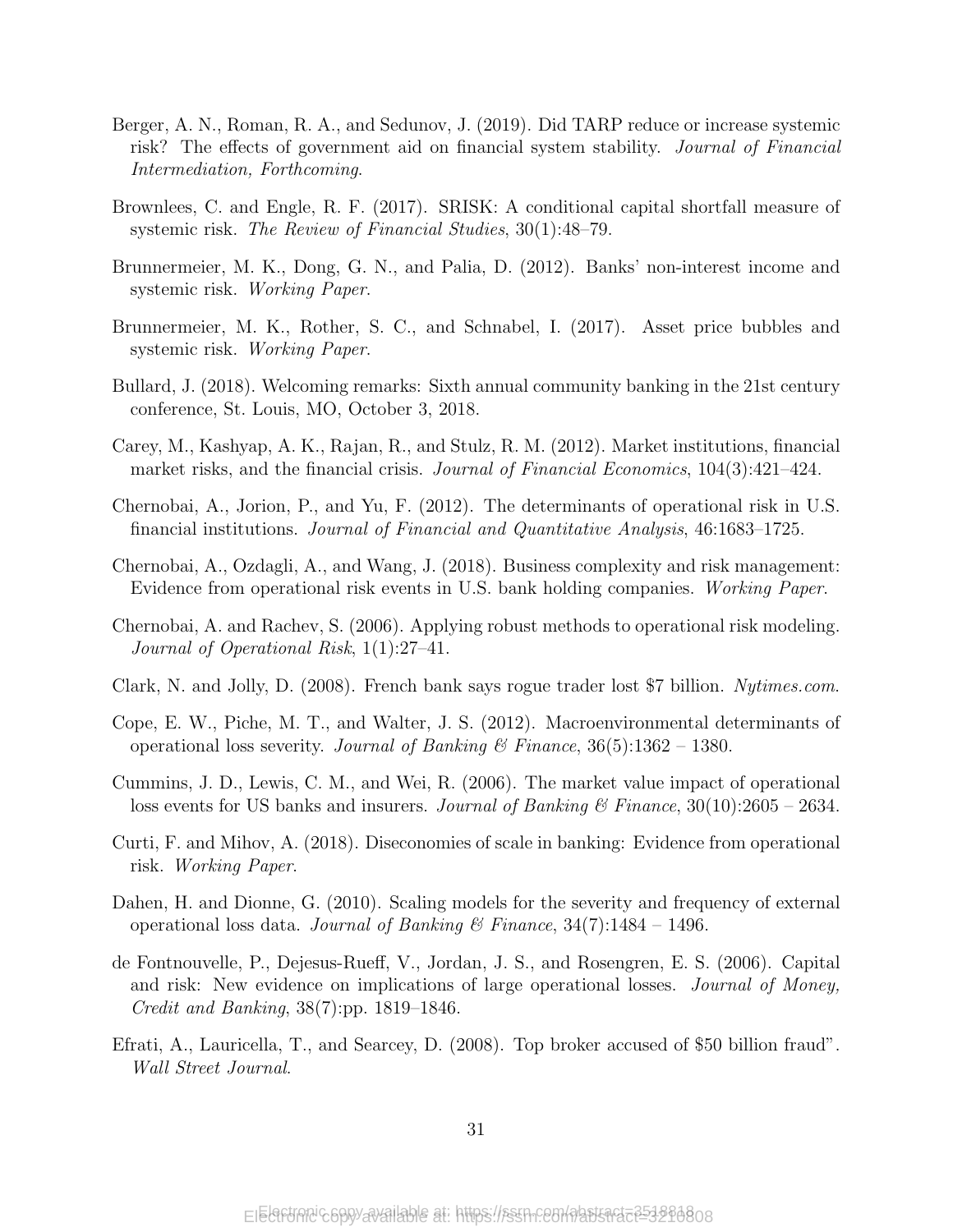- Ellul, A. and Yerramilli, V. (2013). Stronger risk controls, lower risk: Evidence from U.S. bank holding companies. The Journal of Finance, 68(5):1757–1803.
- Engle, R., Jondeau, E., and Rockinger, M. (2014). Systemic risk in Europe. Review of Finance, 19(1):145–190.
- Federal Reserve System (2015). Regulatory capital rules: Implementation of risk-based capital surcharges for global systemically important bank holding companies.
- Federal Reserve System (2017). Instructions for the Capital Assessments and Stress Testing information collection.
- Frame, S. W., Mihov, A. A., and Sanz, L. (2019). Foreign investment, regulatory arbitrage, and the risk of U.S. banking organizations. Journal of Financial and Quantitative Analysis, Forthcoming.
- Giglio, S., Kelly, B., and Pruitt, S. (2016). Systemic risk and the macroeconomy: An empirical evaluation. *Journal of Financial Economics*, 119(3):457–471.
- Gillet, R., Hubner, G., and Plunus, S. (2010). Operational risk and reputation in the financial industry. Journal of Banking & Finance,  $34(1):224 - 235$ .
- Goldstein, I. and Pauzner, A. (2004). Contagion of self-fulfilling financial crises due to diversification of investment portfolios. Journal of Economic Theory, 119(1):151–183.
- Hess, C. (2011). The impact of the financial crisis on operational risk in the financial services industry: Empirical evidence. The Journal of Operational Risk, 6(1):23–35.
- Hillegeist, S. A., Keating, E. K., Cram, D. P., and Lundstedt, K. G. (2004). Assessing the probability of bankruptcy. Review of accounting studies, 9(1):5–34.
- Huang, X., Zhou, H., and Zhu, H. (2012). Systemic risk contributions. Journal of Financial Services Research, 42(1-2):55–83.
- Jarrow, R. A. (2008). Operational risk. Journal of Banking & Finance,  $32(5):870 879$ .
- Jobst, A. (2007). Operational risk: The sting is still in the tail but the poison depends on the dose. International Monetary Fund, 7(239).
- Karolyi, G. A., Sedunov, J., and Taboada, A. G. (2017). Cross-border bank flows and systemic risk. Working Paper.
- Lopez, J. (2002). What is operational risk? FRBSF Economic Letter, 2002(2).
- Santucci, L. (2018). Quantifying cyber risk in the financial services industry. Discussion Paper.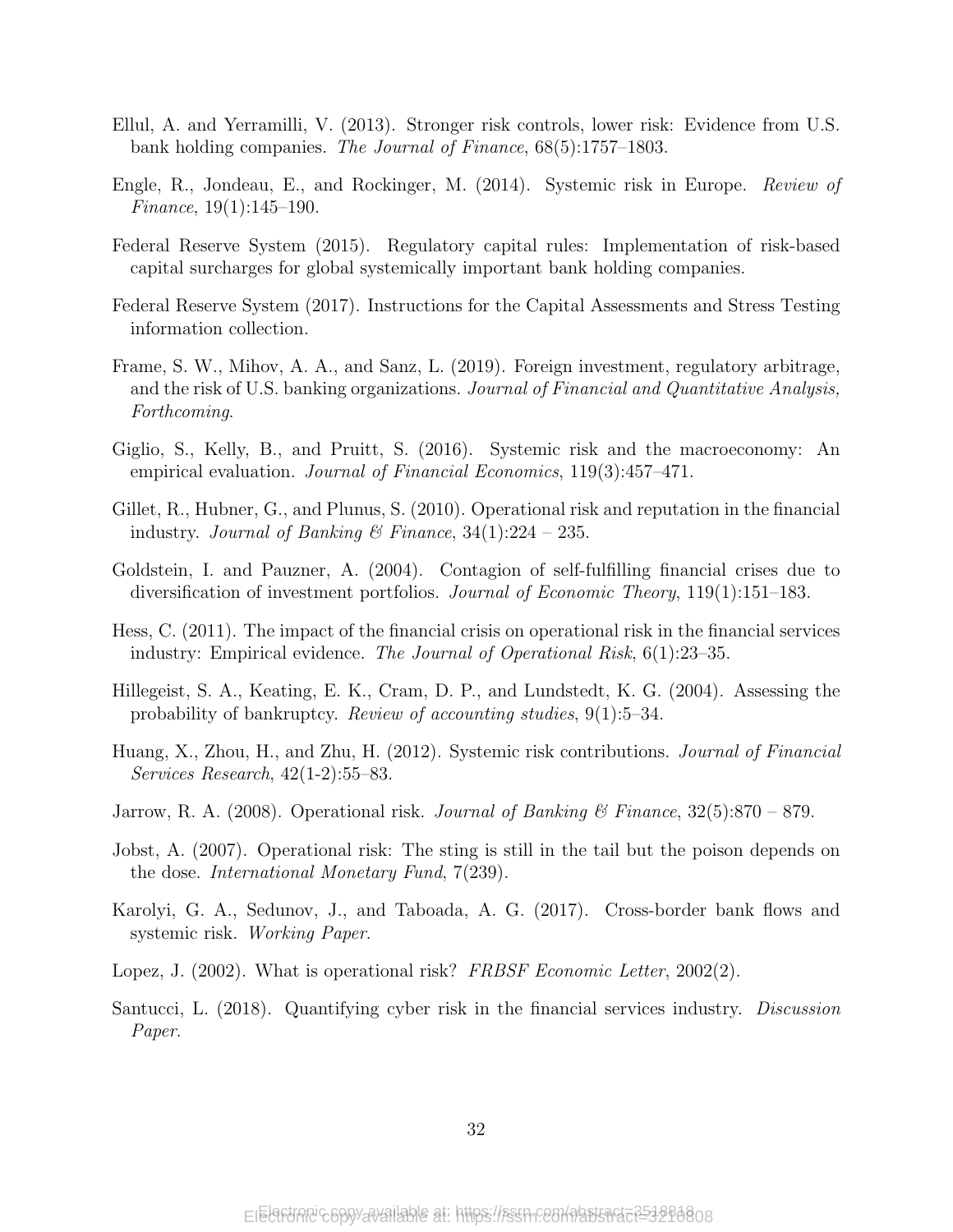- Sedunov, J. (2018). The Federal Reserve's impact on systemic risk during the financial crisis. Working Paper.
- Silver-Greenberg, J. (2012). New fraud inquiry as JPMorgan's loss mounts. Nytimes.com.
- Stock, J. H., Wright, J. H., and Yogo, M. (2002). A survey of weak instruments and weak identification in generalized method of moments. Journal of Business and Economic Statistics,  $20(4):518-529$ .
- Wang, T. and Hsu, C. (2013). Board composition and operational risk events of financial institutions. Journal of Banking & Finance,  $37(6):2042 - 2051$ .
- Wattles, J., Geier, B., Egan, M., and Wiener-Bronner, D. (2018). Wells Fargo's 20-month nightmare. CNN.com.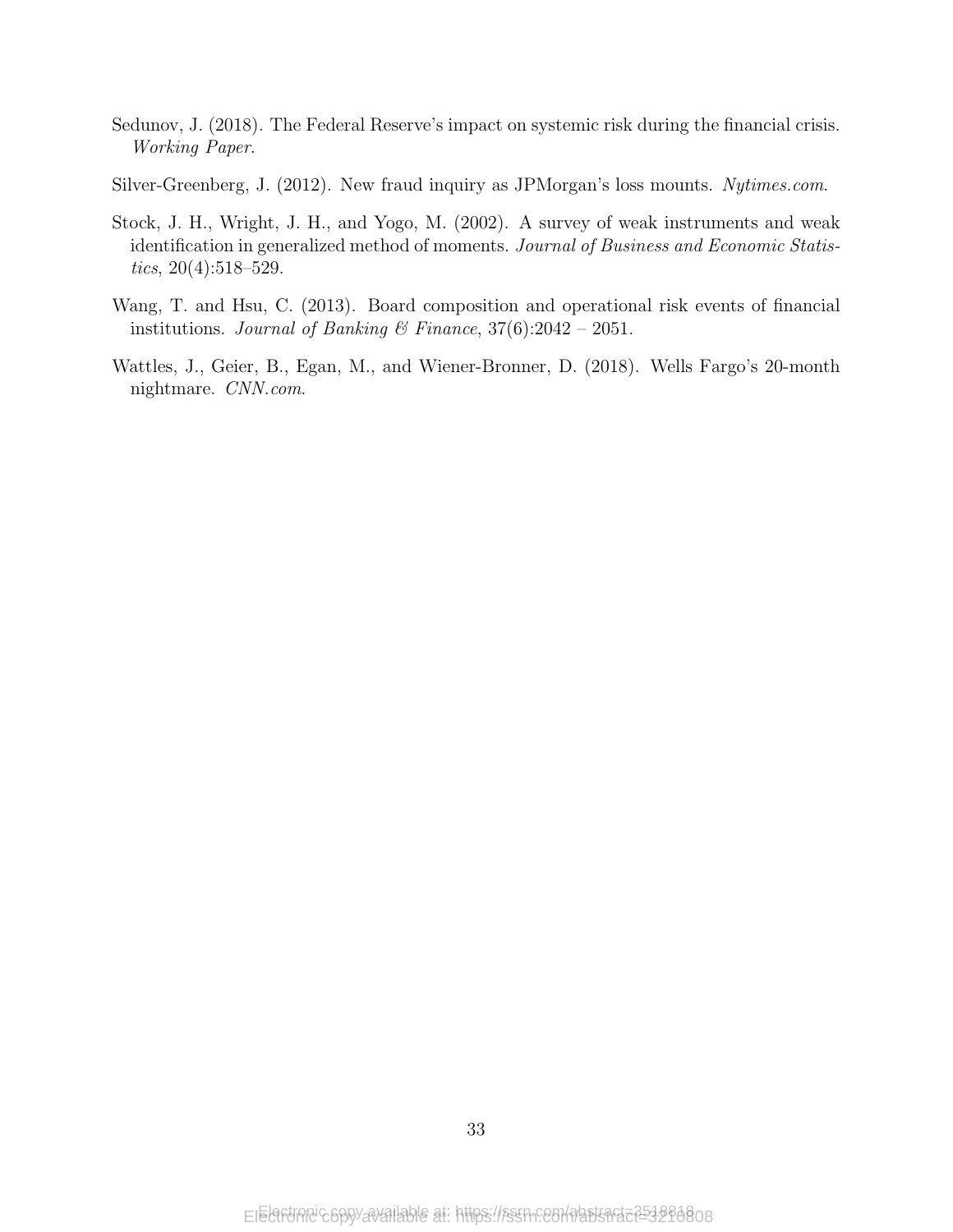



This figure presents the allocation of operational loss amounts (percentage of total losses and U.S. dollar loss amounts in billions) by event type. The sample includes 290,872 operational loss events incurred by 26 large U.S. bank holding companies over the period [2002:Q1-2016:Q4]. The nomenclature for event types is as follows: Internal Fraud (IF), External Fraud (EF), Employment Practices and Workplace Safety (EPWS), Clients, Products and Business Practices (CPBP), Damage to Physical Assets (DPA), Business Disruption and System Failures (BDSF), and Execution, Delivery and Process Management (EDPM). Event type definitions are provided in Table 1, Panel B.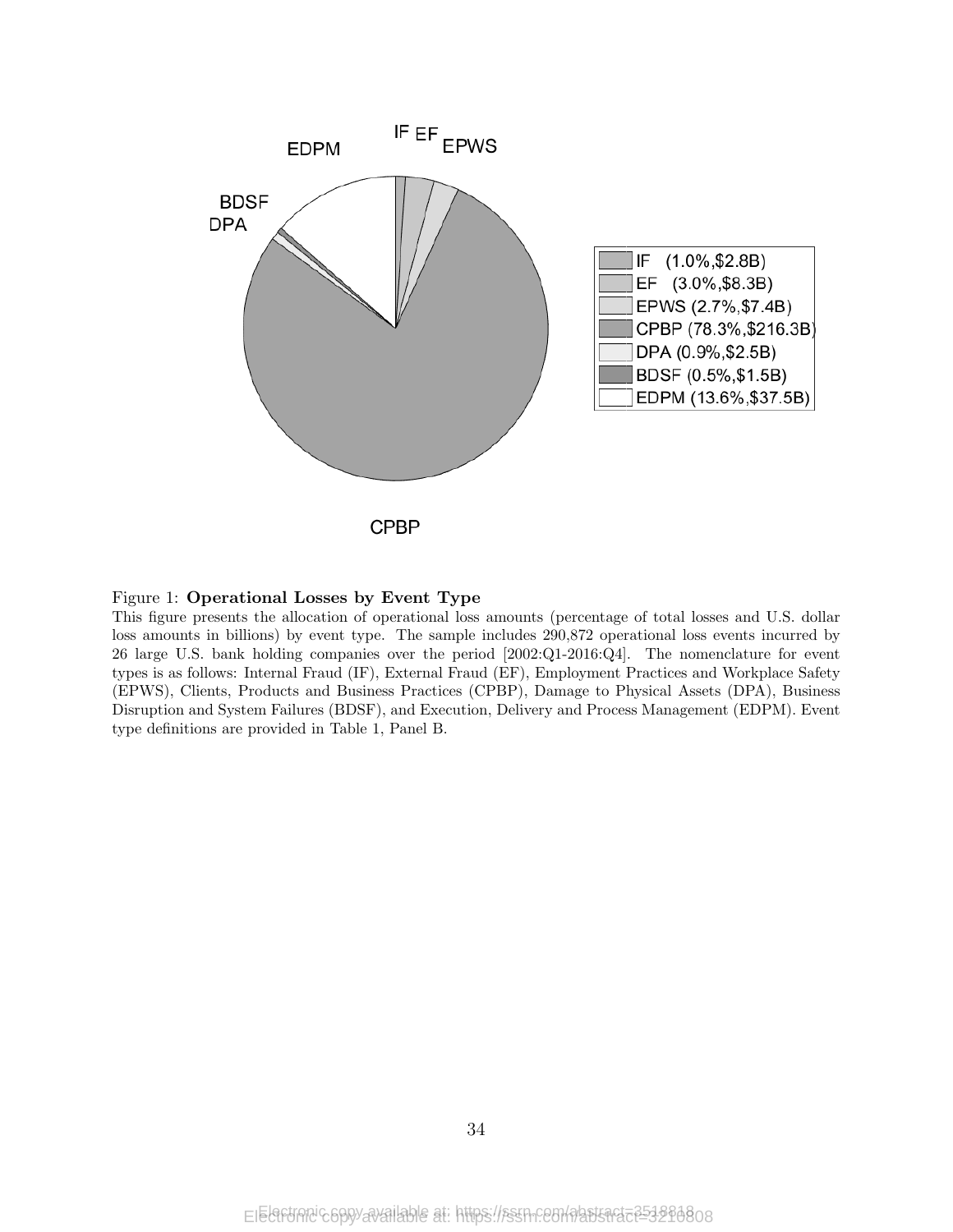

### Figure 2: Operational Losses by Business Line

This figure presents the allocation of operational loss amounts (percentage of total losses and U.S. dollar loss amounts in billions) by business line. The sample includes 290,872 operational loss events incurred by 26 large U.S. bank holding companies over the period [2002:Q1-2016:Q4]. The nomenclature for business lines is as follows: Corporate Finance (CF), Trading and Sales (TS), Retail Banking (RB), Commercial Banking (CB), Payment and Settlement (PS), Agency Services (AS), Asset Management (AM), Retail Brokerage (RK), Corporate Level (CO). Business line definitions are provided in Table 1, Panel C.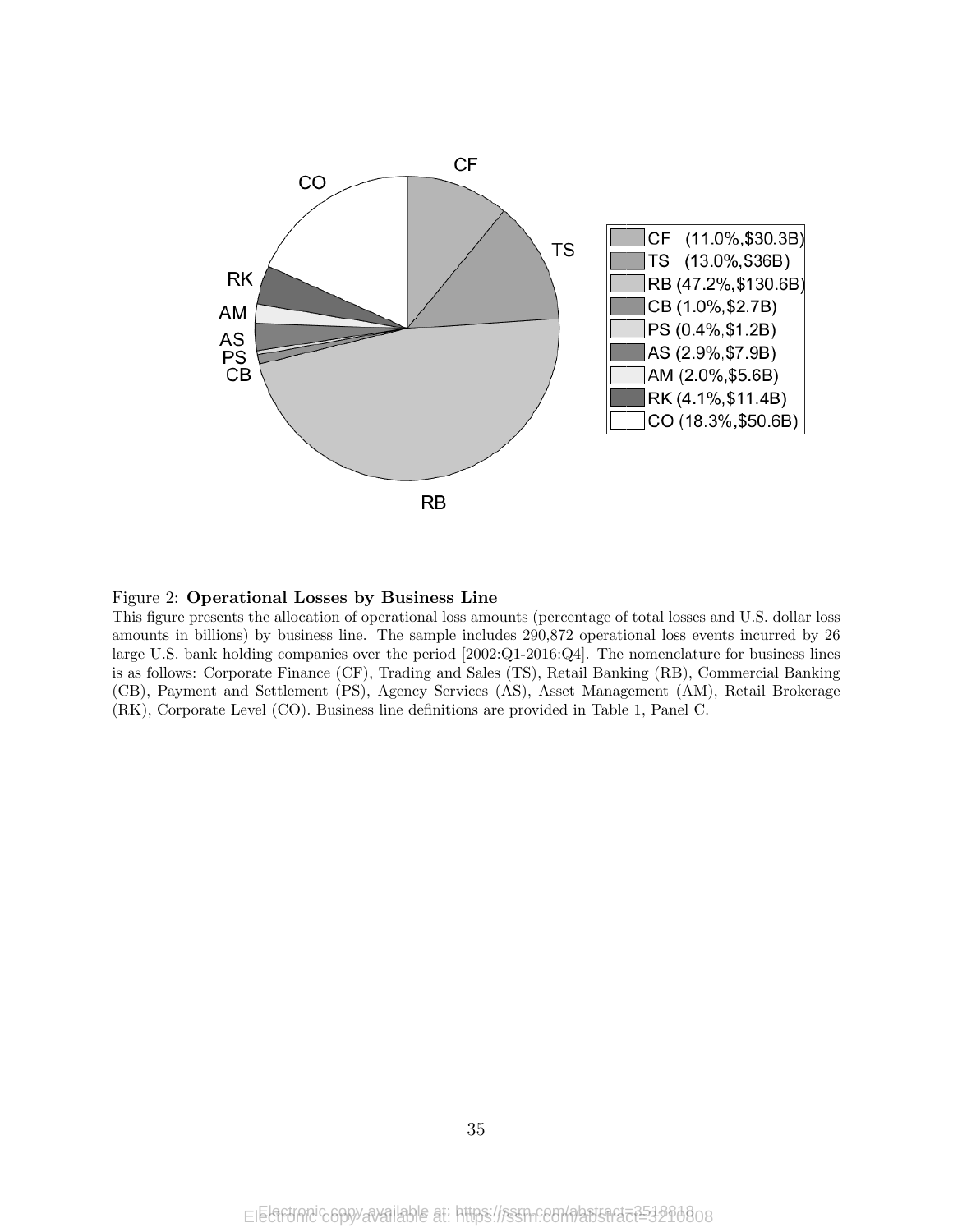



This figure presents the percentage of total operational losses with severities below a given percentile of the unconditional distribution of loss severities. The sample includes 290,872 operational loss events incurred by 26 large bank holding companies operating in U.S. over the period [2002:Q1-2016:Q4].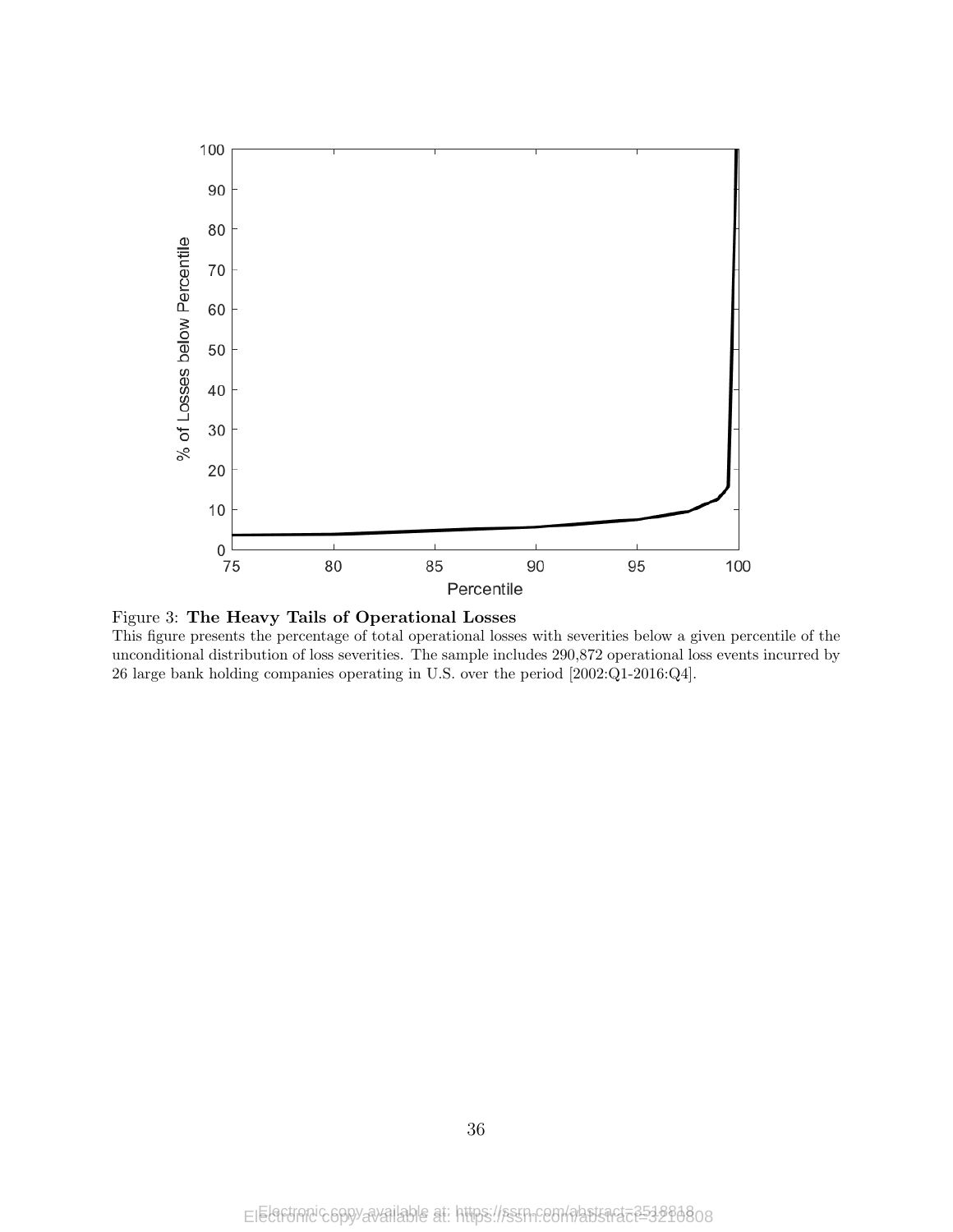### Table 1: Definitions

This table presents variable definitions in Panel A, operational loss event type definitions according to Basel Committee on Banking Supervision (2006) in Panel B, and operational loss business line definitions according to Federal Reserve System (2017) in Panel C.

| Panel A: Variables                          |                                                                                                                                                                                                                                                                                           |
|---------------------------------------------|-------------------------------------------------------------------------------------------------------------------------------------------------------------------------------------------------------------------------------------------------------------------------------------------|
| Dependent Variables: Systemic Risk Measures |                                                                                                                                                                                                                                                                                           |
| SRISK                                       | The expected capital shortfall of a BHC conditional on a crisis (Acharya et al.<br>$(2012)$ , Brownlees and Engle $(2017)$ ). We derive a quarterly level measure by<br>averaging daily values within a quarter.                                                                          |
| $\Delta$ CoVaR                              | The change in the value at risk of the financial system conditional on a BHC<br>being in distress relative to the BHC's median state (Adrian and Brunnermeier<br>$(2016)$ .                                                                                                               |
| $_{\rm{SES}}$                               | The systemic expected shortfall of a BHC, which measures the BHC's propen-<br>sity to be undercapitalized when the system as a whole is undercapitalized<br>(Adinarya et al. (2017)).                                                                                                     |
| LVG                                         | The market leverage of a BHC (Acharya et al. $(2017)$ ).                                                                                                                                                                                                                                  |
| MES                                         | The marginal expected shortfall of a BHC, which measures the BHC's average<br>return on days when the market as a whole is in the tail of its return distribution<br>(Adinarya et al. (2017)).                                                                                            |
| Systemic Risk (PC)                          | The first principal component of SES, SRISK, and $\Delta$ CoVar (higher values<br>denote higher systemic risk).                                                                                                                                                                           |
|                                             | Key Independent Variables: Operational Risk Measures                                                                                                                                                                                                                                      |
| OpLoss                                      | The financial impact sum of operational loss events incurred by a BHC over a<br>calendar quarter in billions of U.S. Dollars.                                                                                                                                                             |
| Ln(OpLoss)                                  | A natural log transformation of <i>OpLoss</i> , defined as $Ln(1+OpLoss)$ .                                                                                                                                                                                                               |
| N Tail Evt                                  | The number of loss events incurred by a BHC over a calendar quarter that have<br>a ratio of loss amount to BHC assets higher than the $99.0^{\text{th}}$ , $99.5^{\text{th}}$ or $99.9^{\text{th}}$<br>quantile of the unconditional distribution of the ratio.                           |
| N NonTail Evt                               | The number of loss events incurred by a BHC over a calendar quarter that have<br>a ratio of loss amount to BHC assets lower than the $99.0^{th}$ , $99.5^{th}$ or $99.9^{th}$<br>quantile of the unconditional distribution of the ratio.                                                 |
| Tail OpLoss                                 | The financial impact sum (in billions of U.S. Dollars) of loss events incurred<br>by a BHC over a calendar quarter that have a ratio of loss amount to BHC<br>assets higher than the $99.0^{th}$ , $99.5^{th}$ or $99.9^{th}$ quantile of the unconditional<br>distribution of the ratio. |
| Ln(Tail OpLoss)                             | A natural log transformation of Tail OpLoss, defined as $Ln(1+Tail$ OpLoss).                                                                                                                                                                                                              |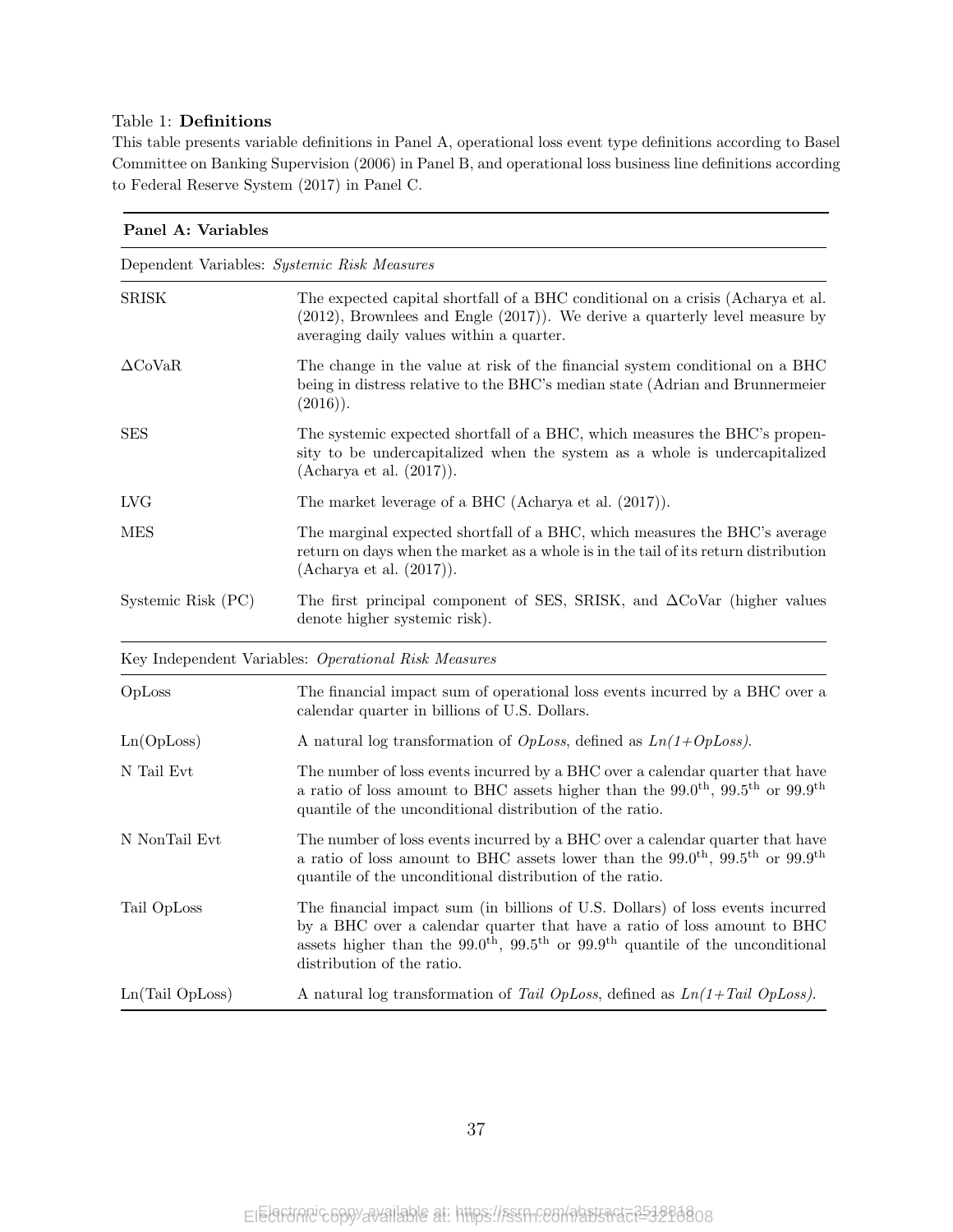| 'Table Continued   |                                                                                                                                                                                                                                                                                                                                                                       |
|--------------------|-----------------------------------------------------------------------------------------------------------------------------------------------------------------------------------------------------------------------------------------------------------------------------------------------------------------------------------------------------------------------|
| NonTail OpLoss     | The financial impact sum (in billions of U.S. Dollars) of loss events incurred by<br>a BHC over a calendar quarter that have a ratio of loss amount to BHC assets<br>lower than the $99.0^{th}$ , $99.5^{th}$ or $99.9^{th}$ quantile of the unconditional distribution<br>of the ratio.                                                                              |
| Ln(NonTail OpLoss) | A natural log transformation of <i>NonTail OpLoss</i> , defined as $Ln(1+NonTail)$<br>$OpLoss$ ).                                                                                                                                                                                                                                                                     |
|                    | Independent Variables: BHC Characteristics and Other Variables                                                                                                                                                                                                                                                                                                        |
| Size               | BHC total assets (in billions of U.S. dollars).                                                                                                                                                                                                                                                                                                                       |
| Ln(Size)           | A natural log transformation of Size, defined as $Ln(Size)$ .                                                                                                                                                                                                                                                                                                         |
| $M-to-B$           | The ratio of BHC market value of equity to book value of equity.                                                                                                                                                                                                                                                                                                      |
| $NII-to-II$        | The ratio of BHC non-interest income to interest income.                                                                                                                                                                                                                                                                                                              |
| RoA                | BHC return on total assets.                                                                                                                                                                                                                                                                                                                                           |
| Risk Mgmt          | BHC risk management indicator variable equal to 1 if the risk management<br>rating assigned by the Federal Reserve System to a given BHC is greater than<br>$3$ (the rating scale is [1, 5], with higher values denoting weaker risk management<br>practices).                                                                                                        |
| Leverage           | BHC total assets divided by book value of equity.                                                                                                                                                                                                                                                                                                                     |
| $NPL-to-TL$        | The ratio of BHC non-performing loans (90 days past due or more, and nonac-<br>crual) to total loans.                                                                                                                                                                                                                                                                 |
| LCR                | BHC liquidity coverage ratio, defined as the ratio of high-quality liquid assets<br>to total net cash outflows over a 30-day stress period.                                                                                                                                                                                                                           |
| Maturity Gap       | BHC maturity gap, defined as the difference between all assets that either<br>reprice or mature within a year and all the liabilities that reprice or mature<br>within a year.                                                                                                                                                                                        |
| G-SIB Indicator    | An indicator variable equal to 1 if a BHC is deemed systemically important<br>by the Federal Reserve, 0 otherwise (Federal Reserve System (2015)). As of<br>2016:Q4, the following BHCs in our sample are considered G-SIBs: JPMorgan<br>Chase, Citigroup, Bank of America, Goldman Sachs, Morgan Stanley, Wells<br>Fargo, Bank of New York Mellon, and State Street. |
| G-SIB Score        | A continuous measure of bank systemic importance based on size, interconnect-<br>edness, cross-jurisdictional activity, substitutability, and complexity (Federal<br>Reserve System $(2015)$ ). The score is calculated as of $2016:Q4$ .                                                                                                                             |
| Inv Z-Score        | BHC risk measure, defined as the sum of a BHC's mean return on assets and<br>mean capitalization ratio divided by the standard deviation of return on assets,<br>where the averages and the standard deviations are evaluated over the prior 12<br>quarters. The variable is multiplied by -1 so that higher values denote higher<br>probability of distress.         |

### Table Continued...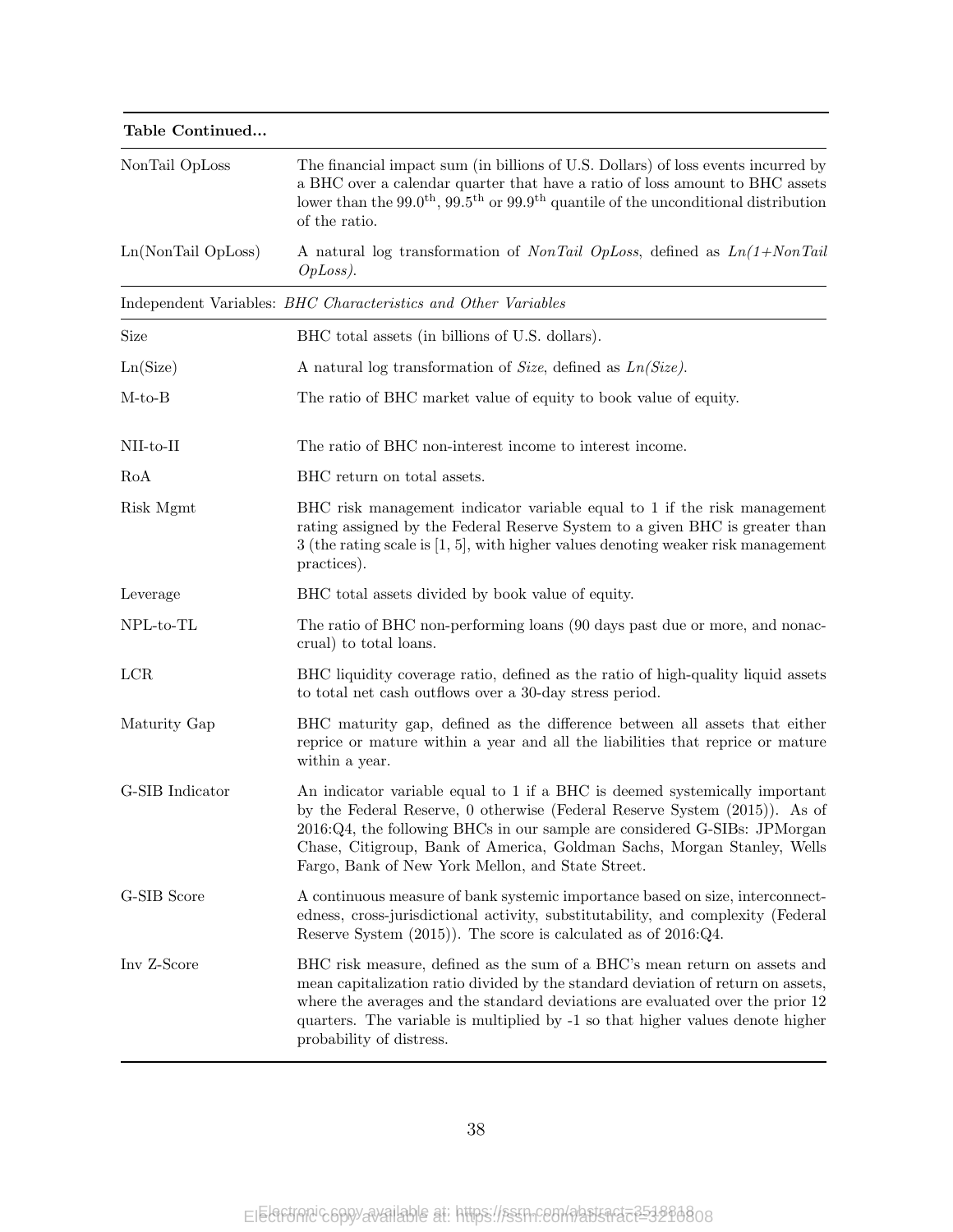| Table Continued   |                                                                                                                                                                                                                                                                                                                                                                                                                                                                                                                                                                                                                                                                                                                                                           |
|-------------------|-----------------------------------------------------------------------------------------------------------------------------------------------------------------------------------------------------------------------------------------------------------------------------------------------------------------------------------------------------------------------------------------------------------------------------------------------------------------------------------------------------------------------------------------------------------------------------------------------------------------------------------------------------------------------------------------------------------------------------------------------------------|
| PD                | The probability of default of a BHC based on the Black-Scholes-Merton option-<br>pricing model (Hillegeist et al. $(2004)$ ).                                                                                                                                                                                                                                                                                                                                                                                                                                                                                                                                                                                                                             |
| Financial Crisis  | An indicator variable equal to 1 if the quarter is within the subprime lending<br>crisis during $[2007:Q3-2009:Q4]$ as defined in Berger and Bouwman $(2013)$ , 0<br>otherwise.                                                                                                                                                                                                                                                                                                                                                                                                                                                                                                                                                                           |
| MЕ                | U.S. financial and economic environment measure, defined as the first principal<br>component of GDP Growth, HPI Growth, CREPI Growth, VIX, and BBB-<br>T10Yr Sprd. GDP Growth is the year-over-year U.S. real GDP growth rate.<br>HPI Growth is the year-over-year growth rate in the U.S. CoreLogic House<br>Price Index. CREPI Growth is the year-over-year growth rate in the U.S.<br>Commercial Real Estate Price Index. VIX is the CBOE U.S. Market Volatility<br>Index, converted to a quarterly frequency by using the maximum close-of-day<br>value in any quarter. $BBB-T10Yr$ Sprd is the spread between the U.S. 10-year<br>BBB-rated corporate bond yield and the 10-year U.S. Treasury bond yield.<br>Higher values denote worse conditions. |
|                   | Independent Variables: Operational Risk Instruments                                                                                                                                                                                                                                                                                                                                                                                                                                                                                                                                                                                                                                                                                                       |
| Cost Efficiency   | The cost efficiency of a BHC, measured with the Fourier-flexible form in the<br>spirit of Berger and Mester (1997)                                                                                                                                                                                                                                                                                                                                                                                                                                                                                                                                                                                                                                        |
| OpRisk MR(I)A     | The number of outstanding operational risk supervisory examination findings<br>at a BHC as of a given quarter. Examination findings include Matters Requir-<br>ing Immediate Attention and Matters Requiring Attention.                                                                                                                                                                                                                                                                                                                                                                                                                                                                                                                                   |
| Ln(OpRisk MR(I)A) | A natural log transformation of <i>OpRisk MR(I)A</i> , defined as $Ln(1+OpRisk)$<br>MR(I)A)                                                                                                                                                                                                                                                                                                                                                                                                                                                                                                                                                                                                                                                               |
| Mgmt MR(I)A       | The number of outstanding operational risk supervisory examination findings,<br>specifically regarding management practices, at a BHC as of a given quar-<br>ter. Examination findings include Matters Requiring Immediate Attention,<br>and Matters Requiring Attention.                                                                                                                                                                                                                                                                                                                                                                                                                                                                                 |
| Ln(Mgmt MR(I)A)   | A natural log transformation of Mgmt $MR(I)A$ , defined as $Ln(1+Mgmt)$<br>MR(I)A)                                                                                                                                                                                                                                                                                                                                                                                                                                                                                                                                                                                                                                                                        |
| IndOpLoss         | The asset weighted average of operational dollar losses for all the institutions<br>in our sample, with the exclusion of the one of interest, over a calendar quarter,<br>in billions of U.S. Dollars.                                                                                                                                                                                                                                                                                                                                                                                                                                                                                                                                                    |
| Ln(IndOpLoss)     | A natural log transformation of $IndOpLoss$ , defined as $Ln(1+IndOpLoss)$ .                                                                                                                                                                                                                                                                                                                                                                                                                                                                                                                                                                                                                                                                              |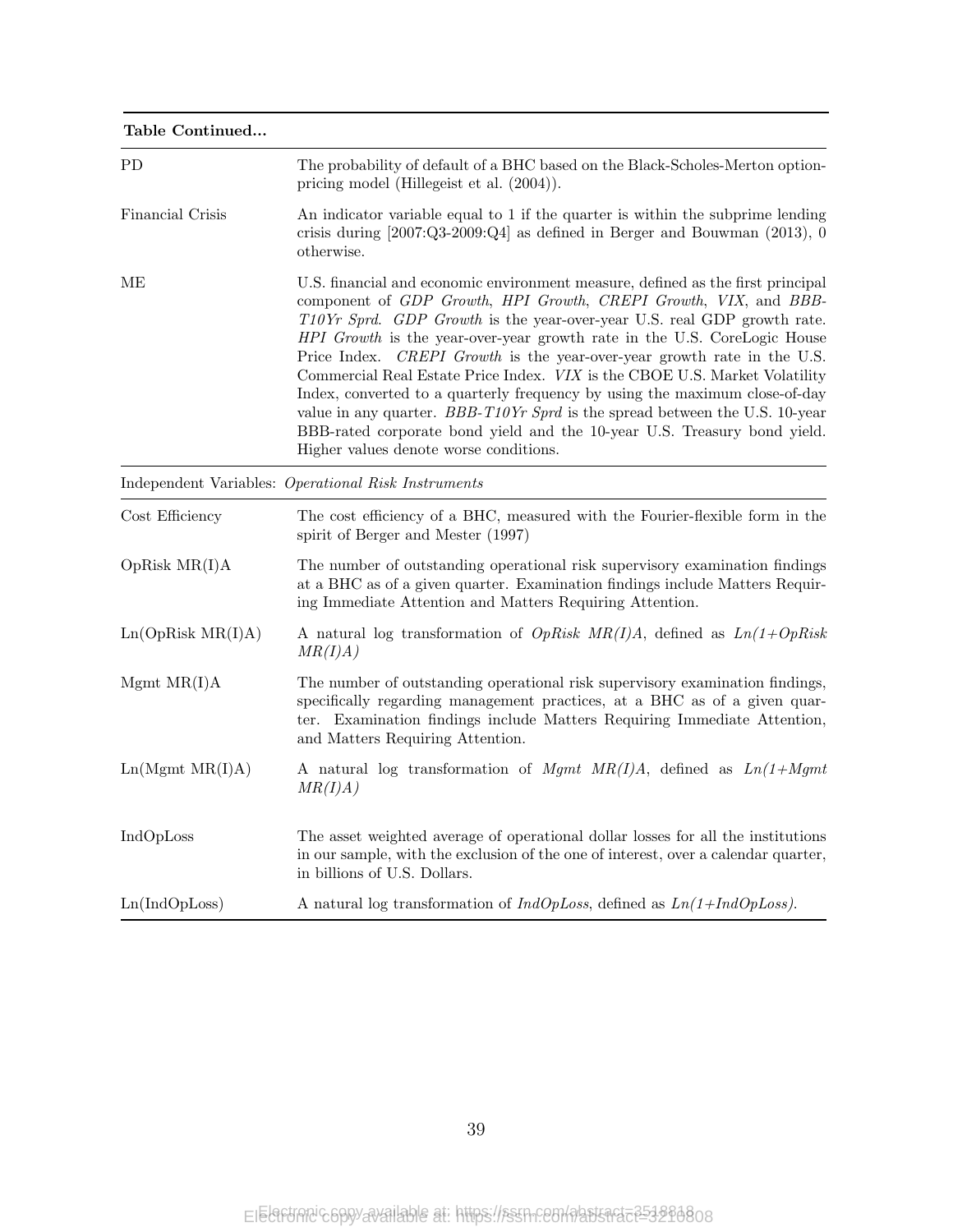| Panel B: Event Types                         |             |                                                                                                                                                                      |
|----------------------------------------------|-------------|----------------------------------------------------------------------------------------------------------------------------------------------------------------------|
| Event Type Category                          | Short       | Description                                                                                                                                                          |
| Internal Fraud                               | E           | circumvent regulations, which involves at least one internal party<br>Acts of a type intended to defraud, misappropriate property or                                 |
| External Fraud                               | 臣           | Acts of a type intended to defraud, misappropriate property or<br>circumvent the law, by a third party                                                               |
| Workplace Safety<br>Employment Practices and | <b>EPWS</b> | ments, from payment of personal injury claims, or from diversity<br>Acts inconsistent with employment, health or safety laws or agree-<br>$/$ discrimination events. |
| Clients, Products and Business Practices     | CPBP        | tion to specific clients, or from the nature or design of a product.<br>An unintentional or negligent failure to meet a professional obliga-                         |
| Damage to Physical Assets                    | DPA         | Damage to physical assets from natural disasters or other events.                                                                                                    |
| Business Disruption and System Failures      | <b>BDSF</b> | Disruption of business or system failures.                                                                                                                           |
| Execution, Delivery and Process Management   | EDPM        | Failed transaction processing or process management, from rela-<br>tions with trade counterparties and vendors.                                                      |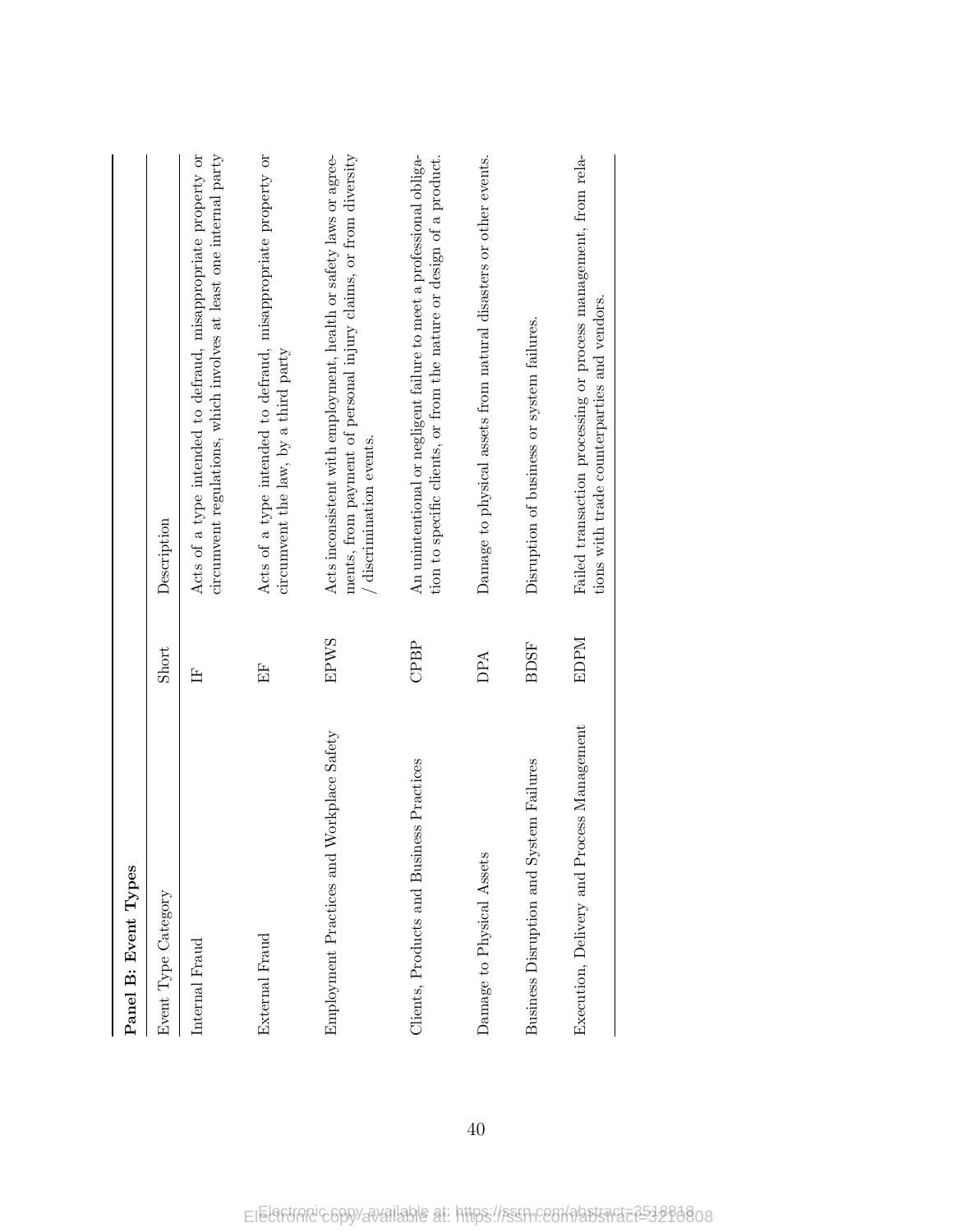| Panel C: Business Lines                      |          |                                                                                                                                                                                   |
|----------------------------------------------|----------|-----------------------------------------------------------------------------------------------------------------------------------------------------------------------------------|
| Business Line Category                       | Short    | Activity Groups                                                                                                                                                                   |
| Corporate Finance                            | 5        | Mergers and acquisitions, underwriting, privatizations, securitiza-<br>tion, research, debt (government, high yield), equity, syndications,<br>IPO, secondary private placements. |
| Trading and Sales                            | ТS       | Fixed income, equity, foreign exchanges, commodities, credit,<br>funding, own position securities, lending and repos, brokerage,<br>debt, prime brokerage.                        |
| Retail Banking                               | RB       | and estates, investment advice, Merchant/commercial/corporate<br>Retail and private lending and deposits, banking services, trust<br>cards, private labels and retail.            |
| Commercial Banking                           | <b>B</b> | Project finance, real estate, export finance, trade finance, factor-<br>ing, leasing, lending, guarantees, bills of exchange.                                                     |
| Payment and Settlement                       | PS       | Payments and collections, funds transfer, clearing and settlement.                                                                                                                |
| Agency Services                              | AS       | Escrow, depository receipts, securities lending (customers) corpo-<br>rate actions, issuer and paying agents.                                                                     |
| Asset Management                             | NИ       | Pooled, segregated, retail, institutional, closed, open, private eq-<br>uity.                                                                                                     |
| Retail Brokerage                             | RK       | Execution and full service.                                                                                                                                                       |
| Corporate Level (Non-Business Line Specific) | $\infty$ | Losses originating from a corporate/firm-wide function that can-<br>not be linked to a specific business line.                                                                    |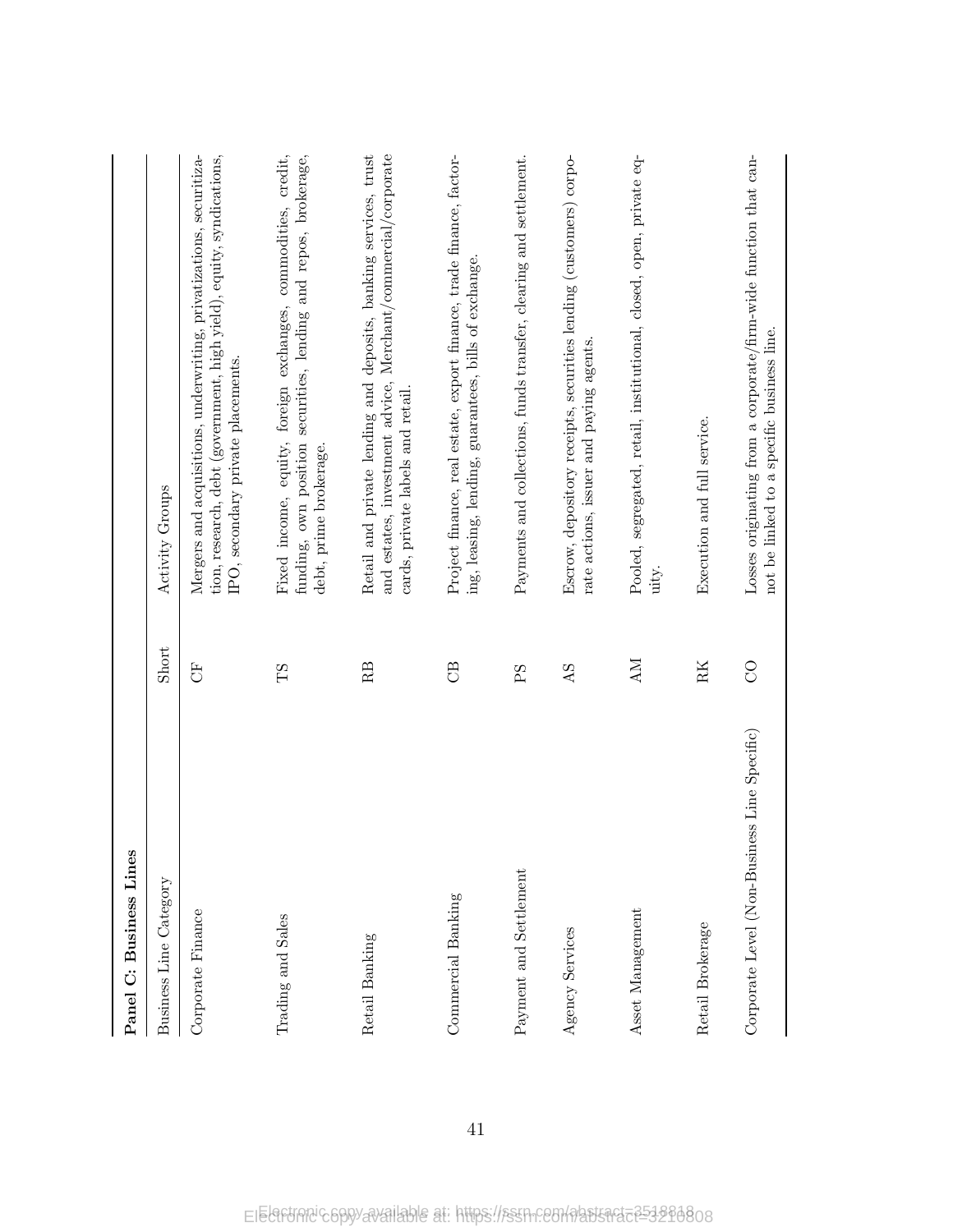### Table 2: Descriptive Statistics

This table presents descriptive statistics. The sample includes 1,070 quarterly observations of 26 large bank holding companies over the period [2002:Q1-2016:Q4] for which requisite data are available. Panel A reports descriptive statistics on operational risk measures. Panel B reports descriptive statistics on systemic risk measures. Panel C reports descriptive statistics on other variables used in our analyses. Variables definitions are reported in Table 1, Panel A.

| Panel A: Operational Risk Measures |       |         |         |                 |                 |         |
|------------------------------------|-------|---------|---------|-----------------|-----------------|---------|
|                                    | N     | Mean    | Std     | P <sub>25</sub> | P <sub>50</sub> | P75     |
| OpLoss                             | 1,070 | 0.230   | 1.322   | 0.005           | 0.016           | 0.109   |
| Ln(OpLoss)                         | 1,070 | 0.118   | 0.294   | 0.005           | 0.016           | 0.103   |
| N Tail Evt 99.0                    | 1,070 | 1.963   | 2.183   | 1.000           | 2.000           | 3.000   |
| N NonTail Evt 99.0                 | 1,070 | 239.625 | 366.824 | 29.000          | 72.000          | 232.000 |
| N Tail Evt 99.5                    | 1,070 | 0.968   | 1.331   | 0.000           | 1.000           | 1.000   |
| N NonTail Evt 99.5                 | 1,070 | 240.620 | 367.042 | 30.000          | 73.000          | 234.000 |
| N Tail Evt 99.9                    | 1,070 | 0.207   | 0.531   | 0.000           | 0.000           | 0.000   |
| N NonTail Evt 99.9                 | 1,070 | 241.381 | 367.240 | 31.000          | 73.500          | 235.000 |
| Tail OpLoss 99.0                   | 1,070 | 0.194   | 1.301   | 0.000           | 0.007           | 0.049   |
| Ln(Tail OpLoss 99.0)               | 1,070 | 0.092   | 0.284   | 0.000           | 0.007           | 0.047   |
| NonTail OpLoss 99.0                | 1,070 | 0.035   | 0.064   | 0.003           | 0.007           | 0.031   |
| $Ln(NonTail$ OpLoss $99.0)$        | 1,070 | 0.033   | 0.056   | 0.003           | 0.007           | 0.031   |
| Tail OpLoss 99.5                   | 1,070 | 0.186   | 1.296   | 0.000           | 0.003           | 0.038   |
| Ln(Tail OpLoss 99.5)               | 1,070 | 0.086   | 0.282   | 0.000           | 0.003           | 0.037   |
| NonTail OpLoss 99.5                | 1,070 | 0.043   | 0.082   | 0.003           | 0.009           | 0.040   |
| Ln(NonTail OpLoss 99.5)            | 1,070 | 0.040   | 0.068   | 0.003           | 0.009           | 0.040   |
| Tail OpLoss 99.9                   | 1,070 | 0.161   | 1.279   | 0.000           | 0.000           | 0.000   |
| Ln(Tail OpLoss 99.9)               | 1,070 | 0.067   | 0.274   | 0.000           | 0.000           | 0.000   |
| NonTail OpLoss 99.9                | 1,070 | 0.068   | 0.145   | 0.004           | 0.013           | 0.065   |
| Ln(NonTail OpLoss 99.9)            | 1,070 | 0.060   | 0.104   | 0.004           | 0.013           | 0.063   |

| Panel B: Systemic Risk Measures |       |        |       |                 |            |        |
|---------------------------------|-------|--------|-------|-----------------|------------|--------|
|                                 | N     | Mean   | Std   | P <sub>25</sub> | <b>P50</b> | P75    |
| <b>SRISK</b>                    | 1,070 | 0.006  | 0.029 | $-0.004$        | $-0.000$   | 0.006  |
| $\Delta$ CoVaR                  | 1,070 | 0.010  | 0.007 | 0.006           | 0.008      | 0.011  |
| <b>SES</b>                      | 1,070 | 0.389  | 0.298 | 0.243           | 0.325      | 0.447  |
| <b>LVG</b>                      | 1,070 | 10.107 | 7.402 | 6.477           | 8.518      | 11.558 |
| <b>MES</b>                      | 1,070 | 0.033  | 0.020 | 0.020           | 0.027      | 0.038  |
| Systemic Risk (PC)              | 1,070 | 0.003  | 0.141 | $-0.076$        | $-0.034$   | 0.037  |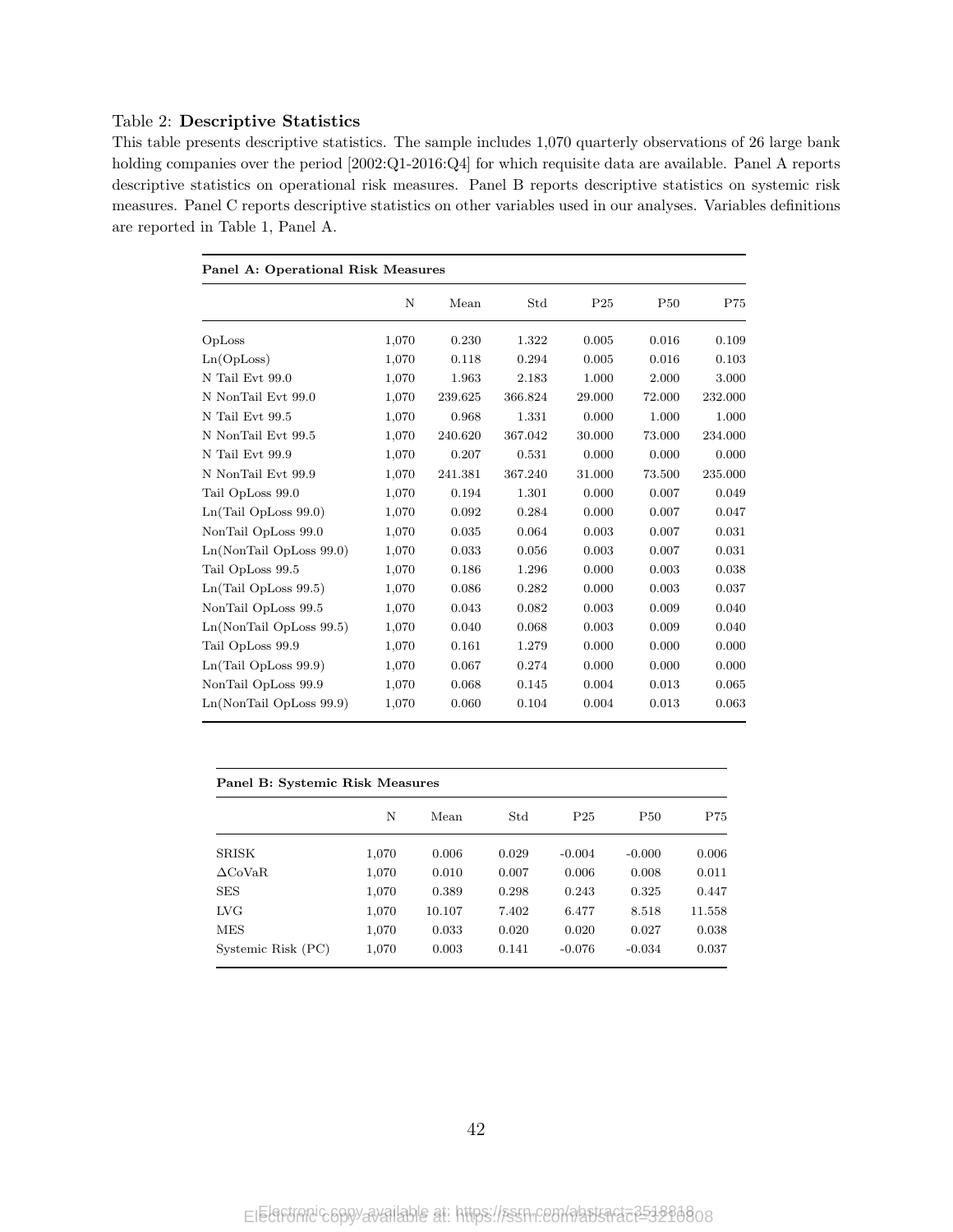| Panel C: BHC Controls and Other Variables |           |         |                 |                 |           |  |  |  |
|-------------------------------------------|-----------|---------|-----------------|-----------------|-----------|--|--|--|
| $\mathbf N$                               | Mean      | Std     | P <sub>25</sub> | P <sub>50</sub> | P75       |  |  |  |
| Size<br>1,070                             | 485.875   | 663.287 | 80.460          | 157.039         | 657.087   |  |  |  |
| Ln(Size)<br>1,070                         | 5.379     | 1.230   | 4.388           | 5.056           | 6.488     |  |  |  |
| $M-to-B$<br>1,070                         | 1.437     | 0.873   | 0.828           | 1.162           | 1.864     |  |  |  |
| $NII-to-II$<br>1,070                      | 0.972     | 0.980   | 0.419           | 0.607           | 0.979     |  |  |  |
| RoA<br>1,070                              | 1.289     | 1.234   | 0.905           | 1.345           | 1.830     |  |  |  |
| Risk Mgmt<br>1,070                        | 0.013     | 0.114   | 0.000           | 0.000           | 0.000     |  |  |  |
| Leverage<br>1,070                         | 9.938     | 2.344   | 8.307           | 9.526           | 11.461    |  |  |  |
| NPL-to-TL<br>1,070                        | 0.022     | 0.018   | 0.009           | 0.016           | 0.030     |  |  |  |
| LCR<br>1,070                              | 0.818     | 1.041   | 0.173           | 0.336           | 1.151     |  |  |  |
| Maturity Gap<br>1,070                     | 0.288     | 0.133   | 0.194           | 0.301           | 0.376     |  |  |  |
| G-SIB Indicator<br>1,070                  | 0.385     | 0.487   | 0.000           | 0.000           | 1.000     |  |  |  |
| G-SIB Score<br>1,070                      | 0.042     | 0.054   | 0.003           | 0.013           | 0.073     |  |  |  |
| Inv Z-Score<br>1,030                      | $-61.541$ | 64.564  | $-81.502$       | $-38.785$       | $-19.368$ |  |  |  |
| PD<br>1,065                               | 0.005     | 0.025   | 0.000           | 0.000           | 0.000     |  |  |  |
| <b>Financial Crisis</b><br>1,070          | 0.178     | 0.382   | 0.000           | 0.000           | 0.000     |  |  |  |
| ME Index<br>1,070                         | 9.303     | 12.070  | 1.130           | 5.795           | 12.799    |  |  |  |
| Cost Efficiency<br>1,065                  | 0.605     | 0.236   | 0.436           | 0.635           | 0.763     |  |  |  |
| OpRisk MR(I)A<br>1,070                    | 4.181     | 10.307  | 0.000           | 0.000           | 3.500     |  |  |  |
| Ln(OpRisk MR(I)A)<br>1,070                | 0.807     | 1.110   | 0.000           | 0.000           | 1.498     |  |  |  |
| Mgmt MR(I)A<br>1,070                      | 2.658     | 6.582   | 0.000           | 0.000           | 2.000     |  |  |  |
| Ln(Mgmt MR(I)A)<br>1,070                  | 0.647     | 0.957   | 0.000           | 0.000           | 1.099     |  |  |  |
| IndOpLoss<br>1,070                        | 0.733     | 1.287   | 0.181           | 0.262           | 0.590     |  |  |  |
| Ln(IndOpLoss)<br>1,070                    | 0.323     | 0.263   | 0.159           | 0.218           | 0.387     |  |  |  |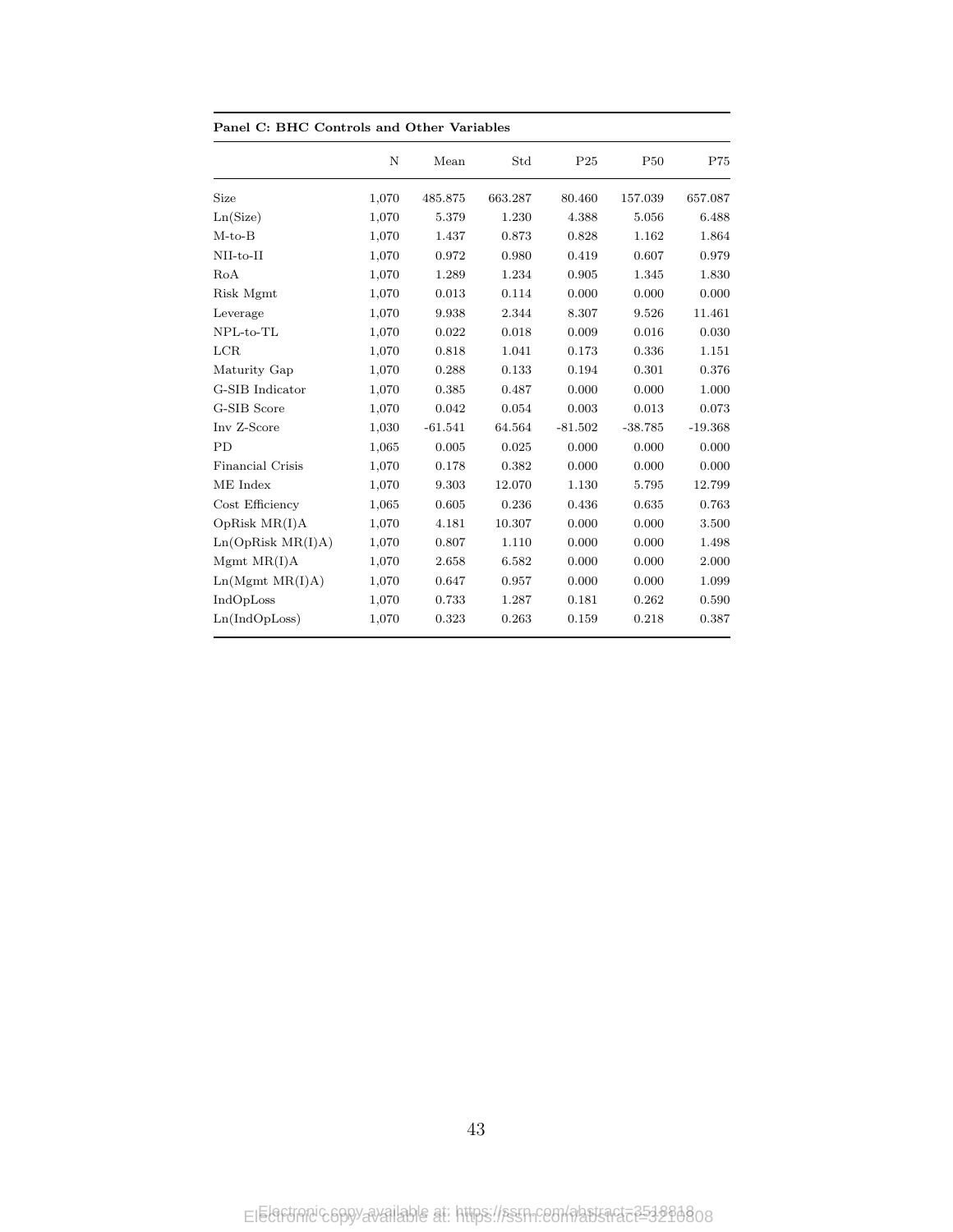### Table 3: Variable Correlations

This table presents variable correlations. The sample includes 1,070 quarterly observations of 26 large bank holding companies over the period [2002:Q1-2016:Q4] for which requisite data are available. Panel A reports correlations between different systemic risk measures and our main measure of operational risk. Panel B reports correlations between our main measure of systemic risk and different operational risk measures. Variable definitions are reported in Table 1, Panel A.

| Panel A: Systemic Risk Measures |                       |                  |                  |                  |                  |                  |                    |
|---------------------------------|-----------------------|------------------|------------------|------------------|------------------|------------------|--------------------|
|                                 | Systemic<br>Risk (PC) | SRISK            | $\Delta$ CoVaR   | <b>SES</b>       | <b>LVG</b>       |                  | $MES$ $Ln(OpLoss)$ |
| Systemic Risk (PC)              | 1.000                 |                  |                  |                  |                  |                  |                    |
| SRISK                           | 0.788<br>(0.000)      | 1.000            |                  |                  |                  |                  |                    |
| $\Delta$ CoVaR                  | 0.777<br>(0.000)      | 0.375<br>(0.000) | 1.000            |                  |                  |                  |                    |
| <b>SES</b>                      | 0.871<br>(0.000)      | 0.554<br>(0.000) | 0.539<br>(0.000) | 1.000            |                  |                  |                    |
| LVG                             | 0.868<br>(0.000)      | 0.553<br>(0.000) | 0.529<br>(0.000) | 1.000<br>(0.000) | 1.000            |                  |                    |
| <b>MES</b>                      | 0.680<br>(0.000)      | 0.352<br>(0.000) | 0.791<br>(0.000) | 0.514<br>(0.000) | 0.507<br>(0.000) | 1.000            |                    |
| Ln(OpLoss)                      | 0.315<br>(0.000)      | 0.425<br>(0.000) | 0.139<br>(0.000) | 0.212<br>(0.000) | 0.212<br>(0.000) | 0.082<br>(0.003) | 1.000              |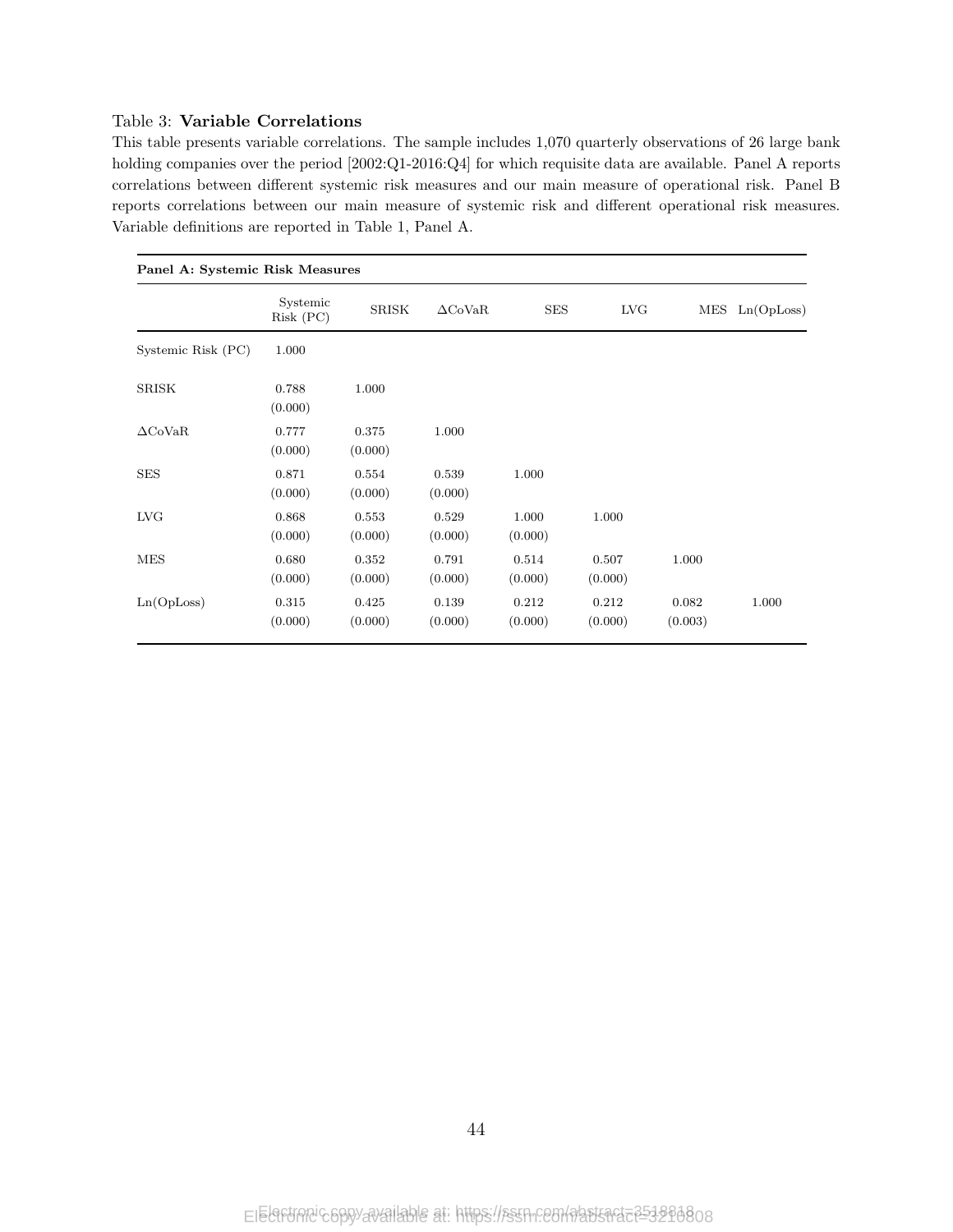| Panel B: Operational Risk Measures |                       |                  |                    |                       |                        |                  |                                                                                    |                    |           |
|------------------------------------|-----------------------|------------------|--------------------|-----------------------|------------------------|------------------|------------------------------------------------------------------------------------|--------------------|-----------|
|                                    | Systemic<br>Risk (PC) | Ln(OpLoss)       | N Tail Evt<br>99.0 | N NonTail<br>Evt 99.0 | N Tail Evt<br>99.9     | N NonTail        | Evt 99.9 OpLoss 99.0) OpLoss 99.0) OpLoss 99.9) OpLoss 99.9)<br>Ln(Tail Ln(NonTail | Ln(Tail Ln(NonTail |           |
| Systemic Risk (PC)                 | $1.000\,$             |                  |                    |                       |                        |                  |                                                                                    |                    |           |
| Ln(OpLoss)                         | (0.000)<br>$0.315\,$  | $1.000\,$        |                    |                       |                        |                  |                                                                                    |                    |           |
| N Tail Evt 99.0                    | (0.000)<br>0.192      | (0.000)<br>0.350 | $1.000\,$          |                       |                        |                  |                                                                                    |                    |           |
| N NonTail Evt 99.0                 | (0.000)<br>0.189      | (0.000)<br>0.535 | (0.000)<br>0.272   | $1.000\,$             |                        |                  |                                                                                    |                    |           |
| N Tail Evt 99.9                    | (0.000)<br>$0.151\,$  | (0.000)<br>0.569 | (0.000)<br>0.508   | (0.000)<br>0.204      | $1.000\,$              |                  |                                                                                    |                    |           |
| N NonTail Evt 99.9                 | (0.000)<br>0.190      | (0.000)<br>0.536 | (0.000)<br>0.279   | (0.000)<br>$1.000\,$  | $(0.000)$<br>$0.206\,$ | $1.000\,$        |                                                                                    |                    |           |
| Ln(Tail OpLoss 99.0)               | (0.000)<br>0.297      | (0.000)<br>0.957 | (0.000)<br>0.361   | (0.000)<br>0.443      | (0.000)<br>$\,0.609\,$ | (0.000)<br>0.444 | $1.000\,$                                                                          |                    |           |
| Ln(NonTail OpLoss 99.0)            | (0.000)<br>0.283      | (0.000)<br>0.590 | (0.000)<br>0.358   | (0.000)<br>0.933      | (0.000)<br>0.243       | (0.000)<br>0.934 | 1.000<br>(0.000)<br>0.505                                                          |                    |           |
| Ln(Tail OpLoss 99.9)               | (0.000)<br>0.254      | (0.000)<br>0.926 | (0.000)<br>0.284   | (0.000)<br>0.344      | (0.000)<br>$0.610\,$   | (0.000)<br>0.345 | (0.000)<br>0.395<br>(0.000)<br>0.983                                               | $1.000\,$          |           |
| Ln(NonTail OpLoss 99.9)            | (0.000)<br>0.331      | (0.000)<br>0.618 | (0.000)<br>0.490   | (0.000)<br>0.828      | (0.000)<br>0.288       | (0.000)<br>0.830 | (0.000)<br>0.923<br>(0.000)<br>$0.554\,$                                           | (0.000)<br>0.408   | $1.000\,$ |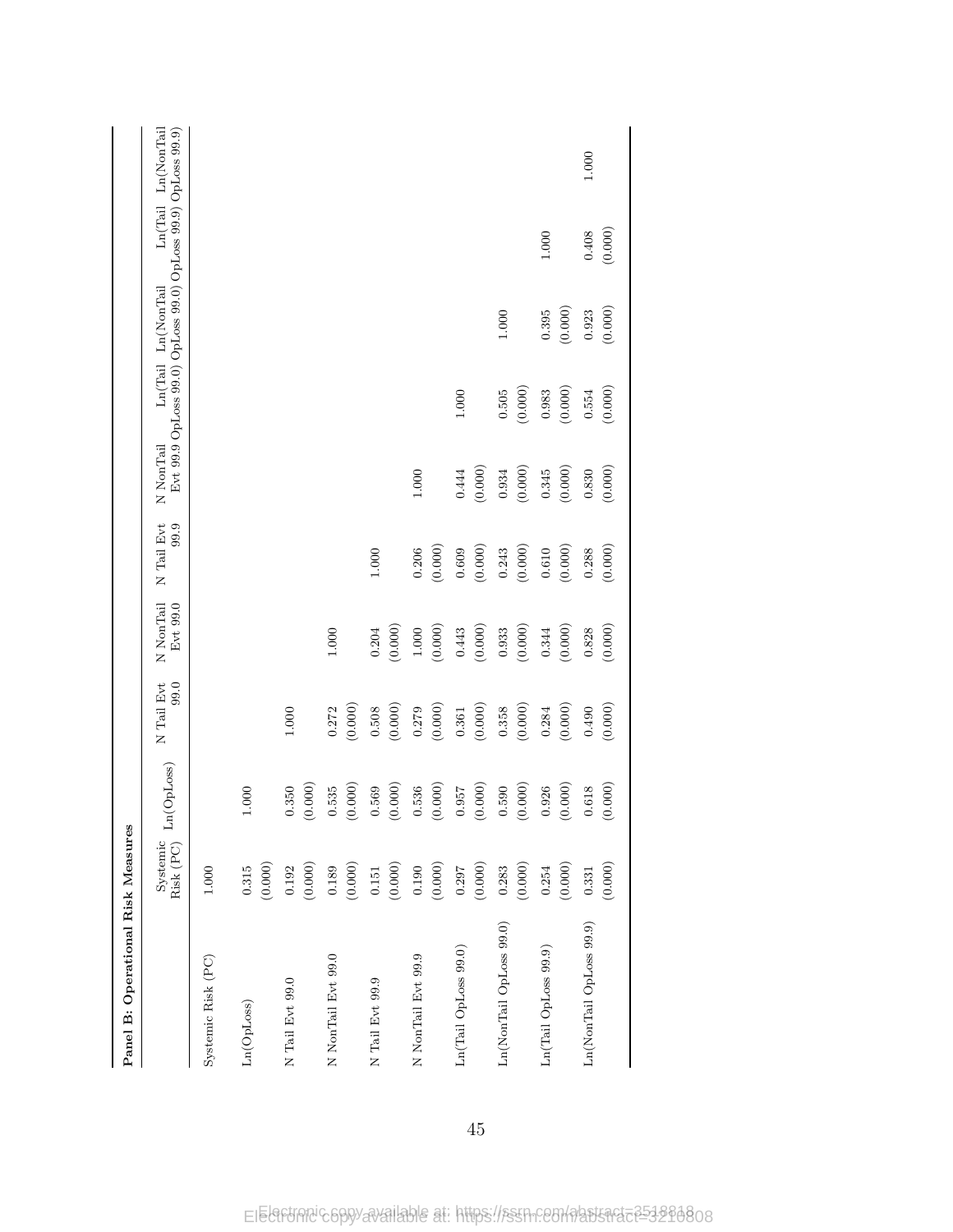### Table 4: Systemic Risk and Operational Losses

This table reports coefficients from panel regressions of systemic risk on operational losses and control variables. The estimation sample comprises an unbalanced panel of 1,070 quarterly observations of 26 large bank holding companies over the period [2002:Q1-2016:Q4] for which requisite data are available. Systemic Risk (PC) measures BHC systemic risk and is defined as the first principal component of SRISK,  $\Delta CoVar$ , and SES. Ln(OpLoss) is a natural log transformation of operational dollar losses incurred by a BHC over a given calendar quarter. Panel A reports regressions using *Systemic Risk (PC)* as the dependent variable. In Column (1), we do not include fixed effects. In Column (2), we include BHC fixed effects. In Column (3), we include time (year and seasonal) fixed effects. In Column (4), we include BHC and time (year and seasonal) fixed effects. Panel B reports regressions using SRISK,  $\Delta CoVar$ , SES, LVG or MES, respectively, as dependent variables. All specifications in Panel B include BHC and time (year and seasonal) fixed effects. Standard errors are clustered at the BHC and quarter levels in both panels. Variables definitions are reported in Table 1, Panel A. T-statistics are presented in parentheses.

| Panel A: Systemic Risk - Principal Component |             |                    |             |            |  |  |  |
|----------------------------------------------|-------------|--------------------|-------------|------------|--|--|--|
|                                              |             | Systemic Risk (PC) |             |            |  |  |  |
|                                              | (1)         | (2)                | (3)         | (4)        |  |  |  |
| Ln(OpLoss)                                   | $0.085***$  | $0.078***$         | $0.073***$  | $0.067***$ |  |  |  |
|                                              | (5.010)     | (4.862)            | (4.937)     | (4.293)    |  |  |  |
| Ln(Size)                                     | $-0.000$    | 0.033              | $0.012*$    | 0.027      |  |  |  |
|                                              | $(-0.004)$  | (1.065)            | (1.870)     | (0.766)    |  |  |  |
| $M-to-B$                                     | $-0.058***$ | $-0.069**$         | $-0.057***$ | $-0.066**$ |  |  |  |
|                                              | $(-2.765)$  | $(-2.256)$         | $(-3.317)$  | $(-2.113)$ |  |  |  |
| $NII-to-II$                                  | $-0.007$    | $-0.040**$         | $-0.009$    | $-0.029**$ |  |  |  |
|                                              | $(-0.670)$  | $(-2.054)$         | $(-0.967)$  | $(-2.062)$ |  |  |  |
| RoA                                          | $-0.030*$   | $-0.039**$         | $-0.016*$   | $-0.019$   |  |  |  |
|                                              | $(-1.774)$  | $(-1.971)$         | $(-1.710)$  | $(-1.551)$ |  |  |  |
| Risk Mgmt                                    | 0.114       | 0.144              | 0.157       | 0.170      |  |  |  |
|                                              | (0.777)     | (1.256)            | (1.153)     | (1.359)    |  |  |  |
| Leverage                                     | $0.016***$  | 0.005              | $0.013***$  | 0.003      |  |  |  |
|                                              | (3.807)     | (0.853)            | (4.620)     | (0.561)    |  |  |  |
| $NPL-to-TL$                                  | 1.034       | 0.776              | $-0.156$    | 0.529      |  |  |  |
|                                              | (1.391)     | (0.949)            | $(-0.161)$  | (0.544)    |  |  |  |
| LCR                                          | 0.005       | $-0.008$           | 0.008       | 0.002      |  |  |  |
|                                              | (0.434)     | $(-0.880)$         | (1.305)     | (0.264)    |  |  |  |
| Maturity Gap                                 | $-0.071$    | $-0.283***$        | 0.018       | $-0.135$   |  |  |  |
|                                              | $(-1.449)$  | $(-2.708)$         | (0.552)     | $(-1.130)$ |  |  |  |
| BHC FE                                       | No          | Yes                | No          | Yes        |  |  |  |
| Time FE                                      | No          | $\rm No$           | Yes         | Yes        |  |  |  |
| N                                            | 1,070       | 1,070              | 1,070       | 1,070      |  |  |  |
| Adj $\mathbb{R}^2$                           | 0.404       | 0.481              | 0.562       | 0.599      |  |  |  |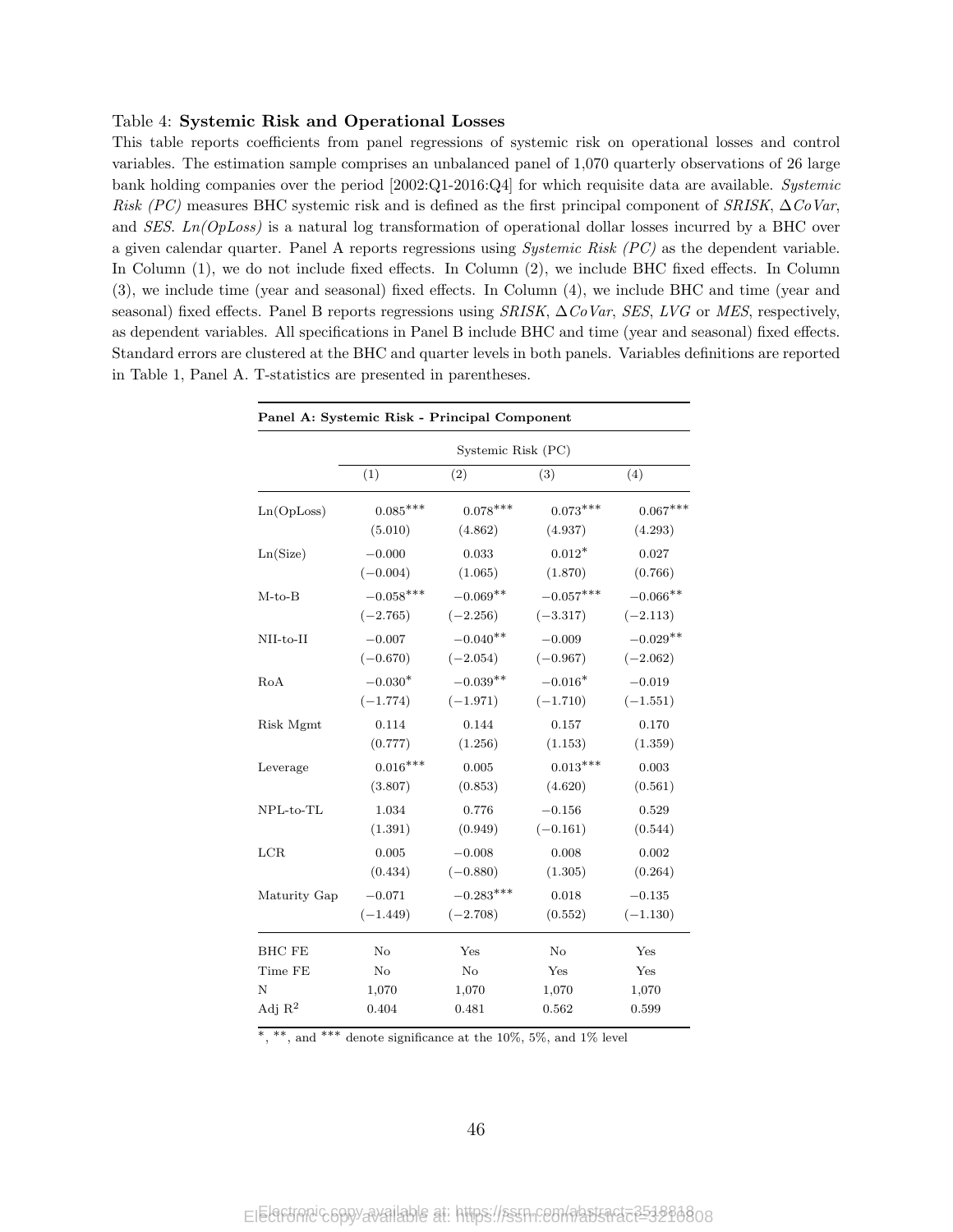| Panel B: Systemic Risk - Individual Measures |                        |                        |                           |                           |                         |
|----------------------------------------------|------------------------|------------------------|---------------------------|---------------------------|-------------------------|
|                                              | (1)<br><b>SRISK</b>    | (2)<br>$\Delta$ CoVaR  | (3)<br><b>SES</b>         | (4)<br><b>LVG</b>         | (5)<br><b>MES</b>       |
| Ln(OpLoss)                                   | $0.020***$             | $0.002***$             | $0.054**$                 | $1.348**$                 | $0.001***$              |
|                                              | (4.468)                | (2.812)                | (2.551)                   | (2.545)                   | (2.774)                 |
| Ln(Size)                                     | $-0.004$               | $0.002**$              | $0.111**$                 | $2.774**$                 | 0.002                   |
|                                              | $(-0.307)$             | (1.993)                | (2.103)                   | (2.104)                   | (1.070)                 |
| $M-to-B$                                     | $-0.014$<br>$(-1.429)$ | $-0.001$<br>$(-0.734)$ | $-0.141***$<br>$(-2.859)$ | $-3.514***$<br>$(-2.855)$ | $-0.005*$<br>$(-1.786)$ |
| $NII-to-II$                                  | $-0.009$               | $-0.001**$             | $-0.013$                  | $-0.325$                  | $-0.003***$             |
|                                              | $(-1.426)$             | $(-2.169)$             | $(-0.754)$                | $(-0.735)$                | $(-2.748)$              |
| RoA                                          | $-0.001$               | $-0.001*$              | $-0.061**$                | $-1.525***$               | $-0.003***$             |
|                                              | $(-0.370)$             | $(-1.735)$             | $(-2.042)$                | $(-2.028)$                | $(-3.562)$              |
| Risk Mgmt                                    | 0.029<br>(1.163)       | 0.001<br>(0.702)       | 0.511<br>(1.637)          | 12.742<br>(1.631)         | $0.008*$<br>(1.834)     |
| Leverage                                     | 0.001                  | $-0.000$               | 0.009                     | 0.215                     | $-0.001*$               |
|                                              | (0.852)                | $(-1.083)$             | (1.587)                   | (1.607)                   | $(-1.649)$              |
| $NPL-to-TL$                                  | 0.350<br>(1.135)       | $-0.007$<br>$(-0.218)$ | $-0.453$<br>$(-0.316)$    | $-11.657$<br>$(-0.326)$   | $0.091*$<br>(1.937)     |
| LCR                                          | 0.000<br>(0.173)       | 0.000<br>(1.528)       | $-0.007$<br>$(-0.409)$    | $-0.184$<br>$(-0.412)$    | 0.000<br>(0.400)        |
| Maturity Gap                                 | $-0.032$<br>$(-1.094)$ | 0.002<br>(0.396)       | $-0.436**$<br>$(-2.019)$  | $-10.963**$<br>$(-2.034)$ | $0.016*$<br>(1.865)     |
| <b>BHC FE</b>                                | Yes                    | Yes                    | Yes                       | Yes                       | Yes                     |
| Time FE                                      | Yes                    | Yes                    | Yes                       | Yes                       | Yes                     |
| N                                            | 1,070                  | 1,070                  | 1,070                     | 1,070                     | 1,070                   |
| Adj $R^2$                                    | 0.561                  | 0.585                  | 0.475                     | 0.470                     | 0.855                   |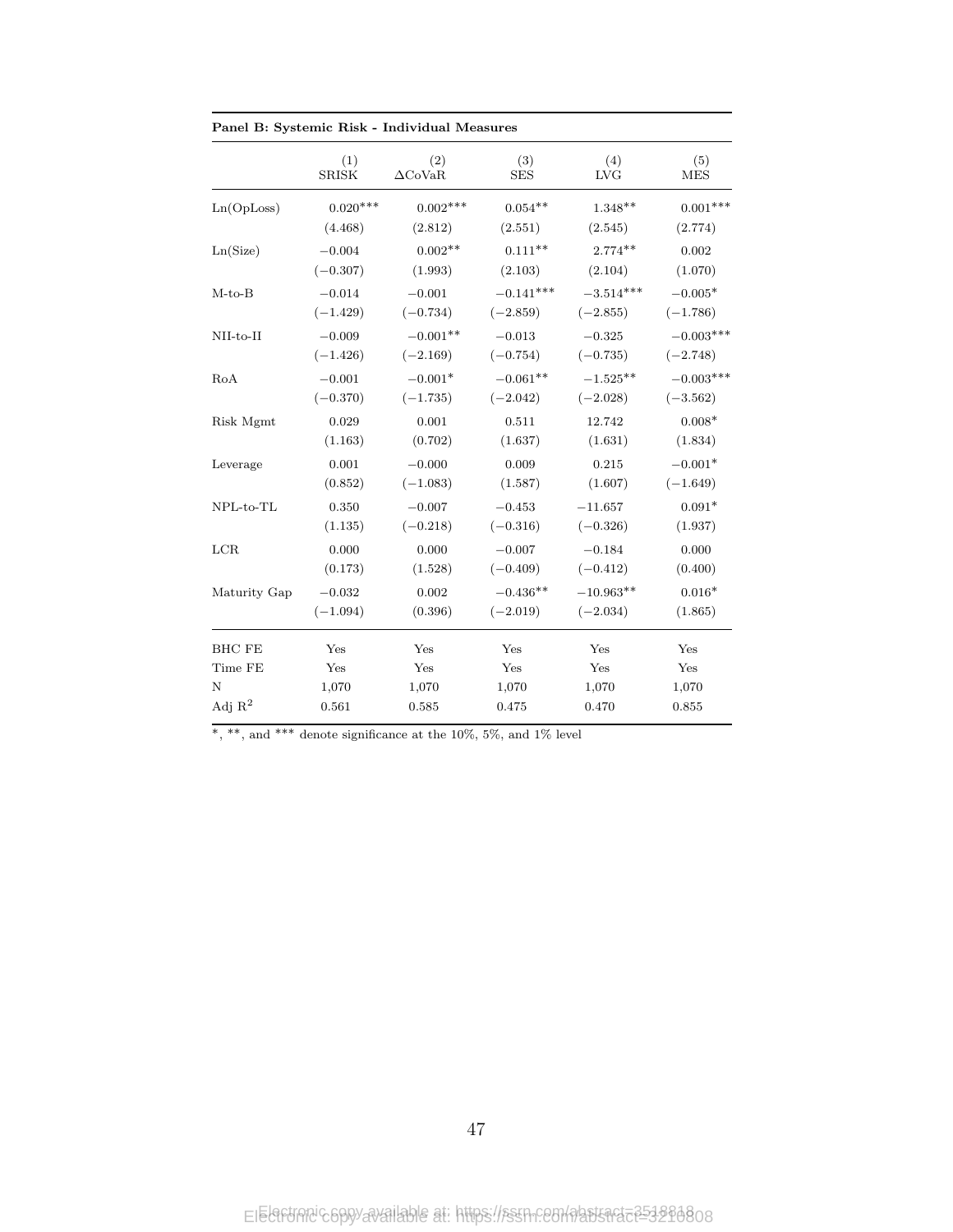## Dable 5: Event Types and Business Lines Table 5: Event Types and Business Lines

component of SRISK,  $\Delta CoVar$ , and SES.  $Ln(OpLoss)$  is a natural log transformation of operational dollar losses from a given event type This table reports coefficients from panel regressions of systemic risk on operational losses and control variables by event type and business  $2002:Q1-2016:Q4$  for which requisite data are available. Systemic Risk (PC) measures BHC systemic risk and is defined as the first principal or *business line* incurred by a BHC over a given calendar quarter. Event types are as follows: Internal Fraud (IF), External Fraud (EF), Corporate Finance (CF), Trading and Sales (TS), Retail Banking (RB), Commercial Banking (CB), Payment and Settlement (PS), Agency Services (AS), Asset Management (AM), Retail Brokerage (RK), Corporate Level (CO). Panel A reports results for different operational loss fixed effects. Control variables (Ln(Size), M-to-B, NII-to-II, RoA, Risk Mgmt, Leverage, NPL-to-TL, LCR, Maturity Gap) are included, but heir coefficient estimates are omitted for brevity. Standard errors are clustered at the BHC and quarter levels. Variables definitions are reported in Table 1, Panel A. Event type definitions are reported in Table 1, Panel B. Business line definitions are reported in Table 1, Panel This table reports coefficients from panel regressions of systemic risk on operational losses and control variables by event type and business ine. The estimation sample comprises an unbalanced panel of 1,070 quarterly observations of 26 large bank holding companies over the period line. The estimation sample comprises an unbalanced panel of 1,070 quarterly observations of 26 large bank holding companies over the period [2002:Q1-2016:Q4] for which requisite data are available. Systemic Risk (PC) measures BHC systemic risk and is defined as the first principal component of SRISK, ∆CoVar, and SES. Ln(OpLoss) is a natural log transformation of operational dollar losses from a given event type Employment Practices and Workplace Safety (EPWS), Clients, Products and Business Practices (CPBP), Damage to Physical Assets (DPA), Business Disruption and System Failures (BDSF), and Execution, Delivery and Process Management (EDPM). Business lines are as follows: Corporate Finance (CF), Trading and Sales (TS), Retail Banking (RB), Commercial Banking (CB), Payment and Settlement (PS), Agency Services (AS), Asset Management (AM), Retail Brokerage (RK), Corporate Level (CO). Panel A reports results for different operational loss event types. Panel B reports results for different operational loss business lines. All specifications include BHC and time (year and seasonal) fixed effects. Control variables (Ln(Size), M-to-B, NII-to-II, RoA, Risk Mgmt, Leverage, NPL-to-TL, LCR, Maturity Gap) are included, but their coefficient estimates are omitted for brevity. Standard errors are clustered at the BHC and quarter levels. Variables definitions are reported in Table 1, Panel A. Event type definitions are reported in Table 1, Panel B. Business line definitions are reported in Table 1, Panel or business line incurred by a BHC over a given calendar quarter. Event types are as follows: Internal Fraud (IF), External Fraud (EF), Employment Practices and Workplace Safety (EPWS), Clients, Products and Business Practices (CPBP), Damage to Physical Assets (DPA), Business Disruption and System Failures (BDSF), and Execution, Delivery and Process Management (EDPM). Business lines are as follows: event types. Panel B reports results for different operational loss business lines. All specifications include BHC and time (year and seasonal) C. T-statistics are presented in parentheses. C. T-statistics are presented in parentheses.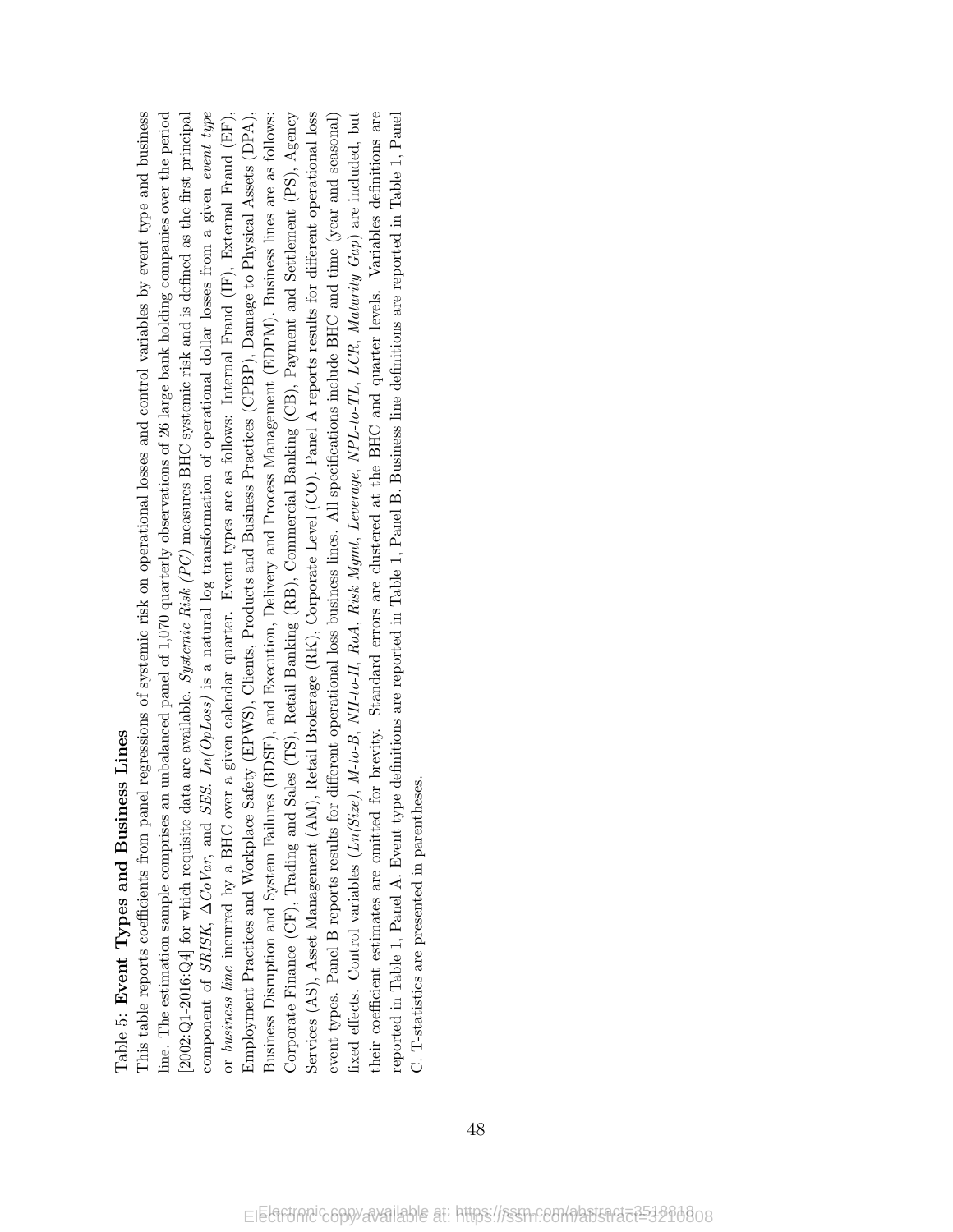| Panel A: Event Types                                                           |                       |                        |                      |                       |                          |                  |                     |                        |
|--------------------------------------------------------------------------------|-----------------------|------------------------|----------------------|-----------------------|--------------------------|------------------|---------------------|------------------------|
|                                                                                |                       |                        |                      | Systemic Risk (PC)    |                          |                  |                     |                        |
|                                                                                | $\widehat{\Xi}$       | $\odot$                | $\mathfrak{S}$       | $\bigoplus$           | $\widetilde{\mathbf{G}}$ | $\odot$          | $\mathfrak{S}$      | $\circledast$          |
| Ln(OpLoss IF)                                                                  | $0.683***$<br>(5.198) |                        |                      |                       |                          |                  |                     | $0.582***$<br>(14.841) |
| Ln(OpLoss EF)                                                                  |                       | $(-1.027)$<br>$-0.178$ |                      |                       |                          |                  |                     | $(-0.730)$<br>$-0.203$ |
| Ln(OpLoss EPWS)                                                                |                       |                        | (0.663)<br>$\!0.121$ |                       |                          |                  |                     | (0.403)<br>$0.084\,$   |
| Ln(OpLoss CPBP)                                                                |                       |                        |                      | $0.063***$<br>(4.173) |                          |                  |                     | $0.057***$<br>(4.259)  |
| Ln(OpLoss DPA)                                                                 |                       |                        |                      |                       | $(-0.397)$<br>$-0.356$   |                  |                     | $(-0.391)$<br>$-0.308$ |
| Ln(OpLoss BDSF)                                                                |                       |                        |                      |                       |                          | (1.479)<br>0.781 |                     | (0.975)<br>0.480       |
| Ln(OpLoss EDPM)                                                                |                       |                        |                      |                       |                          |                  | $0.106*$<br>(1.865) | $0.098***$<br>(2.964)  |
| <b>BHC</b> Controls                                                            | ${\rm Yes}$           | ${\rm Yes}$            | ${\rm Yes}$          | Yes                   | ${\rm Yes}$              | ${\rm Yes}$      | ${\rm Yes}$         | ${\rm Yes}$            |
| BHC FE                                                                         | ${\rm Yes}$           | ${\rm Yes}$            | ${\rm Yes}$          | ${\bf Yes}$           | ${\rm Yes}$              | ${\rm Yes}$      | ${\rm Yes}$         | ${\rm Yes}$            |
| Time FE                                                                        | ${\rm Yes}$           | ${\rm Yes}$            | ${\rm Yes}$          | $\mathbf{Yes}$        | ${\rm Yes}$              | ${\rm Yes}$      | ${\rm Yes}$         | ${\rm Yes}$            |
|                                                                                | $1,070\,$             | $1,070\,$              | $1,\!070$            | 1,070                 | $1,070$                  | $1,070\,$        | 1,070               | $1,070\,$              |
| $\mathrm{Adj}\ \mathrm{R}^2$                                                   | 0.589                 | 0.586                  | 0.586                | 0.598                 | 0.586                    | 0.586            | 0.588               | 0.602                  |
| $^*$ , $^{**}$ , and $^{***}$ denote significance at the 10%, 5%, and 1% level |                       |                        |                      |                       |                          |                  |                     |                        |

49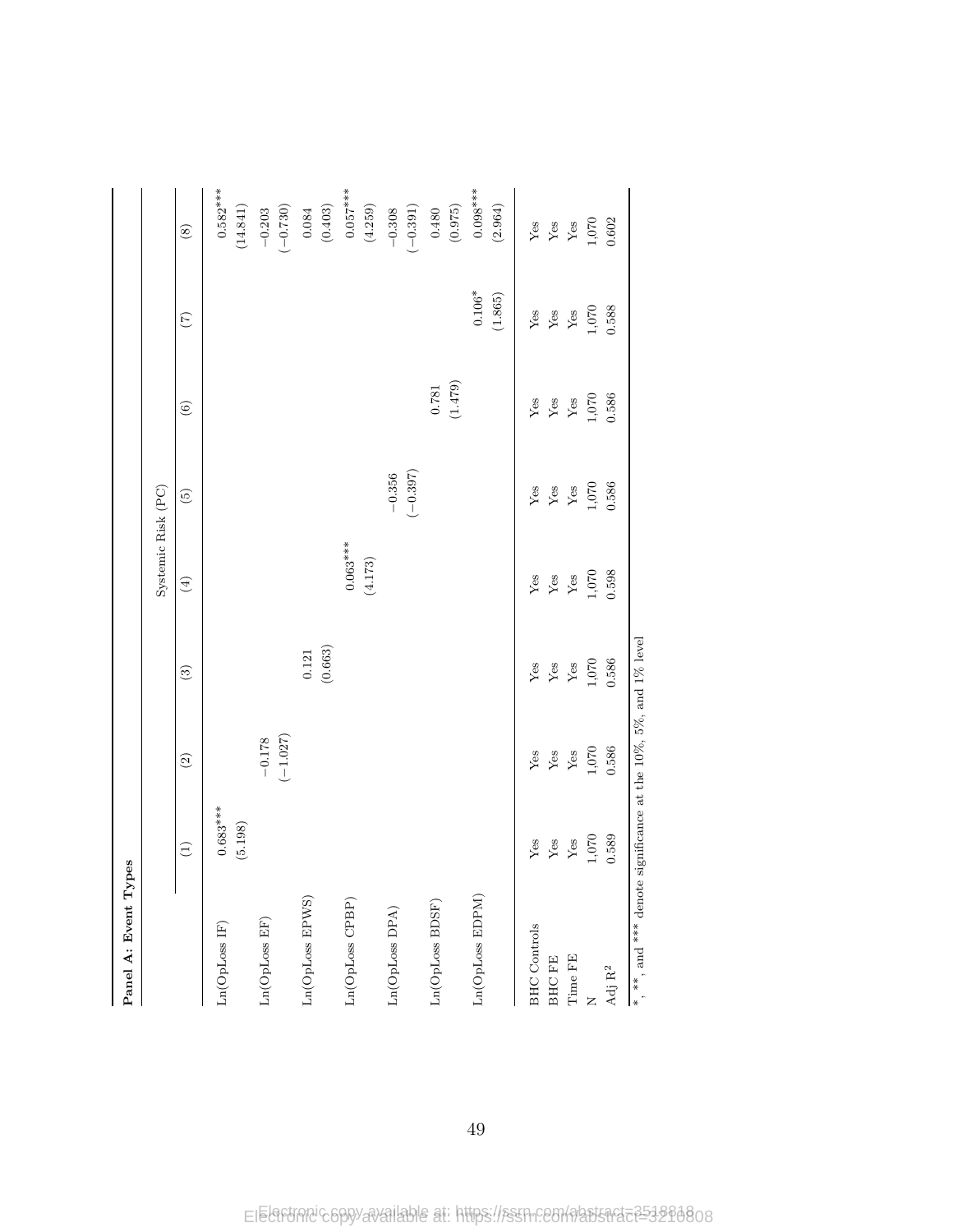| Panel B: Business Lines                                                                          |                               |                            |                            |                               |                               |                               |                            |                            |                            |                                     |
|--------------------------------------------------------------------------------------------------|-------------------------------|----------------------------|----------------------------|-------------------------------|-------------------------------|-------------------------------|----------------------------|----------------------------|----------------------------|-------------------------------------|
|                                                                                                  |                               |                            |                            |                               | Systemic Risk (PC)            |                               |                            |                            |                            |                                     |
|                                                                                                  | $\widehat{E}$                 | $\odot$                    | $\circ$                    | $\bigoplus$                   | $\widetilde{\mathfrak{G}}$    | $\odot$                       | $\widetilde{C}$            | $\circledast$              | $\odot$                    | (10)                                |
| Ln(OpLoss CF)                                                                                    | (0.188)<br>$0.003\,$          |                            |                            |                               |                               |                               |                            |                            |                            | (0.319)<br>$0.007$                  |
| $\text{Ln}(\text{OpLoss} \ \text{TS})$                                                           |                               | (1.460)<br>$\bf 0.054$     |                            |                               |                               |                               |                            |                            |                            | (1.385)<br>0.039                    |
| Ln(OpLoss RB)                                                                                    |                               |                            | $0.087***$<br>(4.582)      |                               |                               |                               |                            |                            |                            | $0.081***$<br>(3.105)               |
| $Ln(OpLoss$ $CB)$                                                                                |                               |                            |                            | $(-0.099)$<br>$-0.019$        |                               |                               |                            |                            |                            | (0.036)<br>$0.007$                  |
| Ln(OpLoss PS)                                                                                    |                               |                            |                            |                               | $(-0.670)$<br>$-0.106$        |                               |                            |                            |                            | $(-0.418)$<br>$-0.059$              |
| Ln(OpLoss AS)                                                                                    |                               |                            |                            |                               |                               | $(-0.872)$<br>$-0.046$        |                            |                            |                            | $(-0.661)$<br>$-0.040$              |
| Ln(OpLoss AM)                                                                                    |                               |                            |                            |                               |                               |                               | (0.568)<br>0.052           |                            |                            | $(0.474)$<br>$\,0.051$              |
| Ln(OpLoss RK)                                                                                    |                               |                            |                            |                               |                               |                               |                            | $(-0.447)$<br>$-0.035$     |                            | $(-0.963)$<br>$-0.063$              |
| Ln(OpLoss CO)                                                                                    |                               |                            |                            |                               |                               |                               |                            |                            | $0.100^{*}$<br>(1.779)     | $0.086^{\ast}$<br>(1.779)           |
| <b>BHC</b> Controls                                                                              | ${\rm Yes}$                   | ${\rm Yes}$                | ${\rm Yes}$                | ${\rm Yes}$                   | ${\rm Yes}$                   | ${\rm Yes}$                   | ${\rm Yes}$                | ${\rm Yes}$                | ${\rm Yes}$                | ${\rm Yes}$                         |
| Time FE<br><b>BHCFE</b>                                                                          | ${\rm Yes}$<br>$\mathbf{Yes}$ | ${\rm Yes}$<br>${\rm Yes}$ | ${\rm Yes}$<br>${\rm Yes}$ | $\mathbf{Yes}$<br>${\rm Yes}$ | $\mathbf{Yes}$<br>${\rm Yes}$ | ${\rm Yes}$<br>$\mathbf{Yes}$ | ${\rm Yes}$<br>${\rm Yes}$ | ${\rm Yes}$<br>${\rm Yes}$ | ${\rm Yes}$<br>${\rm Yes}$ | ${\rm Yes}$<br>$\operatorname{Yes}$ |
| $\overline{z}$                                                                                   | $1,\!070$                     | $1,\!070$                  | $1,\!070$                  | $1,070\,$                     | $1,070$                       | $1,070\,$                     | $1,070\,$                  | $1,\!070$                  | $1,\!070$                  | $1,\!070$                           |
| $\mathrm{Adj}\ \mathrm{R}^2$                                                                     | 0.585                         | 0.587                      | 0.599                      | 0.585                         | 0.585                         | 0.586                         | 0.586                      | 0.585                      | 0.594                      | 0.603                               |
| $^{\ast},$ $^{\ast\ast},$ and $^{\ast\ast\ast}$ denote significance at the 10%, 5%, and 1% level |                               |                            |                            |                               |                               |                               |                            |                            |                            |                                     |

50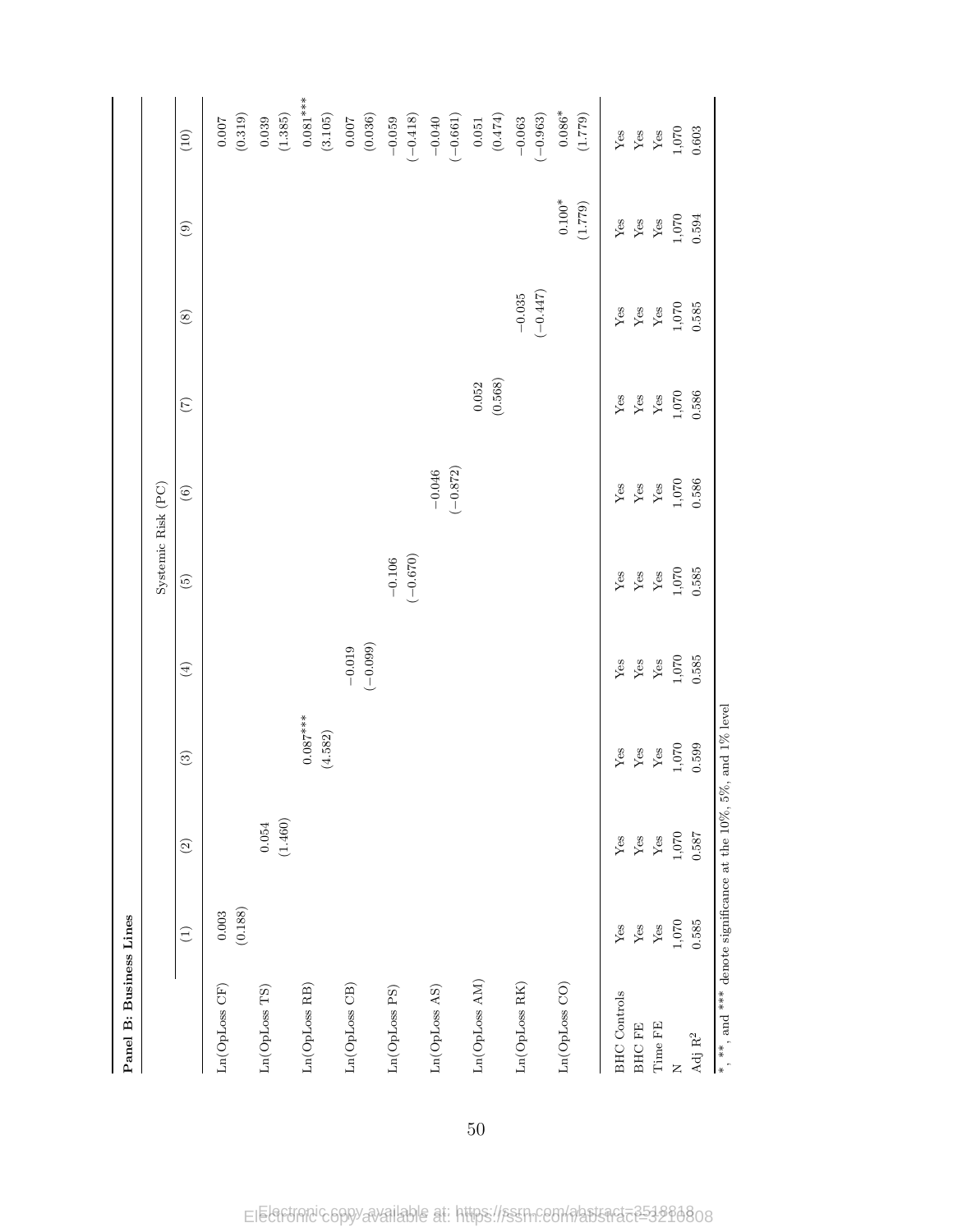# Lable 6: Tail versus Nontail Operational Risk Table 6: Tail versus Nontail Operational Risk

for which requisite data are available. Systemic Risk  $(PC)$  measures BHC systemic risk and is defined as the first principal component of ny a BHC over a calendar quarter that have a ratio of loss amount to BHC assets higher than the 99.0<sup>th</sup>, 99.5<sup>th</sup> or 99.9<sup>th</sup> quantile of the mconditional distribution of the ratio. N NonTail Evt is the number of loss events incurred by a BHC over a calendar quarter that have a ratio of loss amount to BHC assets lower than the 99.0<sup>th</sup>, 99.5<sup>th</sup> or 99.9<sup>th</sup> quantile of the unconditional distribution of the ratio.  $Ln/Tail$  $OpLoss$ ) is a dollar-based measure of tail operational risk defined as the natural log transformation of the financial impact sum of loss events incurred by a BHC over a calendar quarter that have a ratio of loss amount to BHC assets higher than the 99.0<sup>th</sup>, 99.5<sup>th</sup> or 99.9<sup>th</sup> quantile of the unconditional distribution of the ratio.  $Ln(NonTail\ OpLoss)$  is a natural log transformation of the financial impact sum of loss events neurred by a BHC over a calendar quarter that have a ratio of loss amount to BHC assets lower than the 99.0<sup>th</sup>, 99.5<sup>th</sup> or 99.9<sup>th</sup> quantile of effects. Control variables ( $Ln(Size)$ ,  $M-to-B$ ,  $NII-to-II$ ,  $RoA$ ,  $Risk$   $Mgmt$ ,  $Leverage$ ,  $NPL-to-TL$ ,  $LCR$ ,  $Maturity$   $Gap)$  are included, but their This table reports coefficients from panel regressions of systemic risk on tail metrics of operational risk and control variables. The estimation for which requisite data are available. Systemic Risk (PC) measures BHC systemic risk and is defined as the first principal component of SRISK,  $\Delta CoVar$ , and SES. N Tail Evt is a frequency-based measure of tail operational risk defined as the number of loss events incurred a ratio of loss amount to BHC assets lower than the 99.0<sup>th</sup>, 99.5<sup>th</sup> or 99.9<sup>th</sup> quantile of the unconditional distribution of the ratio.  $Ln/Tail$ incurred by a BHC over a calendar quarter that have a ratio of loss amount to BHC assets lower than the 99.0th, 99.5th or 99.9th quantile of the unconditional distribution of the ratio. Panel A reports specifications using the frequency-based tail operational risk measures. Panel B eports specifications using the dollar-based tail operational risk measures. All specifications include BHC and time (year and seasonal) fixed oefficient estimates are omitted for brevity. Standard errors are clustered at the BHC and quarter levels. Variables definitions are reported in This table reports coefficients from panel regressions of systemic risk on tail metrics of operational risk and control variables. The estimation sample comprises an unbalanced panel of 1,070 quarterly observations of 26 large bank holding companies over the period  $[2002:\text{Q1-2016}:\text{Q4}]$ SRISK,  $\Delta CoVar$ , and SES. N Tail Evt is a frequency-based measure of tail operational risk defined as the number of loss events incurred by a BHC over a calendar quarter that have a ratio of loss amount to BHC assets higher than the 99.0th, 99.5th or 99.9th quantile of the unconditional distribution of the ratio. N NonTail Evt is the number of loss events incurred by a BHC over a calendar quarter that have  $OpLoss$ ) is a dollar-based measure of tail operational risk defined as the natural log transformation of the financial impact sum of loss events incurred by a BHC over a calendar quarter that have a ratio of loss amount to BHC assets higher than the 99.0th, 99.5th or 99.9th quantile of the unconditional distribution of the ratio.  $Ln(NonTail$   $OpLoss)$  is a natural log transformation of the financial impact sum of loss events the unconditional distribution of the ratio. Panel A reports specifications using the frequency-based tail operational risk measures. Panel B reports specifications using the dollar-based tail operational risk measures. All specifications include BHC and time (year and seasonal) fixed effects. Control variables (Ln(Size), M-to-B, NII-to-II, RoA, Risk Mgmt, Leverage, NPL-to-TL, LCR, Maturity Gap) are included, but their coefficient estimates are omitted for brevity. Standard errors are clustered at the BHC and quarter levels. Variables definitions are reported in sample comprises an unbalanced panel of 1,070 quarterly observations of 26 large bank holding companies over the period [2002:Q1-2016:Q4] Table 1, Panel A. T-statistics are presented in parentheses. Table 1, Panel A. T-statistics are presented in parentheses.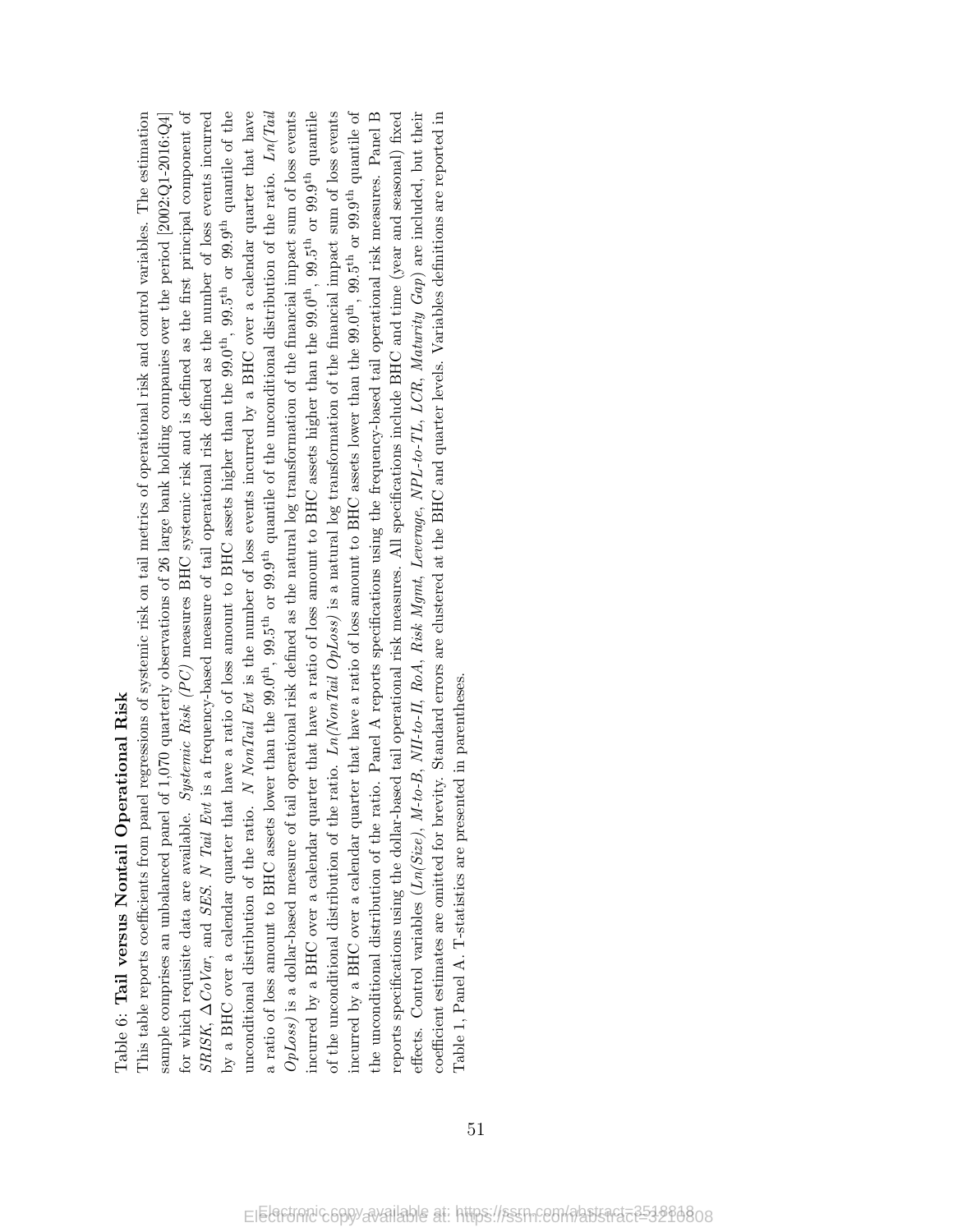| Panel A: Operational Risk Tail Loss Frequencies                 |                       |                                      |                        |                       |                          |                                     |                                   |                        |                        |
|-----------------------------------------------------------------|-----------------------|--------------------------------------|------------------------|-----------------------|--------------------------|-------------------------------------|-----------------------------------|------------------------|------------------------|
|                                                                 |                       |                                      |                        |                       | Systemic Risk (PC)       |                                     |                                   |                        |                        |
|                                                                 | $\widehat{\Xi}$       | $\odot$                              | $\odot$                | $\bigoplus$           | $\widehat{\mathfrak{S}}$ | $\odot$                             | $\begin{pmatrix} 7 \end{pmatrix}$ | $\circledast$          | $\circledcirc$         |
| N Tail Evt 99.0                                                 | $0.251***$<br>(2.002) |                                      | $0.267***$<br>(2.214)  |                       |                          |                                     |                                   |                        |                        |
| N NonTail Evt 99.0                                              |                       | $(-1.588)$<br>$-0.009$               | $(-1.623)$<br>$-0.009$ |                       |                          |                                     |                                   |                        |                        |
| N Tail Evt 99.5                                                 |                       |                                      |                        | $0.569***$<br>(2.676) |                          | $0.567***$<br>$\left( 2.955\right)$ |                                   |                        |                        |
| N NonTail Evt 99.5                                              |                       |                                      |                        |                       | $(-1.584)$<br>$-0.009$   | $(-1.634)$<br>$-0.009$              |                                   |                        |                        |
| N Tail Evt 99.9                                                 |                       |                                      |                        |                       |                          |                                     | $1.954***$<br>(2.297)             |                        | $2.039**$<br>(2.321)   |
| N NonTail Evt 99.9                                              |                       |                                      |                        |                       |                          |                                     |                                   | $(-1.579)$<br>$-0.009$ | $(-1.618)$<br>$-0.009$ |
| <b>BHC</b> Controls                                             | ${\rm Yes}$           | ${\rm Yes}$                          | ${\rm Yes}$            | ${\rm Yes}$           | ${\rm Yes}$              | ${\rm Yes}$                         | ${\rm Yes}$                       | ${\rm Yes}$            | ${\rm Yes}$            |
| BHC FE                                                          | ${\rm Yes}$           | ${\rm Yes}$                          | ${\rm Yes}$            | ${\rm Yes}$           | ${\rm Yes}$              | $\mathbf{Yes}$                      | ${\rm Yes}$                       | ${\rm Yes}$            | ${\rm Yes}$            |
| Time FE                                                         | ${\rm Yes}$           | ${\rm Yes}$                          | ${\rm Yes}$            | ${\rm Yes}$           | ${\rm Yes}$              | ${\rm Yes}$                         | ${\rm Yes}$                       | ${\rm Yes}$            | ${\rm Yes}$            |
| Z                                                               | $1,070\,$             | $1,070\,$                            | 1,070                  | $1,070$               | 1,070                    | 1,070                               | 1,070                             | $1,070$                | $1,070\,$              |
| $\rm{Adj}\;R^2$                                                 | 0.587                 | 0.590                                | 0.591                  | 0.588                 | 0.590                    | 0.592                               | 0.590                             | 0.590                  | 0.594                  |
| $\ast$ , $\ast\ast$ , and $\ast\ast\ast$ denote significance at |                       | the $10\%$ , $5\%$ , and $1\%$ level |                        |                       |                          |                                     |                                   |                        |                        |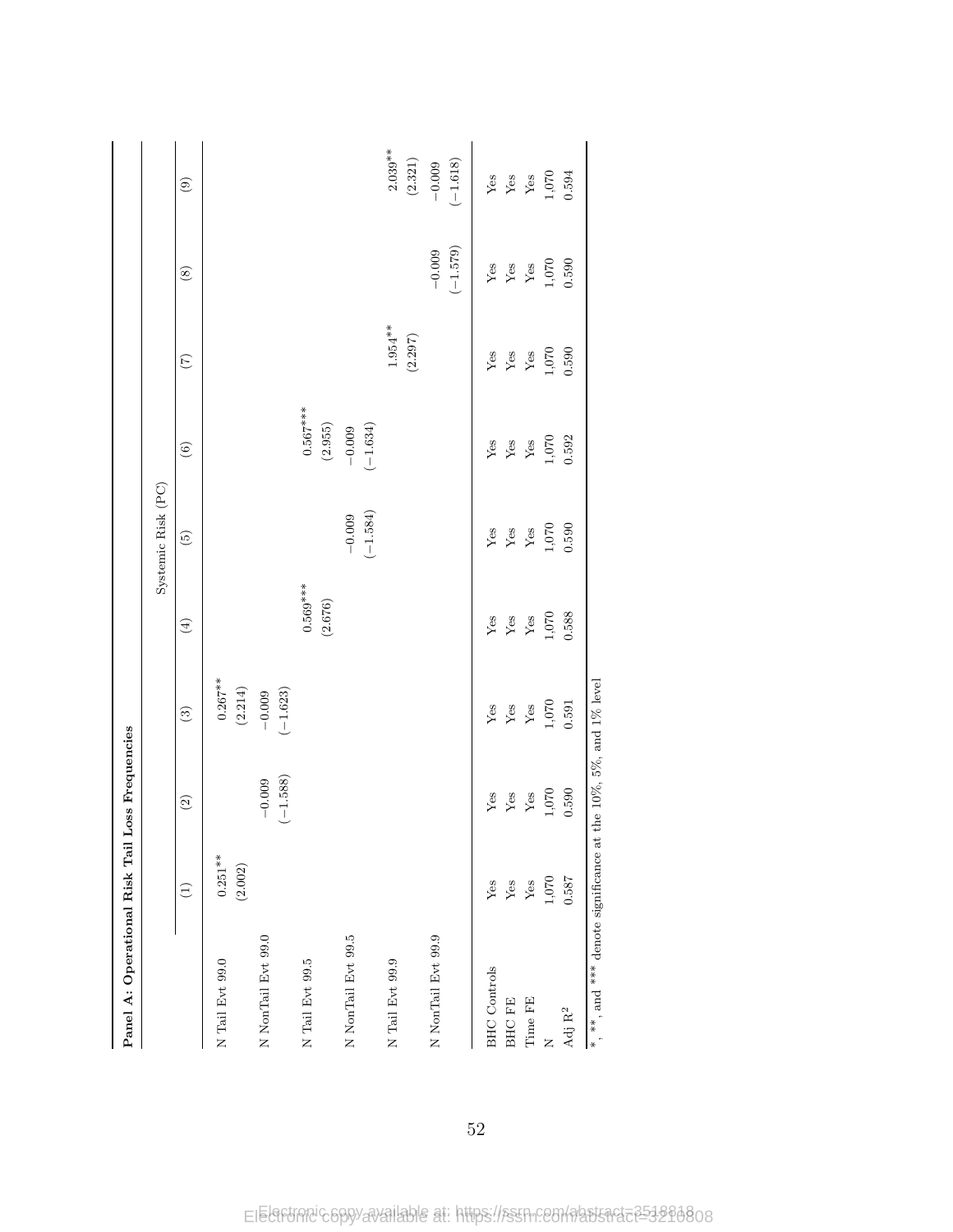| Panel B: Operational Risk Tail Loss                             |                       | Amounts                  |                       |                       |                    |                                    |                       |                       |                         |
|-----------------------------------------------------------------|-----------------------|--------------------------|-----------------------|-----------------------|--------------------|------------------------------------|-----------------------|-----------------------|-------------------------|
|                                                                 |                       |                          |                       |                       | Systemic Risk (PC) |                                    |                       |                       |                         |
|                                                                 | $\widehat{\Xi}$       | $\widehat{\mathfrak{D}}$ | $\odot$               | $\bigoplus$           | $\widetilde{5}$    | $\copyright$                       | $(\tilde{\zeta})$     | $\circledast$         | $\circledcirc$          |
| Ln(Tail OpLoss 99.0)                                            | $0.066***$<br>(4.481) |                          | $0.065***$<br>(4.290) |                       |                    |                                    |                       |                       |                         |
| Ln(NonTail OpLoss 99.0)                                         |                       | (1.107)<br>0.209         | (0.429)<br>0.072      |                       |                    |                                    |                       |                       |                         |
| Ln(Tail OpLoss 99.5)                                            |                       |                          |                       | $0.064***$<br>(4.569) |                    | $0.062***$<br>$\left(4.476\right)$ |                       |                       |                         |
| Ln(NonTail OpLoss 99.5)                                         |                       |                          |                       |                       | (1.533)<br>0.219   | (1.140)<br>$0.128\,$               |                       |                       |                         |
| Ln(Tail OpLoss 99.9)                                            |                       |                          |                       |                       |                    |                                    | $0.059***$<br>(4.639) |                       | $0.054***$<br>$(5.081)$ |
| Ln(NonTail OpLoss 99.9)                                         |                       |                          |                       |                       |                    |                                    |                       | $0.203***$<br>(4.850) | $0.163***$<br>(4.508)   |
| <b>BHC</b> Controls                                             | ${\rm Yes}$           | ${\rm Yes}$              | ${\rm Yes}$           | ${\rm Yes}$           | ${\rm Yes}$        | ${\rm Yes}$                        | ${\rm Yes}$           | ${\rm Yes}$           | ${\rm Yes}$             |
| <b>BHCFE</b>                                                    | ${\rm Yes}$           | ${\rm Yes}$              | ${\rm Yes}$           | ${\rm Yes}$           | ${\rm Yes}$        | ${\rm Yes}$                        | ${\rm Yes}$           | ${\rm Yes}$           | $\mathbf{Yes}$          |
| Time FE                                                         | ${\rm Yes}$           | ${\rm Yes}$              | ${\rm Yes}$           | ${\rm Yes}$           | ${\rm Yes}$        | ${\rm Yes}$                        | ${\rm Yes}$           | ${\rm Yes}$           | ${\rm Yes}$             |
| Z                                                               | 1,070                 | $1,070$                  | $1,070$               | $1,070$               | $1,070\,$          | 1,070                              | 1,070                 | 1,070                 | $1,070$                 |
| $\rm Adj\; R^2$                                                 | 0.599                 | 0.586                    | 0.599                 | 0.599                 | 0.587              | 0.599                              | 0.597                 | 0.591                 | 0.601                   |
| *, **, and *** denote significance at the 10%, 5%, and 1% level |                       |                          |                       |                       |                    |                                    |                       |                       |                         |

53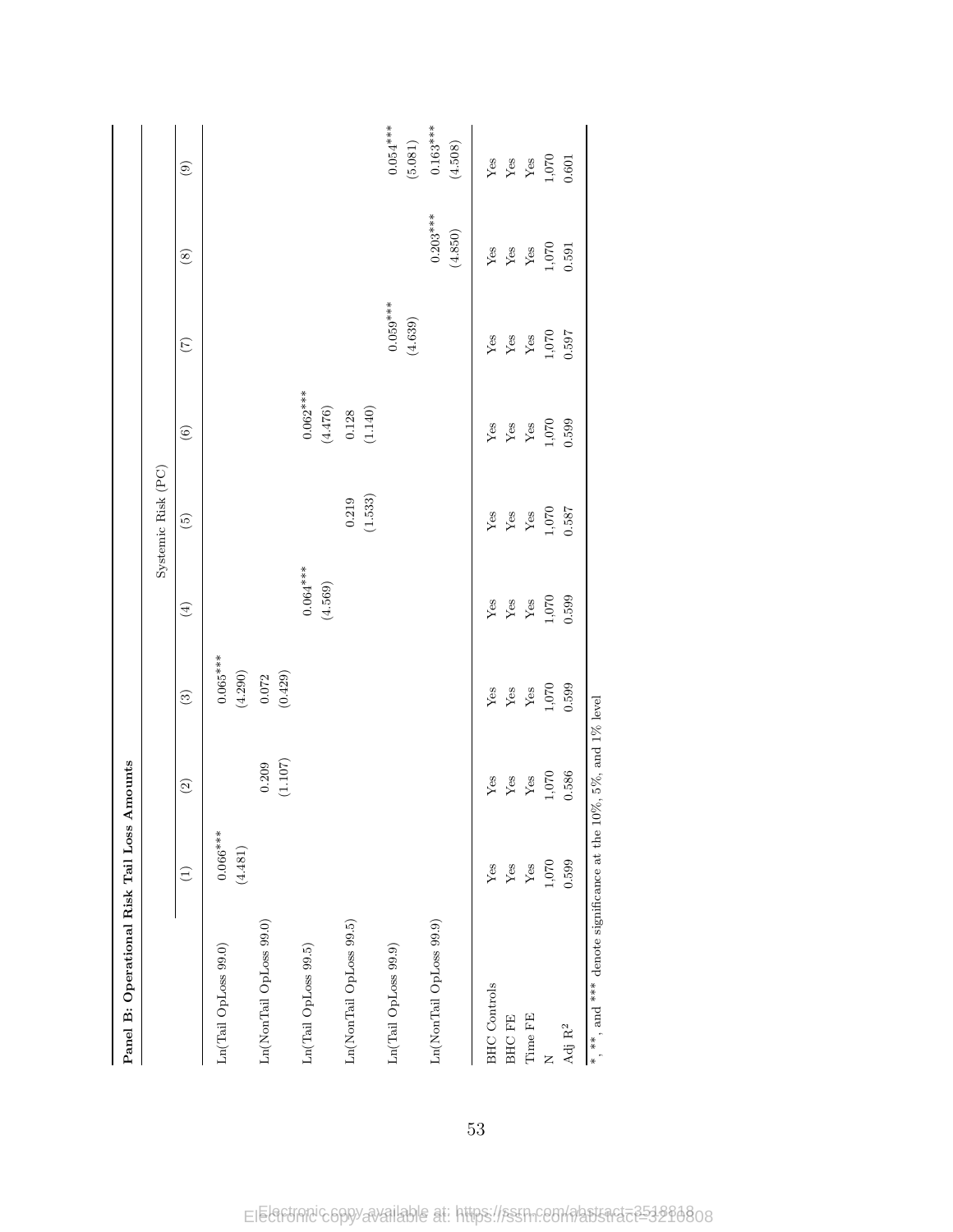### Table 7: Interactions with BHC Systemic Importance

This table reports coefficients from panel regressions of systemic risk on operational losses, bank systemic importance measures, and control variables. The estimation sample comprises an unbalanced panel of 1,070 quarterly observations of 26 large bank holding companies over the period [2002:Q1-2016:Q4] for which requisite data are available. Systemic Risk (PC) measures BHC systemic risk and is defined as the first principal component of SRISK,  $\Delta CoVar$ , and SES. Ln(OpLoss) is a natural log transformation of operational dollar losses incurred by a BHC over a given calendar quarter. G-SIB Indicator is an indicator variable equal to 1 if a BHC is deemed systemically important by the Federal Reserve, 0 otherwise. G-SIB Score is a continuous measure of bank systemic importance. Both measures are calculated as of 2016:Q4 and capture the size of the financial institutions, their interconnectedness, lack of readily available substitutes for the services they provide, their complexity, and their global activities. All specifications include BHC and time (year and seasonal) fixed effects. Control variables  $(Ln(Size), M-to-B, NII-to-II, RoA, Risk Mgmt,$ Leverage, NPL-to-TL, LCR, Maturity Gap) are included, but their coefficient estimates are omitted for brevity. Standard errors are clustered at the BHC and quarter levels. Variables definitions are reported in Table 1, Panel A. T-statistics are presented in parentheses.

|                                | Systemic Risk (PC) |            |
|--------------------------------|--------------------|------------|
|                                | (1)                | (2)        |
| Ln(OpLoss)                     | $-0.080$           | $-0.007$   |
|                                | $(-1.386)$         | $(-0.196)$ |
| $G-SIB Indicator * Ln(OpLoss)$ | $0.150***$         |            |
|                                | (2.705)            |            |
| $G-SIB Score * Ln(OpLoss)$     |                    | $0.573***$ |
|                                |                    | (2.699)    |
| <b>BHC</b> Controls            | Yes                | Yes        |
| <b>BHC FE</b>                  | Yes                | Yes        |
| Time FE                        | Yes                | Yes        |
| N                              | 1,070              | 1,070      |
| Adj $R^2$                      | 0.600              | 0.600      |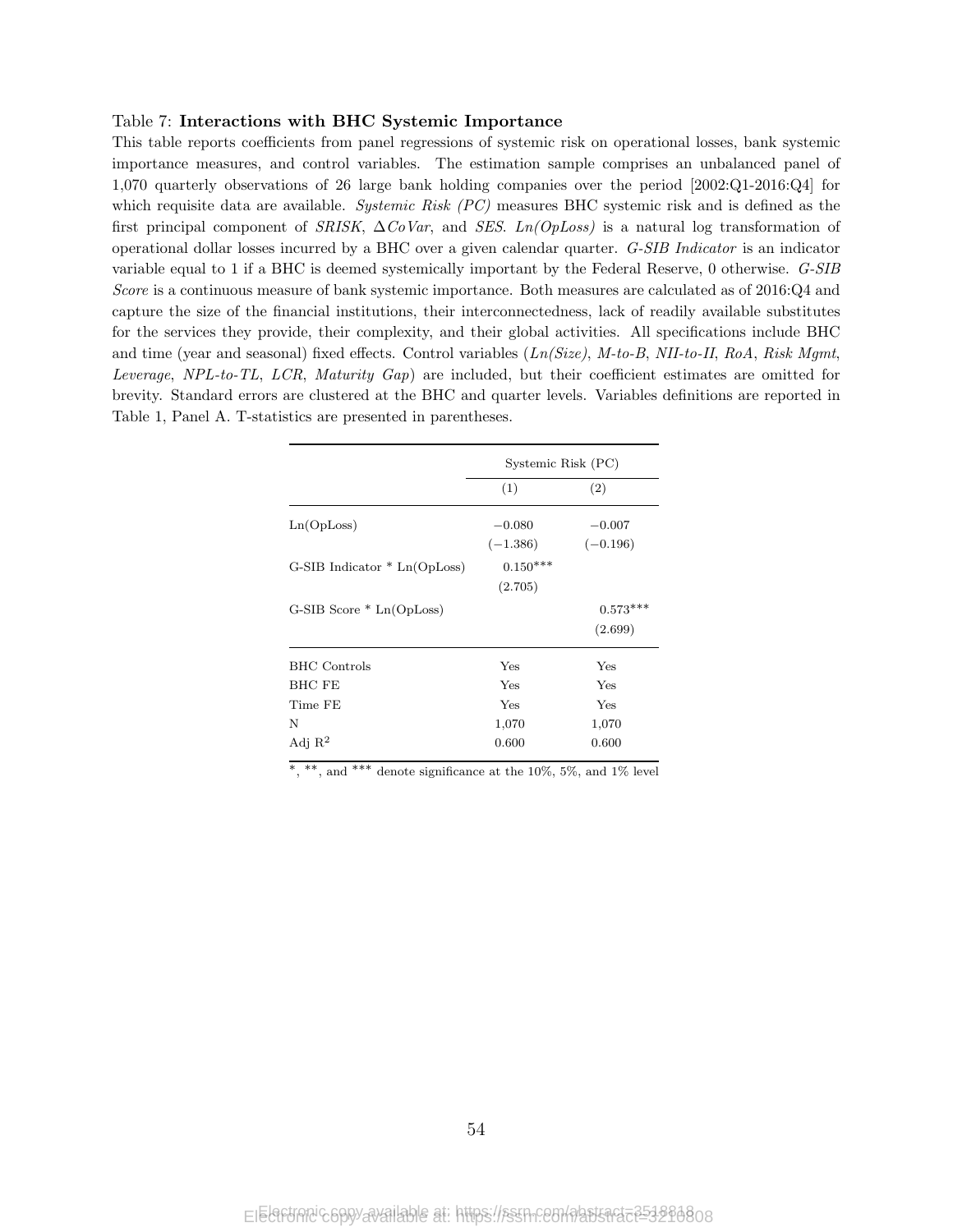### Table 8: Interactions with BHC Distance to Default

This table reports coefficients from panel regressions of systemic risk on operational losses, distance to default measures, and control variables. The estimation sample comprises an unbalanced panel of 1,070 quarterly observations of 26 large bank holding companies over the period [2002:Q1-2016:Q4] for which requisite data are available. Systemic Risk (PC) measures BHC systemic risk and is defined as the first principal component of SRISK, ∆CoVar, and SES. Ln(OpLoss) is a natural log transformation of operational dollar losses incurred by a BHC over a given calendar quarter. Inv Z-Score measures BHC risk and is defined as the sum of a BHC's mean return on assets and mean capitalization ratio divided by the standard deviation of return on assets, where the averages and the standard deviations are evaluated over the prior 12 quarters. The variable is multiplied by -1 so that higher values denote higher probability of distress. PD measures a BHC's probability of default based on the Black-Scholes-Merton option-pricing model. All specifications include BHC and time (year and seasonal) fixed effects. Control variables (Ln(Size), M-to-B, NII-to-II, RoA, Risk Mgmt, Leverage, NPL-to-TL, LCR, Maturity Gap) are included, but their coefficient estimates are omitted for brevity. Standard errors are clustered at the BHC and quarter levels. Variables definitions are reported in Table 1, Panel A. T-statistics are presented in parentheses.

|                            |                 | Systemic Risk (PC) |            |            |
|----------------------------|-----------------|--------------------|------------|------------|
|                            | (1)             | (2)                | (3)        | (4)        |
| Ln(OpLoss)                 | $0.065^{***}\,$ | $0.115***$         | $0.069***$ | $0.036***$ |
|                            | (4.061)         | (4.231)            | (4.022)    | (3.120)    |
| Inv Z-Score                | 0.000           | $-0.000$           |            |            |
|                            | (0.571)         | $(-0.121)$         |            |            |
| $Inv Z-Score * Ln(OpLoss)$ |                 | $0.002**$          |            |            |
|                            |                 | (2.109)            |            |            |
| <b>PD</b>                  |                 |                    | $1.892***$ | $1.594***$ |
|                            |                 |                    | (2.994)    | (2.890)    |
| $PD * Ln(OpLoss)$          |                 |                    |            | $2.627***$ |
|                            |                 |                    |            | (2.890)    |
| <b>BHC</b> Controls        | Yes             | Yes                | Yes        | Yes        |
| <b>BHC FE</b>              | Yes             | Yes                | Yes        | Yes        |
| Time FE                    | Yes             | Yes                | Yes        | Yes        |
| $\mathbf N$                | 1,030           | 1,030              | 1,065      | 1,065      |
| Adj $R^2$                  | 0.602           | 0.610              | 0.650      | 0.679      |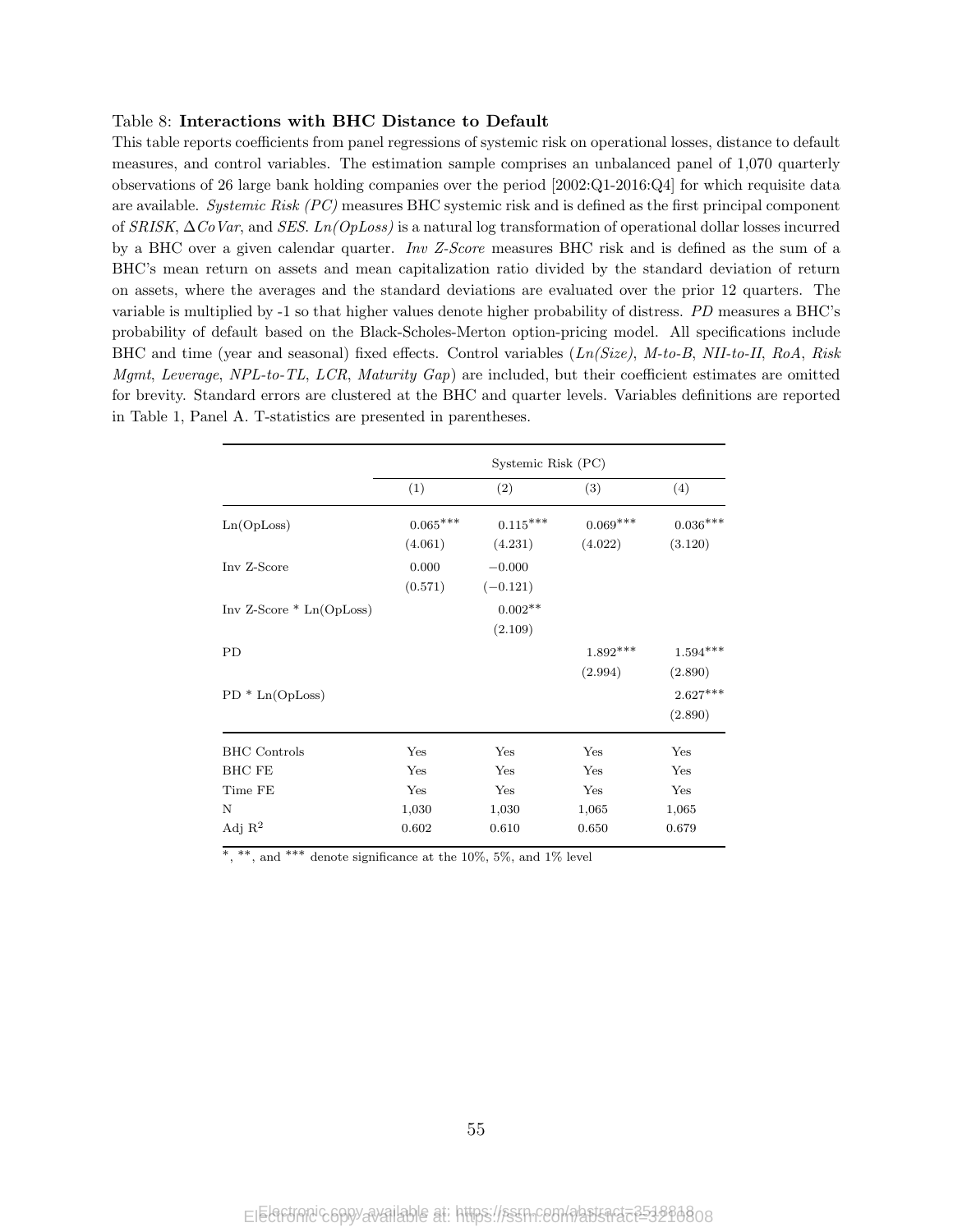### Table 9: Interactions with Financial and Economic Environment

This table reports coefficients from panel regressions of systemic risk on operational losses, the financial and economic environment, and control variables. The estimation sample comprises an unbalanced panel of 1,070 quarterly observations of 26 large bank holding companies over the period [2002:Q1-2016:Q4] for which requisite data are available. Systemic Risk  $(PC)$  measures BHC systemic risk and is defined as the first principal component of  $SRISK$ ,  $\Delta CoVar$ , and SES. Ln(OpLoss) is a natural log transformation of operational dollar losses incurred by a BHC over a given calendar quarter. *Financial Crisis* is an indicator variable equal to 1 if a given quarter is within the subprime lending crisis period during [2007:Q3-2009:Q4], 0 otherwise. ME Index is a continuous measure of the U.S. financial and economic environment. Higher values denote worse conditions. All specifications include BHC fixed effects. Control variables  $(Ln/Size)$ ,  $M-to-B$ , NII-to-II, RoA, Risk Mgmt, Leverage, NPL-to-TL, LCR, Maturity Gap) are included, but their coefficient estimates are omitted for brevity. Standard errors are clustered at the BHC and quarter levels. Variables definitions are reported in Table 1, Panel A. T-statistics are presented in parentheses.

|                               |            | Systemic Risk (PC) |            |            |
|-------------------------------|------------|--------------------|------------|------------|
|                               | (1)        | (2)                | (3)        | (4)        |
| Ln(OpLoss)                    | $0.070***$ | $0.031**$          | $0.062***$ | $-0.026$   |
|                               | (4.780)    | (2.553)            | (7.617)    | $(-1.159)$ |
| Financial Crisis              | $0.134***$ | $0.123***$         |            |            |
|                               | (3.398)    | (3.387)            |            |            |
| Financial Crisis * Ln(OpLoss) |            | $0.084***$         |            |            |
|                               |            | (3.330)            |            |            |
| ME Index                      |            |                    | $0.006***$ | $0.006***$ |
|                               |            |                    | (6.196)    | (5.510)    |
| $ME Index * Ln(OpLoss)$       |            |                    |            | $0.004***$ |
|                               |            |                    |            | (3.223)    |
| <b>BHC</b> Controls           | Yes        | Yes                | Yes        | Yes        |
| <b>BHC FE</b>                 | Yes        | Yes                | Yes        | Yes        |
| N                             | 1,070      | 1,070              | 1,070      | 1,070      |
| Adj $\mathbb{R}^2$            | 0.569      | 0.576              | 0.645      | 0.668      |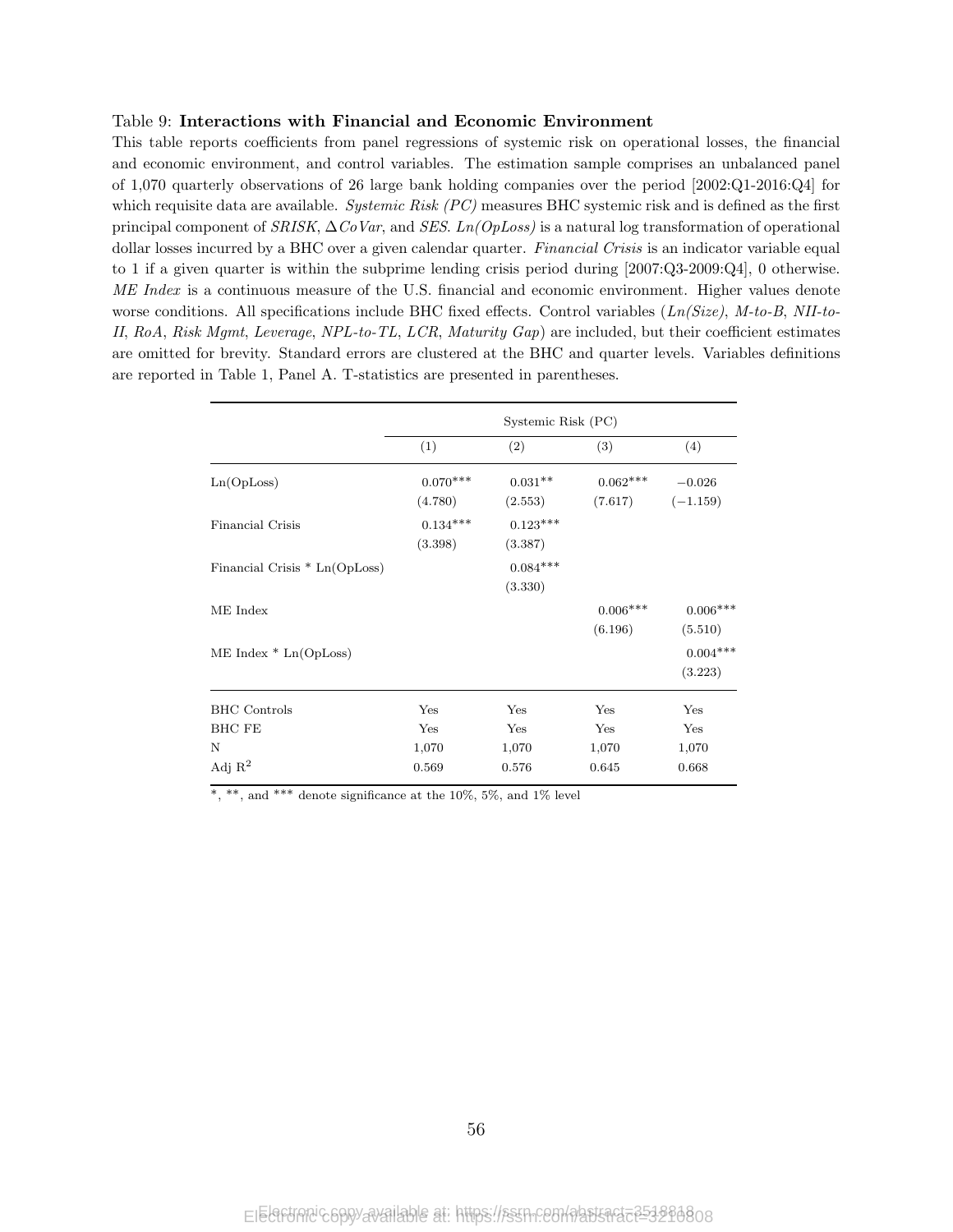### Table 10: Instrumental Variables

This table reports coefficients from instrumental variable regressions of systemic risk on operational losses, and control variables. The estimation sample comprises an unbalanced panel of 1,070 quarterly observations of 26 large bank holding companies over the period [2002:Q1-2016:Q4] for which requisite data are available. Systemic Risk (PC) measures BHC systemic risk and is defined as the first principal component of SRISK,  $\Delta CoVar$ , and SES. Ln(OpLoss) is a natural log transformation of operational dollar losses incurred by a BHC over a given calendar quarter. Cost Efficiency measures a BHC's cost efficiency.  $Ln(OpRisk MR(I)A)$  is a natural log transformation of the number of outstanding operational risk supervisory examination matters at a BHC as of a given quarter.  $Ln(Mgmt MR(I)A)$  is a natural log transformation of the number of outstanding operational risk supervisory examination matters, specifically regarding management practices, at a BHC as of a given quarter.  $Ln(IndOpLoss)$  is a natural log transformation of the asset-weighted average of operational dollar losses for all the institutions in our sample, with the exclusion of the one of interest, over a calendar quarter. Panel A reports the first stage regressions of operational losses on instrumental variables and control variables. Panel B reports the second stage regressions of systemic risk on instrumented operational losses. In both panels, Columns (1)-(3) include time (year and seasonal) fixed effects, but not BHC fixed effects. In both panels, Column (4) includes BHC fixed effects, but not time fixed effects. Standard errors are clustered at the BHC and quarter levels in all specifications. Variables definitions are reported in Table 1, Panel A. T-statistics are presented in parentheses.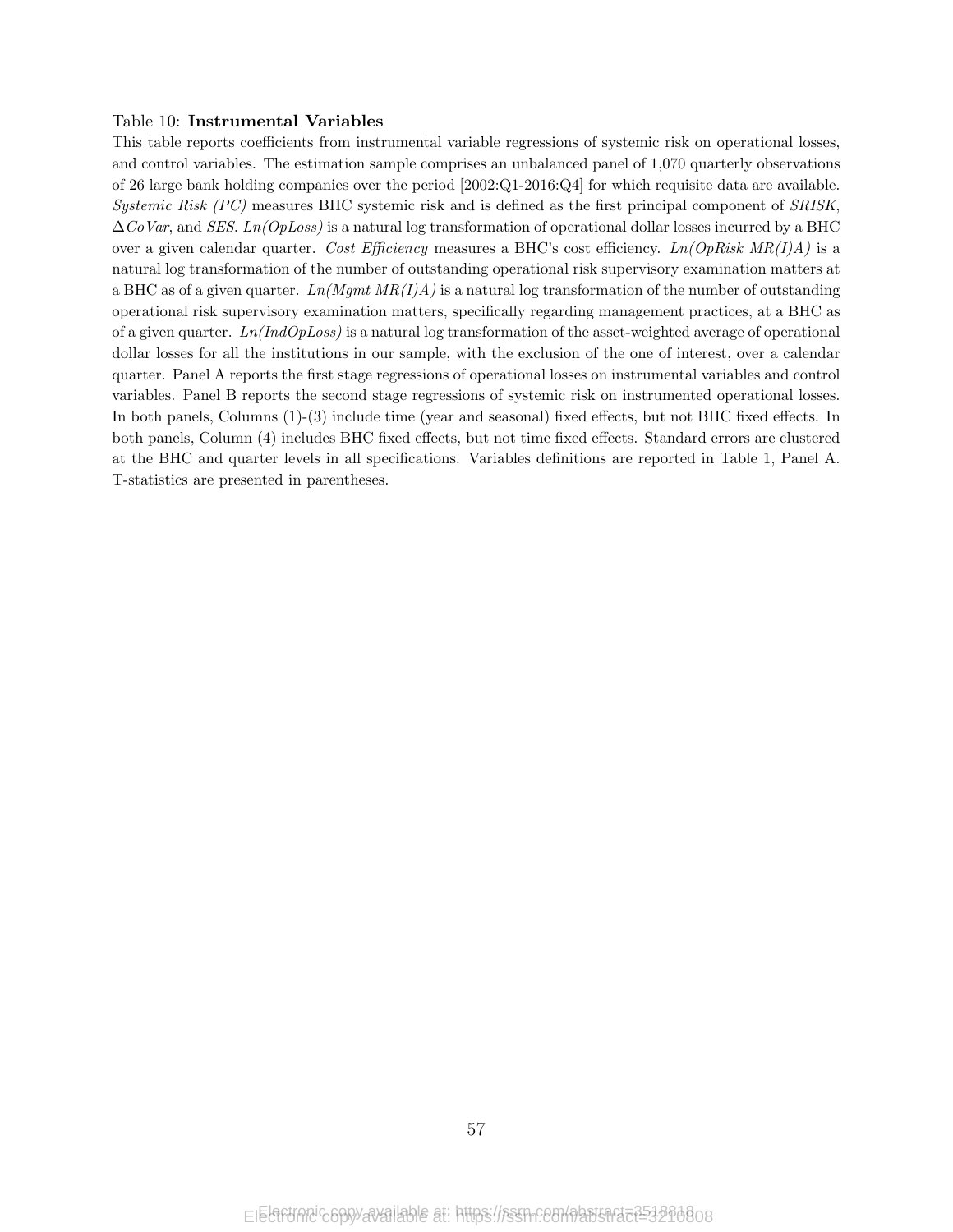| Panel A: First Stage |                           |                           |                           |                           |
|----------------------|---------------------------|---------------------------|---------------------------|---------------------------|
|                      |                           | Ln(OpLoss)                |                           |                           |
|                      | (1)                       | (2)                       | (3)                       | (4)                       |
| Cost Efficiency      | $-0.084**$<br>$(-2.223)$  |                           |                           |                           |
| Ln(OpRisk MR(I)A)    |                           | $0.034***$<br>(2.946)     |                           |                           |
| Ln(Mgmt MR(I)A)      |                           |                           | $0.025*$<br>(1.932)       |                           |
| Ln(IndOpLoss)        |                           |                           |                           | $0.095***$<br>(3.013)     |
| Ln(Size)             | $0.126***$<br>(13.556)    | $0.121***$<br>(12.636)    | $0.125***$<br>(13.280)    | $0.109***$<br>(3.101)     |
| $M$ -to- $B$         | $-0.019$<br>$(-0.819)$    | $-0.008$<br>$(-0.347)$    | $-0.008$<br>$(-0.363)$    | 0.025<br>(0.971)          |
| NII-to-II            | $-0.046***$<br>$(-3.554)$ | $-0.062***$<br>$(-4.795)$ | $-0.057***$<br>$(-4.458)$ | $-0.046**$<br>$(-1.982)$  |
| RoA                  | $-0.023**$<br>$(-2.314)$  | $-0.023**$<br>$(-2.336)$  | $-0.022**$<br>$(-2.184)$  | $-0.015$<br>$(-1.416)$    |
| Risk Mgmt            | $-0.234***$<br>$(-3.197)$ | $-0.221***$<br>$(-3.051)$ | $-0.221***$<br>$(-3.041)$ | $-0.295***$<br>$(-3.842)$ |
| Leverage             | $0.012**$<br>(2.326)      | $0.012**$<br>(2.350)      | $0.012**$<br>(2.329)      | 0.010<br>(1.465)          |
| $NPL-to-TL$          | 0.847<br>(1.122)          | 0.999<br>(1.335)          | 0.947<br>(1.260)          | $1.469**$<br>(2.098)      |
| $_{\rm LCR}$         | 0.018<br>(1.356)          | $0.025***$<br>(2.147)     | $0.025***$<br>(2.116)     | $-0.018$<br>$(-1.175)$    |
| Maturity Gap         | $0.130*$<br>(1.704)       | 0.089<br>(1.187)          | 0.090<br>(1.198)          | $-0.073$<br>$(-0.626)$    |
| Time FE              | Yes                       | Yes                       | Yes                       | No                        |
| <b>BHC FE</b>        | $\rm No$                  | No                        | No                        | Yes                       |
| N                    | 1,065                     | 1,070                     | 1,070                     | 1,070                     |
| Adj $R^2$            | 0.345                     | 0.347                     | 0.344                     | 0.359                     |
| F-Statistic          | 21.743                    | 22.005                    | 21.719                    | 21.752                    |